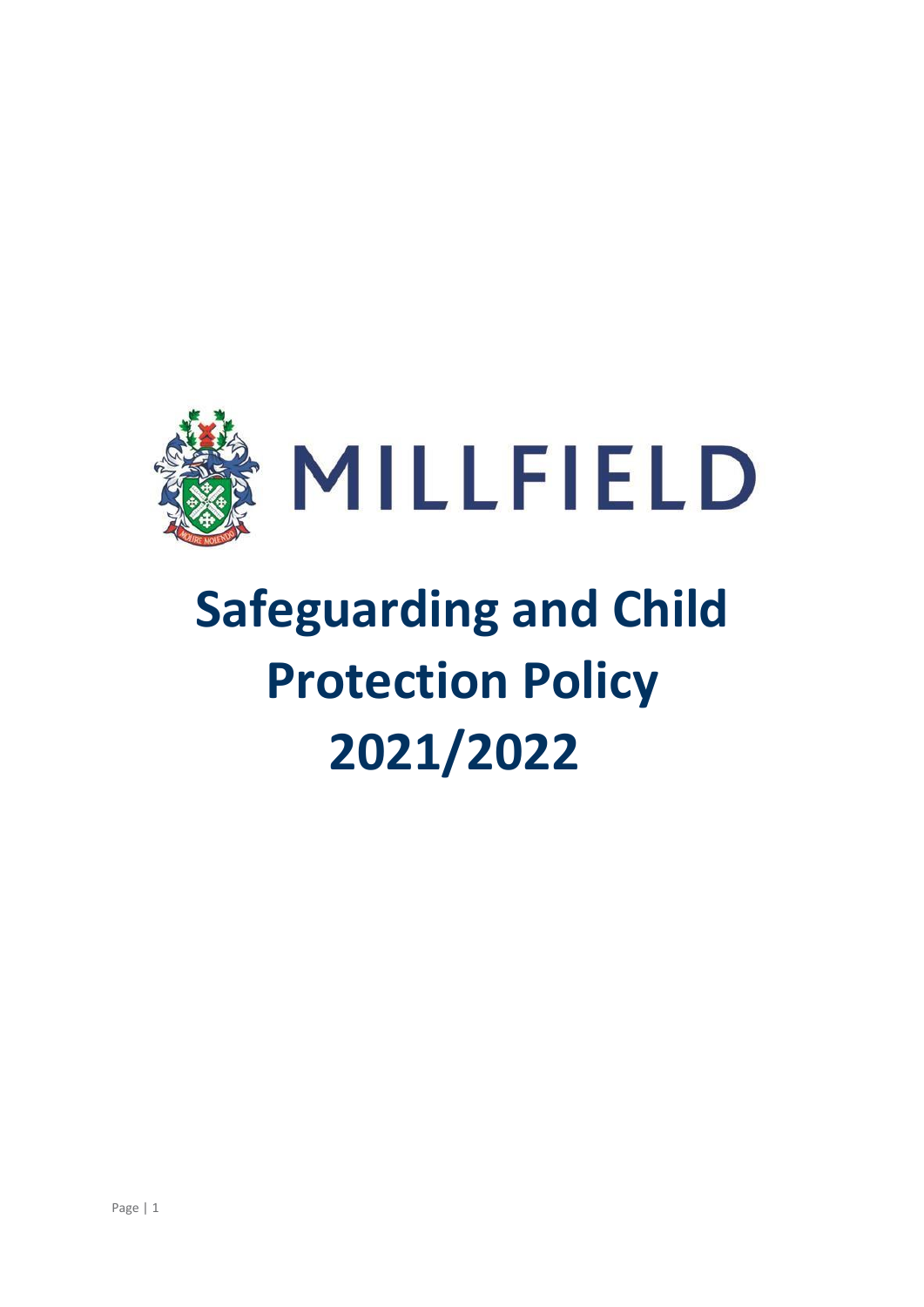# Contents

| Action to be taken by the Designated Safeguarding Lead / Deputy Designated Safeguarding Lead in   |
|---------------------------------------------------------------------------------------------------|
|                                                                                                   |
| Procedures Following an Allegation of Abuse by a Member of Staff (including volunteers and supply |
|                                                                                                   |
|                                                                                                   |
|                                                                                                   |
|                                                                                                   |
| Responding to the needs of children requiring extra help to protect and promote their welfare  33 |
|                                                                                                   |
|                                                                                                   |
|                                                                                                   |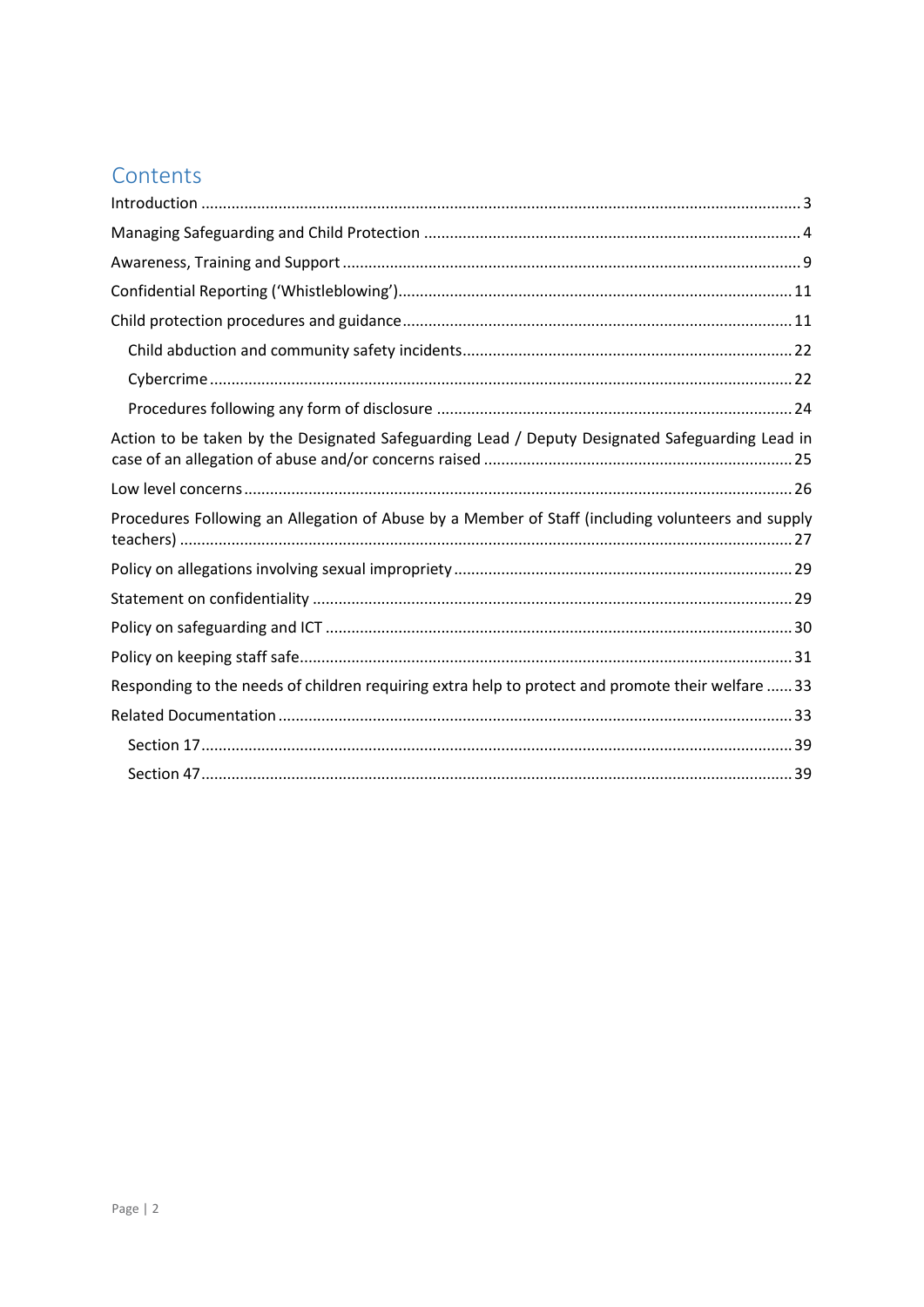# **Safeguarding Policy and Child Protection Procedures**

THIS POLICY APPLIES TO MILLFIELD, MILLFIELD PREP SCHOOL AND MILLFIELD PRE-PREP SCHOOL (INCLUDING EYFS), MILLFIELD ENTERPRISES AND MILLFIELD SCHOOL ENTERPRISES LIMITED (TOGETHER REFERRED TO AS "MILLFIELD ENTERPRISES"), (TOGETHER REFERRED TO IN THIS POLICY AS "MILLFIELD", "SCHOOL" OR "SCHOOLS").

## <span id="page-2-0"></span>**Introduction**

Millfield fully recognises it's responsibility to safeguard and promote the welfare of the children and young people in their care, and that **safeguarding is everyone's responsibility**. This system is described in statutory guidance [Working Together to Safeguarding Children](https://assets.publishing.service.gov.uk/government/uploads/system/uploads/attachment_data/file/779401/Working_Together_to_Safeguard-Children.pdf) and [Keeping Children Safe in](https://assets.publishing.service.gov.uk/government/uploads/system/uploads/attachment_data/file/1014057/KCSIE_2021_September.pdf)  [Education](https://assets.publishing.service.gov.uk/government/uploads/system/uploads/attachment_data/file/1014057/KCSIE_2021_September.pdf) This responsibility encompasses the following principles:

- To protect children from harm (maltreatment)
- To prevent impairment of children's mental or physical health and development
- To ensure that children are growing up in circumstances consistent with the provision of safe and effective care thus enabling those children to have optimum life chances and to enter adulthood successfully
- To treat the interests of our children as paramount (taking into consideration their disability, culture and history)
- To consider at all times the best interests of the child

The Board of Governors and Board of Directors of Millfield Schools Enterprises Limited approves this policy and it is annually reviewed by them. The policy encompasses the schools' boarding provision and off-site activities. Millfield Schools address their commitment to the above principles through:

**Prevention** - ensuring all reasonable measures are taken to minimise the risk of harm to children's welfare. These include:

- Ensuring safer recruitment practice\*
- Ensuring through training that all teaching and support staff are aware of and committed to the Safeguarding Policy and Child Protection Procedures ("the Policy and Procedures") [C](file://///adminfs/Davis.C/Deputy%20Head%20Pastoral/Policies/Staff/Staff%20Code%20of%20Conduct/Child%20Protection%20Code%20of%20Conduct%20for%20Staff%20October%2017%20.pdf)ode of Conduct, Whistleblowing Policy, Student Behaviour Policy Pre-Prep/Prep School, and Student Behaviour Policy Senior School.
- Establishing a positive, supportive and secure culture in which children can learn and develop, together with a School ethos which promotes in all students a sense of being valued, listened to and respected in order to reduce the risk of harm to children e.g. with respect to peer-onpeer abuse
- Including in the curriculum, activities and opportunities for PSHEE which equip students with the skills they need to stay safe from abuse and radicalisation which will help them develop realistic attitudes to the responsibilities of adult life. Also teaching of Relationship Education, Relationships and Sex Education (RSE) and Health Education. [Relationships Education,](https://assets.publishing.service.gov.uk/government/uploads/system/uploads/attachment_data/file/908013/Relationships_Education__Relationships_and_Sex_Education__RSE__and_Health_Education.pdf)  [Relationships and Sex Education \(RSE\) and Health Education.](https://assets.publishing.service.gov.uk/government/uploads/system/uploads/attachment_data/file/908013/Relationships_Education__Relationships_and_Sex_Education__RSE__and_Health_Education.pdf)
- Providing pastoral support that is accessible and available to all students and ensuring that students know to whom they can talk about their concerns.

Page | 3 (\*refer to separate policies and guidance for full details; this guidance will follow the Independent Schools Standards Regulations and comply with guidance with regard to the DBS (Disclosure & Barring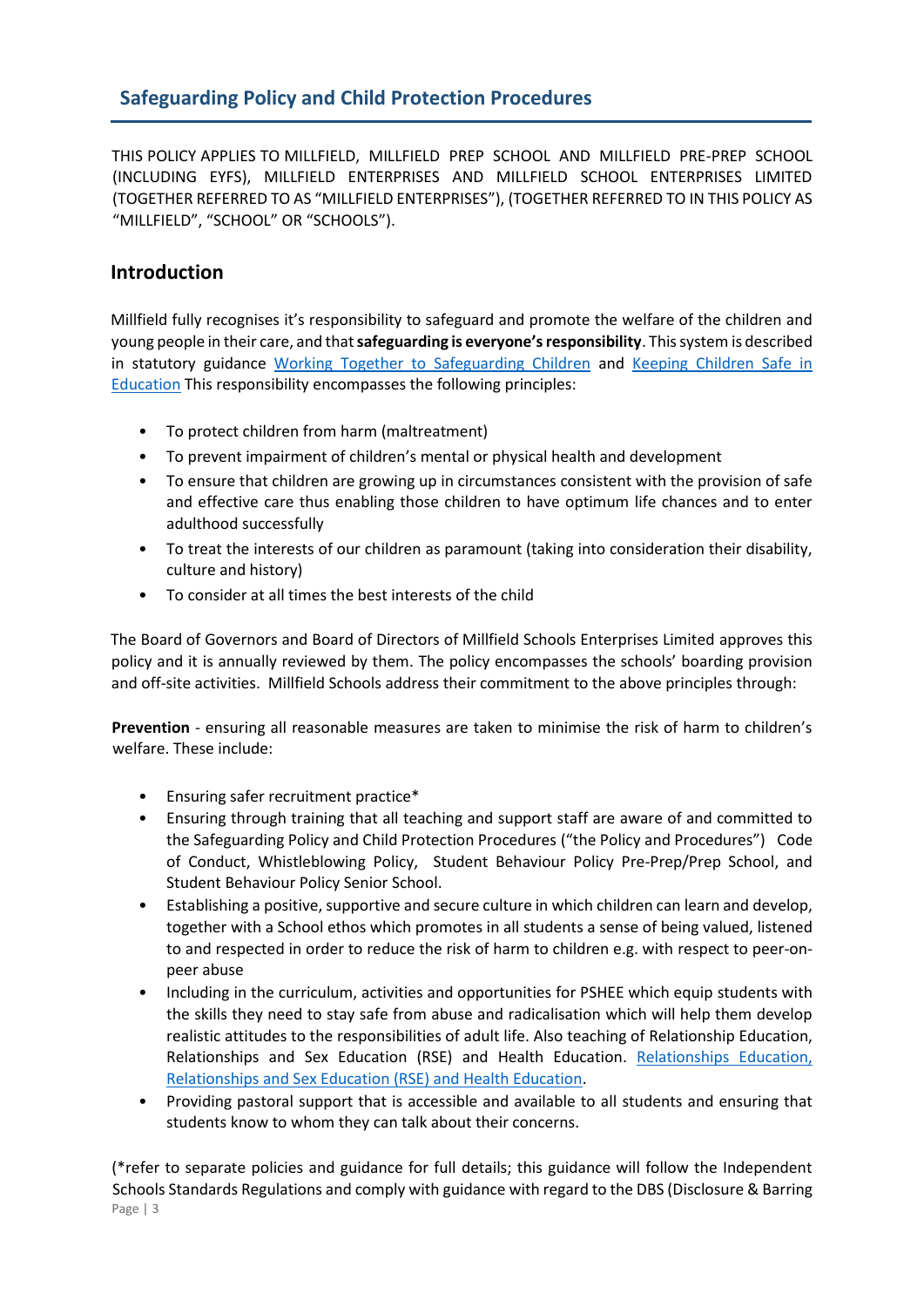Service). All employees undergo full pre-employment checks including an enhanced DBS check and, where applicable, the disqualification by association (Child Care Act 2006)).

**Protection** – ensuring all appropriate actions are taken to address concerns about the welfare of a child or children, working to agreed local policies and procedures in full partnership with other local agencies especially the Police and Children's Social Care (Safeguarding Children Joint Chief Inspectors' Report Department of Health October 2002). These include:

- Sharing information about concerns with agencies who need to know and involving children and their parents/carers appropriately (including Children's Social Care, the Police, the Local Authority Designated Officer ("LADO") and in "Prevent" with the Channel process)
- Any member of staff can refer to the LADO or Children's Social Care; however it is the expectation that the Designated Safeguarding Leads ("DSLs") are the primary communicators with LADO and Children's Social Care as appropriate. They will contact the LADO and local safeguarding partner arrangements within 24 hours of a disclosure or suspicion of abuse, although if there is risk of immediate harm this contact must be immediately
- The function of the LADO is to provide advice and preside over the investigation of any allegation or suspicion of abuse directed against anyone working in a school. Somerset's LADO can be contacted via Children's Social Care (Somerset Direct) on 0300 123 2224. There are online procedures which are regularly updated. (The website is accessible to all staff via Millfield Schools Extranet [-](http://www.swcpp.org.uk/) <https://www.proceduresonline.com/swcpp/somerset/index.html>[\)](http://www.swcpp.org.uk/)
- Monitoring children known or thought to be at risk of harm and to contribute to assessments of need and support packages for those children.

Safeguarding, in addition to child protection, encompasses issues such as student health and safety, bullying/cyber-bullying, appropriate medical provision, drugs and substance misuse. These have specific policies and guidance, which should be read in conjunction with this document.

# <span id="page-3-0"></span>**Managing Safeguarding and Child Protection**

## **Roles and Responsibilities**

#### **Staff**

All staff should have an awareness of safeguarding issues that can put children at risk of harm. Behaviours linked to issues such as drug taking and or alcohol misuse, deliberately missing education and consensual and non-consensual sharing of nudes and semi-nudes images and/or videos can be signs that children are at risk.

All staff including volunteers and supply teachers have a statutory obligation to report to the DSL if there is suspicion of abuse of a student, if a student discloses abuse or allegations of abuse or if there is any indication that a child is being abused by somebody. In addition any members of staff may refer a concern to the LADO or Children's Social Care (Somerset Direct) themselves if they feel it necessary or appropriate.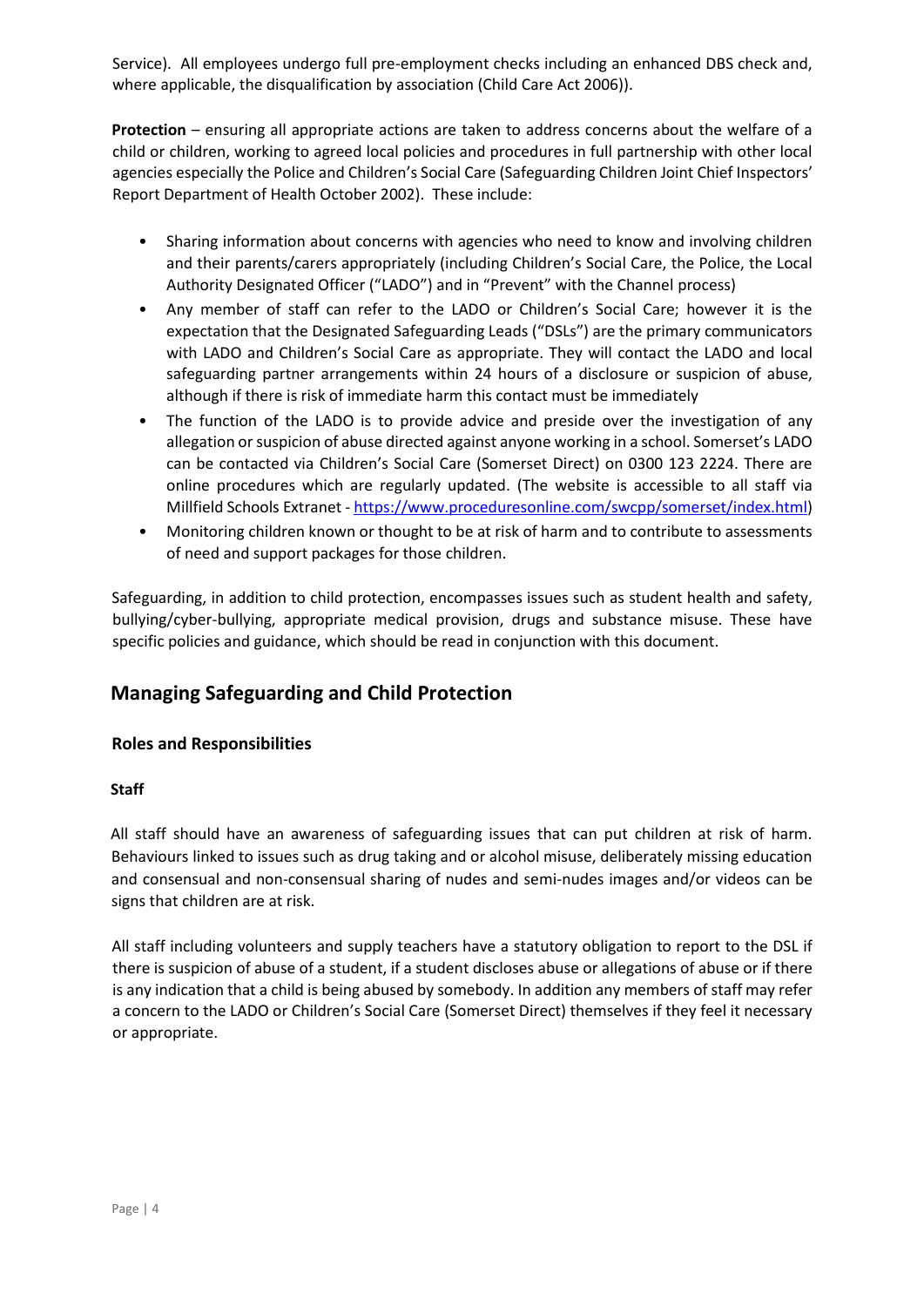**Staff have a duty to be responsible in promoting the welfare of students at all times and to take action to safeguard their welfare.** 

Key points:

- Be vigilant
- Listen to children
- Observe changes in attitude or behaviours
- Respond to specific concerns at any early stage self-harming, depression, eating disorders etc.
- Report any concerns to the appropriate designated professional
- Do not conduct any own investigations but contact relevant agencies who will have the authority to do so
- Be prepared to whistle blow if you have any concerns about the conduct of volunteers of colleagues in respect of their handling of children
- Be open to the potential of peer on peer abuse
- Understand the potential for "grooming"

As a school we need to be aware of local environmental issues which may arise such as county lines, gang culture and we will be alert to this through ongoing training and liaising with Somerset Safeguarding Partnership (SSP).

Somerset's LADO can be contacted via Children's Social Care (Somerset Direct) on 0300 123 2224. NSPCC Whistleblowing Helpline 0800 028 0285.

[When to call the police \(NPCC\)](https://www.npcc.police.uk/documents/Children%20and%20Young%20people/When%20to%20call%20the%20police%20guidance%20for%20schools%20and%20colleges.pdf) – Guidance for schools and colleges.

**This is an inescapable, personal and professional responsibility of all staff and volunteers for the protection of children from harm.** 

**All staff need to have read and understood and be able to discharge their responsibilities as set out in Part One of Keeping Children Safe in Education ("KCSIE") September 2021 and with due reference to The Prevent 2015 and Working Together to Safeguard Children 2018 Guidance.** 

Staff could have their suspicion or concern raised in a number of ways, the most likely of which are:

- the conduct of a member of staff
- a child, parent or member of staff 'disclosing' abuse
- evidence of physical hurt or deterioration in mental health that may or may not be accompanied by unusual or uncharacteristic behaviour by a child.

The following individuals have specific roles and responsibilities under Child Protection Procedures that are outlined below:

## **Full Governing Body ("FGB")**

**It is an essential feature of good governance that responsibility is not delegated to others without first ensuring reliable mechanisms for monitoring and evaluation of policy implementation.** The Governing Body will ensure that Governors comply with their duties under legislation and that the schools' policies, procedures and training are effective and comply with the law at all times. Governors' responsibilities include: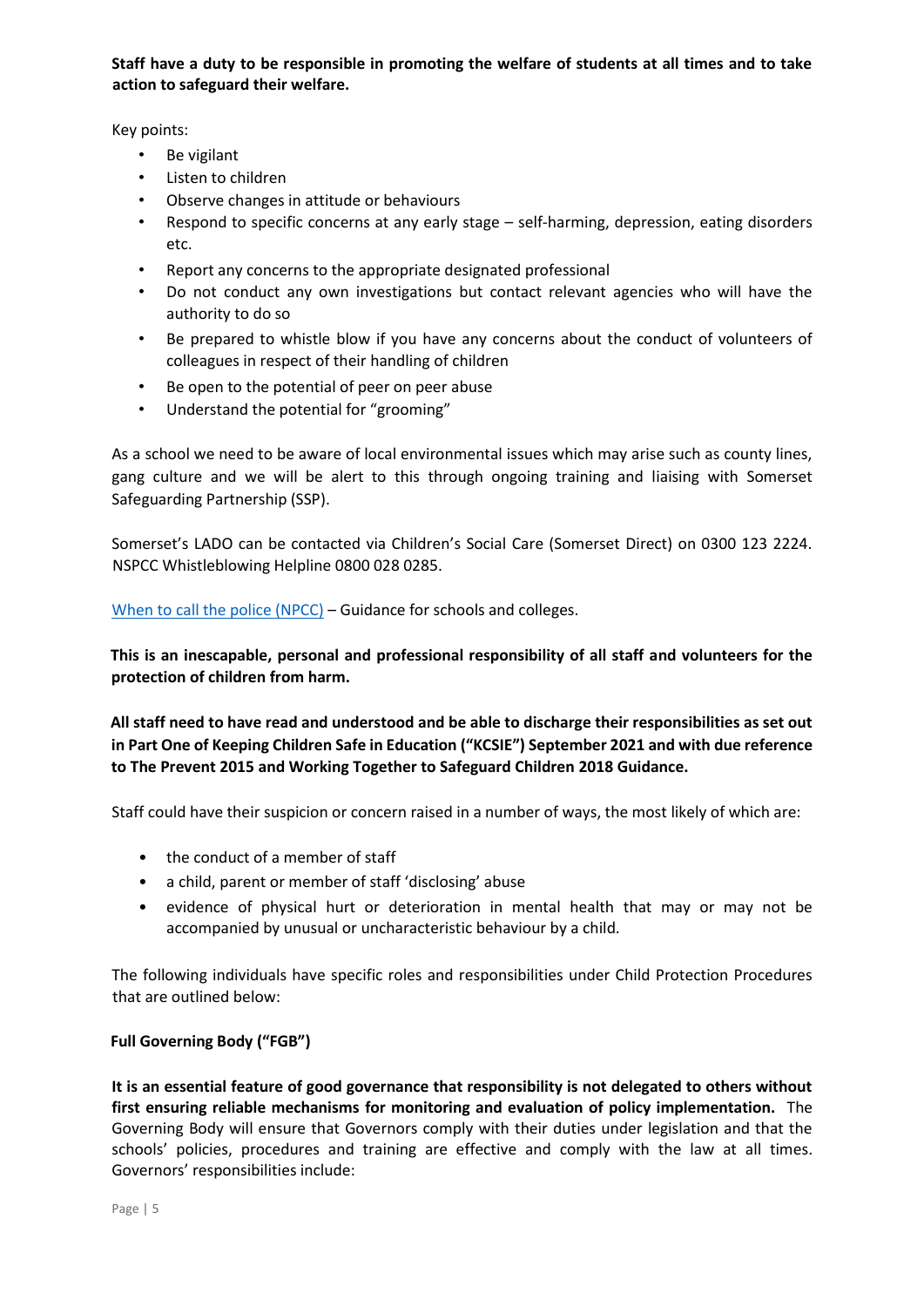- Ensuring that an effective child protection policy is in place, together with a staff behaviour code of conduct policy and behaviour policy.
- Ensuring that staff receive, read and understand Part 1 and/or Annexe A of KCSIE (September 2021) and are aware of specific safeguarding issues.
- Ensuring that staff induction is in place with regards to child protection and safeguarding and that all staff receive regular, ongoing training.
- Ensuring that a member of each school's senior leadership team is designated to take lead responsibility for safeguarding issues (the Designated Safeguarding Leads), approving their job description and ensuring that they receive regular and appropriate training
- Prioritising the welfare of children and young people and creating a culture where staff and volunteers are confident to challenge senior leaders over any safeguarding concerns.
- Ensuring that children are taught about safeguarding in an age appropriate way.
- Ensuring appropriate filters and appropriate monitoring systems are in place to safeguard children from potentially harmful and inappropriate online material
- Having a senior board level lead to take leadership responsibility for the organisation's safeguarding arrangements.
- Scrutinise the single central record and ensure effective child protection recording is undertaken.
- Ensuring safeguarding is regularly discussed and outcomes recorded at Governor meetings.
- Ensuring that the provision is carrying out inter-agency working and provides a coordinated offer of early help when additional needs of children are identified.
- Ensuring that the requirements of the Annual Safeguarding Audit are met and actions when needed completed in a timely way.

The Audit, Compliance & Risk Committee reports to the Full Governing Body ("FGB") and has delegated responsibility for scrutiny of the Annual Audits and the Policy and Procedures prior to their submission to the FGB.

#### **Nominated Governor**

**Mr Oliver Welsby** is the **Nominated Governor** for Safeguarding and Child Protection at Millfield Schools (including EYFS). His responsibilities include:

- On behalf of the FGB, carrying out detailed monitoring of the implementation of the Policy and Procedures (including an annual review of sample entries in the Single Central Register);
- Maintaining close and regular contacts with the DSLs
- Working with the DSLs and DDSLs to review the Annual Audits and judge the efficiency with which procedures have been implemented and to report on this to the FGB;

He can be contacted through the Clerk to the Governors, Mrs Rachel Summerhayes – email [summerhayes.r@millfieldschool.com](mailto:summerhayes.r@millfieldschool.com) or telephone 01458 444596

#### **Chair of Governors**

It is the role of the Chair of Governors, Mr Roland Rudd, to deal with allegations of abuse made against the Heads. In the absence of the relevant Head any allegation of abuse against a member of staff will be reported to the Chair of Governors.

For details on how to contact the Chair of Governors, please contact the Clerk of Governors, Mrs Rachel Summerhayes (summerhayes.r@millfieldschool.com or 01458 444596).

#### **Headteachers**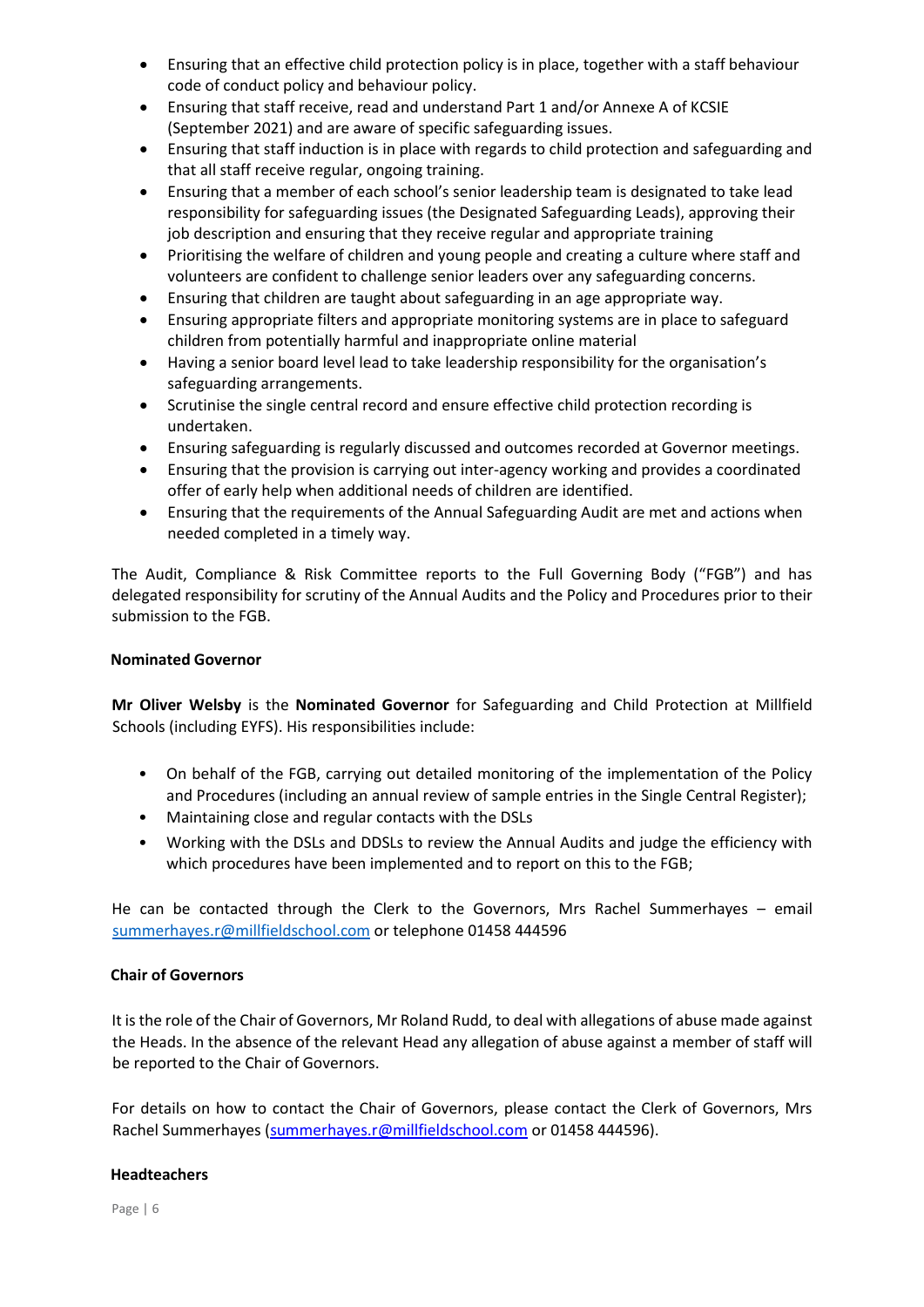**Mr Dan Thornburn** is the Headmaster of Millfield Prep School and **Mr Gavin Horgan** is the Headmaster/CEO of Millfield Senior School. Their responsibilities include:

- ensuring that the Policy and Procedures approved by the FGB are fully implemented;
- ensuring that the role of DSL is filled by an individual with appropriate qualifications and experience and given significant prominence in the school community;
- ensuring that DfES guidance is followed to ensure safe staff recruitment and that adequate staff checks and records are maintained.

#### **The Designated Safeguarding Leads**

In the Prep School (including the Pre-Prep as DDSL, but excluding EYFS), the Deputy Head Pastoral, **Mrs Tracey Hazell**, is the **Designated Safeguarding Lead (DSL)**. **Mr David Guthrie, Head of Year 8** is the **Deputy Designated Safeguarding Lead (DDSL)**.

The **Designated Safeguarding Lead** in the Early Years Foundation Stage (Reception and Nursery & Pre-Prep) is **Mr Michael Jory** and the **Deputy Designated Safeguarding Leads (DDSL)** are **Ms Amy Denbee (DDSL)** (EYFS stage only) and **Mrs Tracey Hazell, (**Prep School DSL and Pre-Prep (excluding EYFS) **DDSL).**

In the Senior School the Assistant Head (Student Welfare and DSL) **Mr Adi Whatling**, is the **Designated Safeguarding Lead (DSL)**. The **Deputy Designated Safeguarding Lead's (DDSL)** are Mrs Fiona Ellison **(DDSL)**, Mr Craig Middleton (**DDSL**), Mrs Kait Weston **(DDSL)** and Mrs Claire Trainor **(DDSL).**

In Millfield Enterprises **Mrs Jane Zohoungbogbo (MELHC Manager)** is the **Designated Safeguarding Lead (DSL)**. **Mr Tom Darke (Business Development Manager), Ms Kate Smook (Director of Studies)**  and **Mr Rob Cox (Senior Events & Course Manager)** are the **Deputy Designated Safeguarding Leads (DDSLs)**.

#### **Contact details for the Designated Safeguarding Leads and Deputies:**

#### **Prep School**

- 1. Tracey Hazell Deputy Head (Pastoral) (DSL) [hazell.t@millfieldprep.com](mailto:hazell.t@millfieldprep.com) Tel: 01458 837510
- 2. David Guthrie Head of Year 8 (DDSL) [guthrie.d@millfieldprep.com](mailto:guthrie.d@millfieldprep.com) Tel: 01458 837515
- 3. Michael Jory Head of Pre Prep (DSL) [jory.m@millfieldprep.com](mailto:jory.m@millfieldprep.com) Tel: 01458 837752
- 4. Amy Denbee (DDSL EYFS) [denbee.a@millfieldprep.com](mailto:denbee.a@millfieldprep.com) Tel: 01458 837760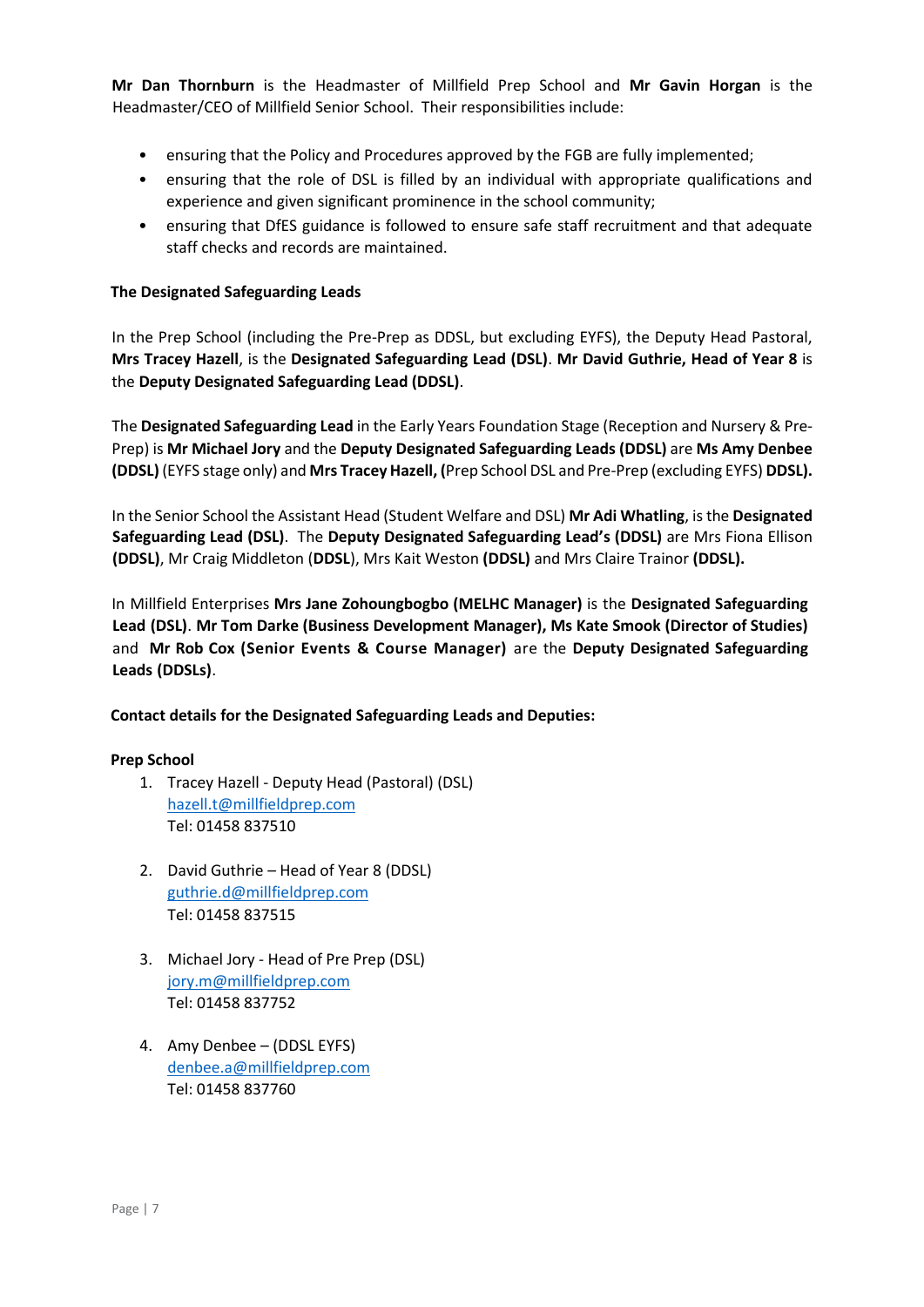#### **Senior School**

- 1. Adi Whatling Assistant Head (Student Welfare and DSL) [Whatling.a@millfieldschool.com](mailto:Whatling.a@millfieldschool.com) Tel: 01458 444622
- 2. Fiona Ellison (DDSL) [ellison.f@millfieldschool.com](mailto:ellison.f@millfieldschool.com) Tel: 01458 444244
- 3. Craig Middleton Assistant Head (Pastoral and Staff) (DDSL) [middleton.c@millfieldschool.com](mailto:middleton.c@millfieldschool.com) Tel: 01458 444378
- 4. Claire Trainor- (DDSL) [Trainor.c@millfieldschool.com](mailto:Trainor.c@millfieldschool.com) Tel: 01458 444228
- 5. Kait Weston Deputy Head (Pastoral) (DDSL) [Weston.k@millfieldschool.com](mailto:Weston.k@millfieldschool.com) Tel: 01458 444295

#### **Millfield Enterprises**

- 1. Jane Zohoungbogbo MELHC Manager (DSL) [zohoungbogbo.j@millfieldschool.com](mailto:zohoungbogbo.j@millfieldschool.com) Tel: 01458 444544
- 2. Tom Darke Business Development Manager (DDSL) [Darke.t@millfieldschool.com](mailto:Darke.t@millfieldschool.com) Tel: 01458 444319
- 3. Ms. Kate Smook Director of Studies (DDSL) [smook.k@millfieldschool.com](mailto:smook.k@millfieldschool.com) Tel: 01458 444518
- 4. Mr. Rob Cox Senior Events & Course Manager (DDSL) [cox.r@millfieldschool.com](mailto:cox.r@millfieldschool.com) Tel: 01458 444328

#### **The responsibilities of the DSLs and DDSLs include:**

• To take lead responsibility for all safeguarding and child protection matters arising at the School, including online and to support all other staff in dealing with any child protection concerns that arise.

• To have the status and authority within the School to carry out the duties of the post including committing resources, and where appropriate, supporting and directing staff to safeguard and promote the welfare of children

• Promoting and safeguarding the welfare of children and young persons for who you are responsible and with whom you come into contact.

• Promoting and safeguarding the mental health of children and young persons for who you are responsible and with whom you come into contact.

• To set policy and procedures and ensure they are being complied without throughout the school.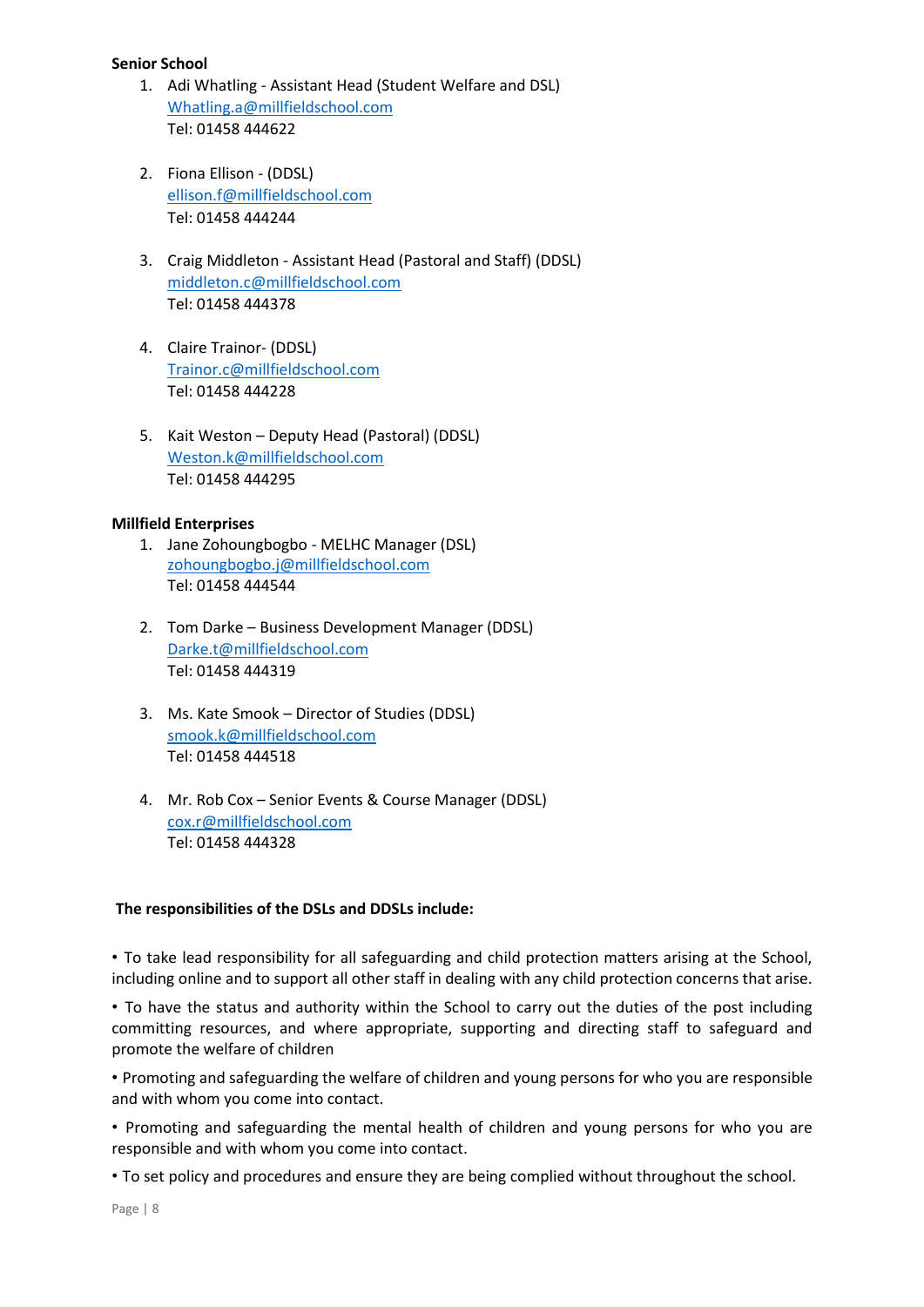#### **See job descriptions:**

[Designated Safeguarding Lead](https://xtranet.millfieldschool.net/Resources/Pastoral%20%5BFd5%5D/Assistant%20Head%20(Pastoral)%20%5BFd6%5D/Staff/Job%20descriptions/HOUSING%20JOB%20DESCRIPTIONS/Designated%20Safeguarding%20Lead.pdf) [Deputy Designated Safeguarding Lead](https://xtranet.millfieldschool.net/Resources/Pastoral%20%5BFd5%5D/Assistant%20Head%20(Pastoral)%20%5BFd6%5D/Staff/Job%20descriptions/HOUSING%20JOB%20DESCRIPTIONS/Deputy%20Designated%20Safeguarding%20Lead.pdf)

# <span id="page-8-0"></span>**Awareness, Training and Support**

Any member of staff can refer to the LADO or Children's Social Care (Somerset Direct); however it is the expectation that the DSLs at both schools are the primary communicators. They will contact the LADO and local safeguarding partner arrangements within 24 hours of a disclosure or suspicion of abuse. If concerns about the suspected misconduct of staff are made to the Heads, the Heads may delegate responsibility to liaise with the LADOs to the DSLs. Together they hold the following responsibilities:

#### **Raising Awareness:**

- to monitor and review annually, liaising with the Governing Body, the effectiveness of the Safeguarding Policy and Child Protection Procedures to ensure that they comply with current best practice
- to ensure parents have access to the Safeguarding Policy and Child Protection Procedures which alerts them to the fact that referrals may be made and explain the role of Millfield Schools in this to avoid later conflict. Available on the School website and a hard copy is provided on request or from reception
- to ensure, where necessary, records are passed on to the receiving school if a student transfers.
- to have good links and working relationship with the local safeguarding partner arrangements and LADO/Police (if a criminal matter) so that staff are aware of local policies and training opportunities and keep staff aware of child protection procedures.

## **Training and Support:**

All staff will receive the Somerset Basic Awareness Cascade Training every two years as well as any new legislative updates as required.

To ensure that:

- all staff, must understand the role of the DSL
- all staff, including Governors and Directors of Millfield School Enterprises Limited, receive and read Part 1 KCSIE September 2021 (and, for Governors and Directors of Millfield School Enterprises Limited, additionally Part 2) and appropriate confirmation of this is recorded and that mechanisms are in place to assist staff to understand and discharge their role and responsibilities as set out in Part One (and Annex B as appropriate)
- all staff, including Governors, receive the Child Protection Code of Conduct
- the DSLs receive WRAP Training and coordinate the school's implementation of the Prevent Duty, including protocols for visiting speakers
- the DSL and DDSLs undertake local safeguarding partner arrangements training (Levels I and II) and undertake regular updates once every **two** years as a minimum to include inter-agency working plus any additional training to remain compliant with new guidance and legislation
- manage and deliver Child Protection training for the Heads and all staff who work with children, and keep records of this training. Any new legislation or updates will be communicated to staff on a regular (at least annual) basis either electronically or through Inset (or both).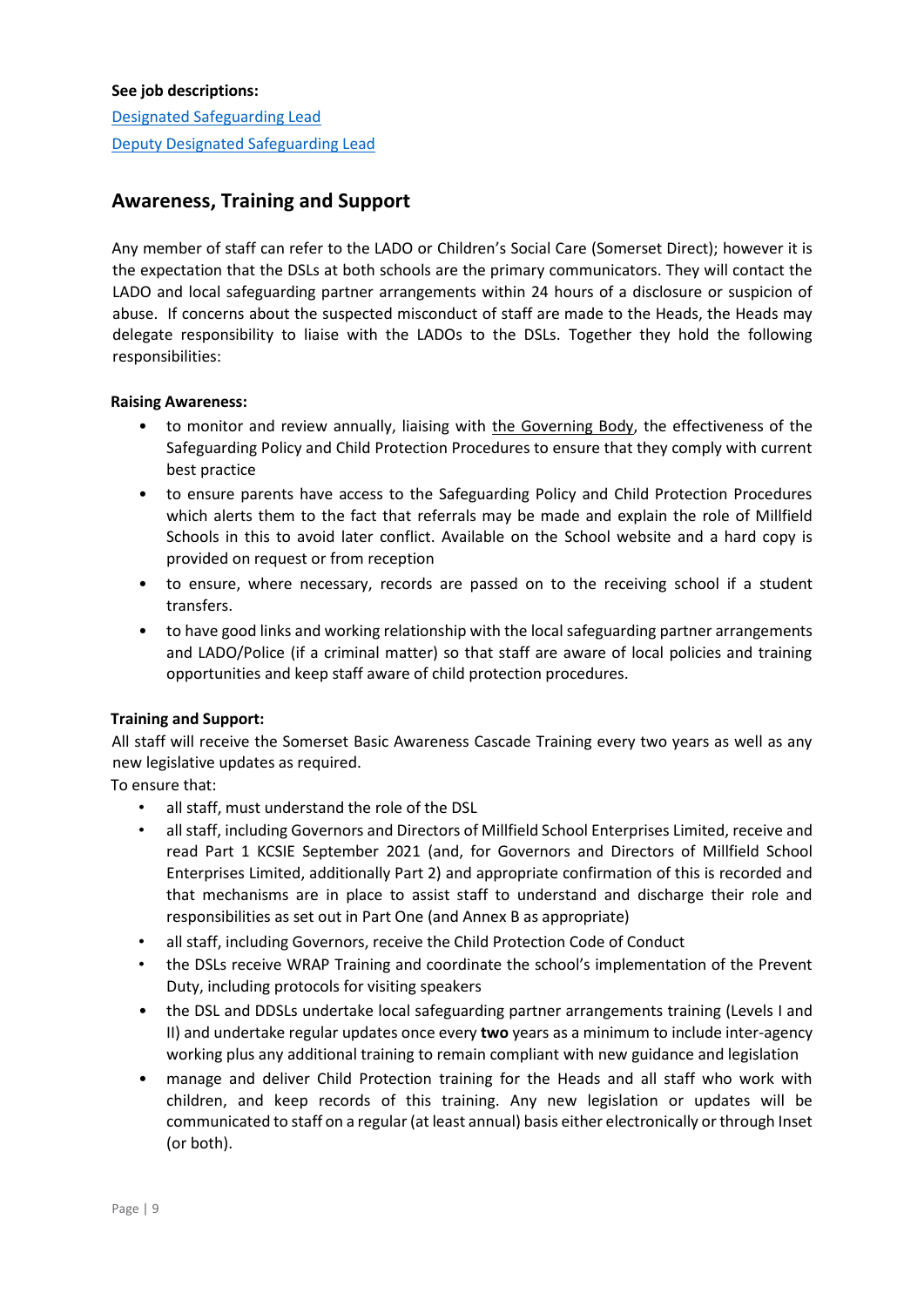- all new staff, including Governors, temporary staff and volunteers, must be provided with induction training that includes:
	- o the school's Safeguarding and Child Protection Policy
	- o the Millfield Code of Conduct, Behaviour Policy including the Whistleblowing Procedure
	- o the identity and role of the Designated Safeguarding Lead and any Deputy Designated Safeguarding Lead
	- o a copy of Part 1 KCSIE September 2021 (and Annex B as appropriate)
	- o Prevent awareness training
	- o Safe & Acceptable Use IT Polic[y](https://xtranet.millfieldschool.net/Resources/Documents%20%5BFj8%5D/School%20Policies%20%5BFj9%5D/Pupils%20Senior/Pupil%20safe%20and%20acceptable%20ICT%20use%20Policy%20Sept%202017.docx.pdf)
	- o Social Media Policy
	- o EYFS Mobile Phone and Camera Use
	- o Mobile Technology in School
	- o Online Safety Training
	- o Schools Response to Children who go missing from Education

#### **Referrals**

- to communicate immediately with **the local safeguarding partners arrangements whenever an allegation or disclosure is made (current or historical**). We do not have any threshold for referrals. We always direct all allegations to Children's Social Care
- to have sound knowledge of the different forms of abuse and a clear understanding of the possible physical and behavioural indicators and know when it is appropriate to make a referral to Children's Social Care (Somerset Direct 0300 123 2224)
- to ensure all staff are prepared to identify children who may benefit from [Early Help.](http://professionalchoices.org.uk/eha/) Early Help means providing support as soon as a problem emerges at any point in a child's life, from the foundation years through to the teenage years.
- to ensure that in all cases of actual or alleged harm to a student, the Local Authority Safeguarding Procedures are followed. This will involve contacting the LADO, should the allegation be against a member of staff, otherwise referring to Children's Social Care. The function of the LADO is to provide advice and preside over the investigation of any allegation or suspicion of abuse directed against anyone working in a school. Somerset's LADO can be contacted via Children's Social Care on 0300 123 2224. There are online procedures which are regularly updated. (The website is accessible to all staff via Millfield Schools Intranet site <https://www.proceduresonline.com/swcpp/>[\).](http://www.swcpp.org.uk/) There is also an online tool Report child abuse [to local council](https://www.gov.uk/report-child-abuse-to-local-council) which directs to the relevant local children's social care contact number.
- to inform the Heads of all cases of actual or suspected abuse. The only exception to this would be if the Heads were implicated in the concerns, in which case, the Head would not be informed and the matter would be referred directly to the Chair of Governors.
- to act as a focal point for liaison with Children's Social Care and other authorised agencies, ensuring that full and prompt sharing of information is provided at the time of referral and that the referral is confirmed in writing under confidential cover
- to act as a source of support, advice and expertise within School on matters of Child Protection and welfare
- ensure that clear, detailed written records of welfare concerns about students are kept secure and in a locked location
- the school will not investigate allegations of abuse but instead refer to LADO. refer cases where a crime may have been committed to the Police as required. [When to call](https://www.npcc.police.uk/documents/Children%20and%20Young%20people/When%20to%20call%20the%20police%20guidance%20for%20schools%20and%20colleges.pdf)  [the police \(NPCC\)](https://www.npcc.police.uk/documents/Children%20and%20Young%20people/When%20to%20call%20the%20police%20guidance%20for%20schools%20and%20colleges.pdf)
- refer cases where a person is dismissed or left due to risk/harm to a child to the Disclosure and Barring Service as required.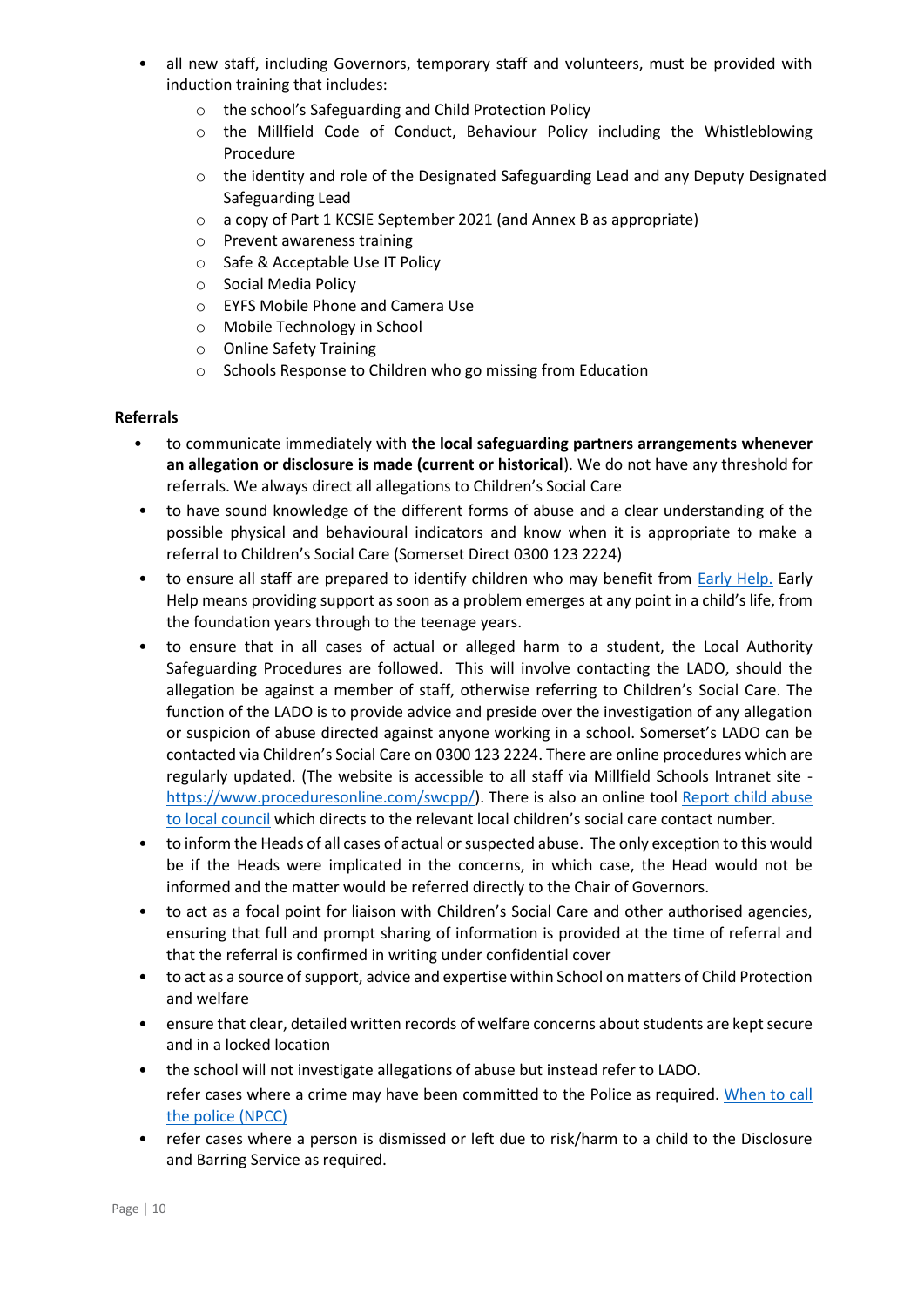• **Concerns regarding the EYFS care of the Under 3's should be addressed to OFSTED ref:** Pre-School@MPS OFSTED registration number EY 395459 Contact Number OFSTED: 0300 1231231, or enquiries@ofsted.gov.uk

This needs to be carried out in order to inform OFSTED of any allegations of serious harm or abuse of any person living, working or looking after children at the premises (whether that allegation relates to harm or abuse committed on the premises or elsewhere), or any other abuse which is alleged to have taken place on the premises and of the action taken in respect of these allegations. The school will endeavour to report any allegations or concern as immediately as possible but definitely within 14 days.

For those children who have need of additional support or input from outside agencies the school will work with local processes and procedures.

Child Protection files will be transferred to the new school or college as soon as possible and within five days by the DSL. They will be transferred separately to the main file, ensuring security and a confirmed receipt.

# <span id="page-10-0"></span>**Confidential Reporting ('Whistleblowing')**

All staff should be aware of their duty to raise concerns, where they exist, about the management of Child Protection, which may include the attitude or actions of colleagues. If the member of staff reporting suspicions remains unsatisfied by a decision not to act by the Heads and the DSL, he or she may, as a responsible citizen, enact the School Whistleblowing Policy and report concerns directly to Children's Social Care. He or she will be considered to have acted as a responsible citizen and will not be held accountable for undermining a school decision.

## **The phone number for referral – Children's Social Care (Somerset Direct) – is 0300 123 2224**

Where a staff member feels unable to raise an issue with their employer or feels that their genuine concerns are not being addressed, other whistleblowing channels may be open to them; see [Whistle](https://xtranet.millfieldschool.net/Resources/Documents%20%5BFj8%5D/School%20Policies%20%5BFj9%5D/Staff/Whistle%20Blowing%20Policy.pdf) Blowing Polic[y.](https://xtranet.millfieldschool.net/Resources/Documents%20%5BFj8%5D/School%20Policies%20%5BFj9%5D/Staff/Whistle%20Blowing%20Policy.pdf)

The NSPCC whistleblowing helpline is available to staff who do not feel able to raise concerns regarding safeguarding failures internally. Staff can call 0800 028 0285 – line is available from 8:00 AM to 8:00 PM, Monday to Friday and Email: help@nsppc.org.uk See link: [here](https://www.nspcc.org.uk/what-you-can-do/report-abuse/dedicated-helplines/whistleblowing-advice-line/)

# <span id="page-10-1"></span>**Child protection procedures and guidance**

## **What is Child Protection?**

Child Protection is one very important aspect of safeguarding. It refers to the activity which is undertaken to protect specific children who are suffering, or at risk of suffering, significant harm.

## **What is significant harm?**

The Children Act 1989 introduced the concept of significant harm as the threshold that justifies compulsory intervention by statutory agencies in family life in the best interests of children. There are no absolute criteria on which to rely when judging what constitutes significant harm. Sometimes it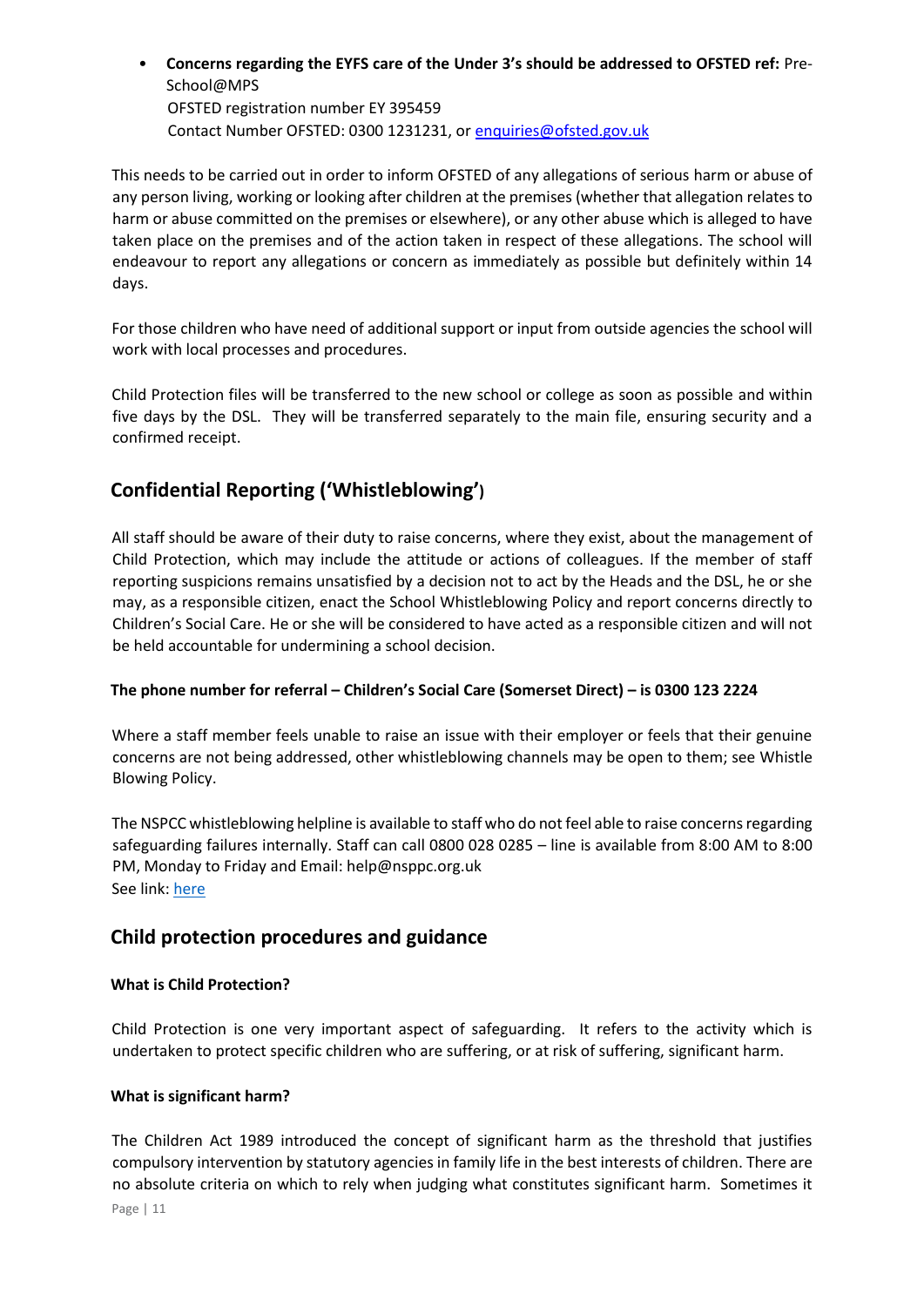might be a single traumatic event but more often it is a compilation of significant events which damage the child's physical and psychological development. Decisions about significant harm are complex and require discussion with the statutory agencies.

#### **Scope and Purpose of these Procedures**

These procedures apply to the Governors and Directors of Millfield School Enterprises Limited, Heads, all staff (including supply and peripatetic staff) and volunteers working for and on behalf of Millfield Schools and explain what action should be taken if there are concerns that a child is or might be suffering harm. A child is a person under 18 years but the principles of these procedures apply also to vulnerable young adults over 18 years.

As well as this policy, the school has extensive arrangements to fulfil other safeguarding and welfare policies including early help strategies within the pastoral system.

The procedures are available to parents on request or via th[e School website.](https://www.millfieldschool.com/discover-brilliance/pastoral-care)

#### **What constitutes child abuse?**

All school staff should be aware that abuse, neglect and safeguarding issues are rarely standalone events that can be covered by one definition or label. In most cases multiple issues will overlap with one another. [What to do if you're worried a child is being abused.](https://assets.publishing.service.gov.uk/government/uploads/system/uploads/attachment_data/file/419604/What_to_do_if_you_re_worried_a_child_is_being_abused.pdf) The [NSPCC](https://www.nspcc.org.uk/) website also provides useful additional information on abuse and neglect and what to look out for. 'What school and college staff should look for' can be found in Paragraph 18 o[f Keeping Children Safe in Education.](https://assets.publishing.service.gov.uk/government/uploads/system/uploads/attachment_data/file/1014057/KCSIE_2021_September.pdf)

**Abuse:** a form of maltreatment of a child. Somebody may abuse or neglect a child by inflicting harm, or by failing to act to prevent harm. They may be abused by an adult or adults or another child or children. Please consider that an abuser could also be female. Children may be abused in a family (e.g. witnessing domestic violence) or in an institutional community setting by those known to them, or more rarely by others (e.g. via the internet). Abuse can take place wholly online, or technology may be used to facilitate offline abuse. We have a zero-tolerance approach to abuse. It must never be passed off as 'banter', 'just having a laugh', 'part of growing up' or 'boys being boys' as this can lead to a culture of unacceptable behaviours and an unsafe environment for children.

**Emotional abuse**: the persistent emotional maltreatment of a child such as to cause severe and adverse effects on the child's emotional development. It may involve conveying to a child that they are worthless or unloved, inadequate, or valued only insofar as they meet the needs of another person. It may include not giving the child opportunities to express their views, deliberately silencing them or 'making fun' of what they say or how they communicate. It may feature age or developmentally inappropriate expectations being imposed on children. These may include interactions that are beyond a child's developmental capability as well as overprotection and limitation of exploration and learning, or preventing the child participating in normal social interaction. It may involve seeing or hearing the ill-treatment of another. It may involve serious bullying (including cyberbullying), causing children frequently to feel frightened or in danger, or the exploitation or corruption of children. Some level of emotional abuse is involved in all types of maltreatment of a child, although it may occur alone.

**Sexual abuse**: involves forcing or enticing a child or young person to take part in sexual activities, not necessarily involving a high level of violence, whether or not the child is aware of what is happening. The activities may involve physical contact, including assault by penetration (for example rape or oral sex) or non-penetrative acts such as masturbation, kissing, rubbing and touching outside of clothing.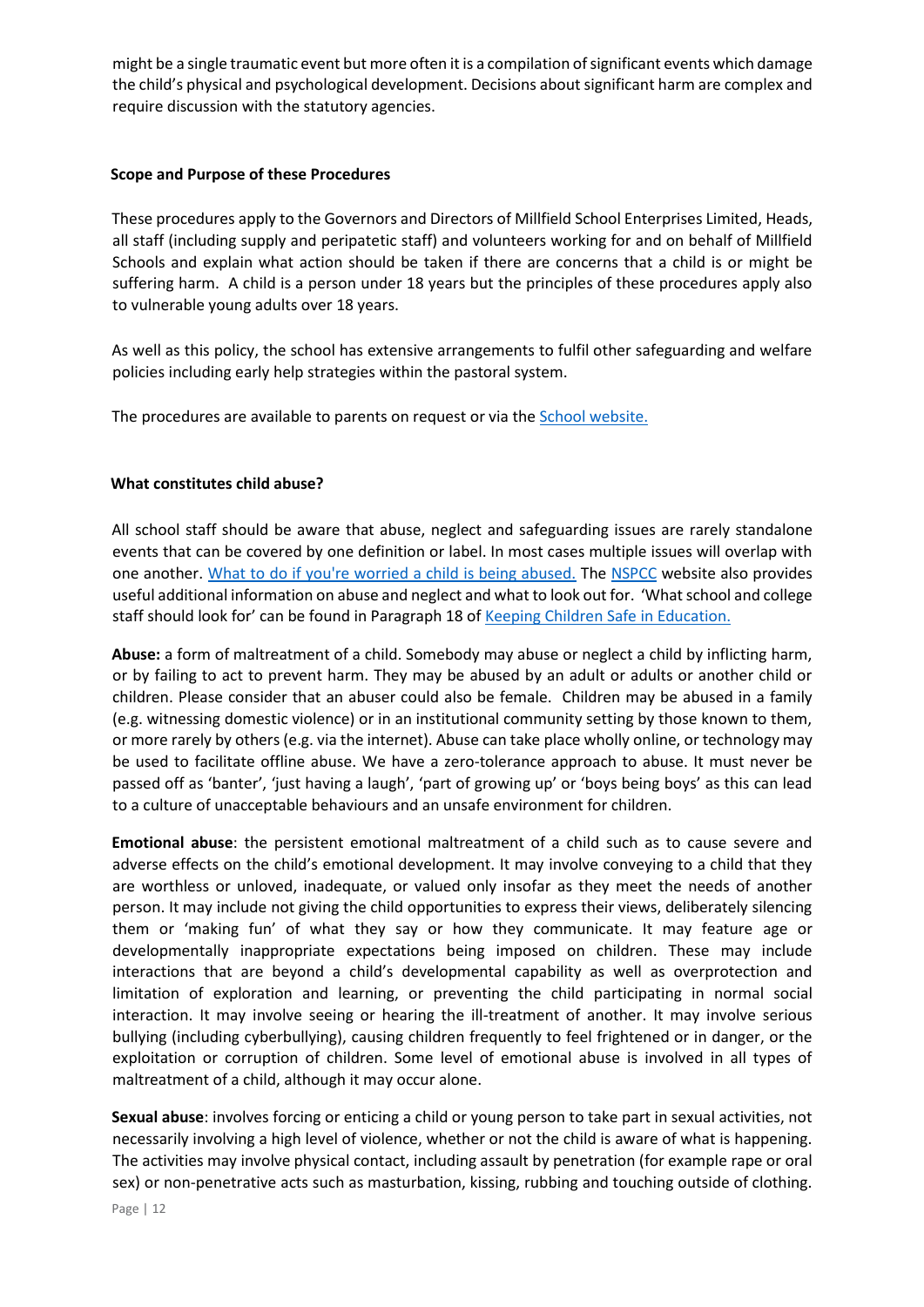They may also include non-contact activities, such as involving children in looking at, or in the production of, sexual images, watching sexual activities, encouraging children to behave in sexually inappropriate ways, or grooming a child in preparation for abuse (including via the internet). Sexual abuse is not solely perpetrated by adult males. Women can also commit acts of sexual abuse, as can other children. The sexual abuse of children by other children is a specific safeguarding issue in education.

**Domestic abuse:** All children can witness and be adversely affected by domestic abuse in the context of their home life where domestic abuse occurs between family members. Exposure to domestic abuse and/or violence can have a serious, long lasting emotional and psychological impact on children. In some cases, a child may blame themselves for the abuse or may have had to leave the family home as a result.

**Physical abuse:** a form of abuse which may involve hitting, shaking, throwing, poisoning, burning or scalding, drowning, suffocating or otherwise causing physical harm to a child. Physical harm may also be caused when a parent or carer fabricates the symptoms of, or deliberately induces, illness in a child. Physical abuse involves physical injury to a child, where there is definite knowledge or reasonable suspicion that injury was deliberately inflicted or was not prevented. Giving a child poisonous substances includes inappropriate drugs and alcohol. Physical abuse, as well as being a result of an act of commission, can also be caused through omission or the failure to protect, as well as forced marriages and female genital mutilation (FGM).

**Female Genital Mutilation (FGM):** comprises all procedures involving partial or total removal of the external female genitalia or other injury to the female genital organs. It is illegal in the UK and a form of child abuse with long-lasting harmful consequences. Professionals in all agencies, and individuals and groups in relevant communities, need to be alert to the possibility of a girl being at risk of FGM, or already having suffered FGM.

Indicators: There is a range of potential indicators that a girl may be at risk of FGM. Warning signs that FGM may be about to take place, or may have already taken place, can be found in Annex B: Further information, of [Keeping Children Safe in Education](https://assets.publishing.service.gov.uk/government/uploads/system/uploads/attachment_data/file/1014057/KCSIE_2021_September.pdf)

The FGM mandatory reporting duty is a legal duty provided for in the FGM Act 2003 (as amended by the Serious Crime Act 2015). Teachers have a duty to make personally a report to the police (in addition to liaising with the DSL) where, in the course of their professional duties, they either:

- are informed by a girl under 18 that an act of FGM has been carried out on her; or
- observe physical signs which appear to show that an act of FGM has been carried out on a girl under 18 and they have no reason to believe that the act was necessary for the girl's physical or mental health or for purposes connected with labour or birth (see section 2.1a for further information).

For the purposes of the duty, the relevant age is the girl's age at the time of the disclosure/identification of FGM (i.e. it does not apply where a woman aged 18 or over discloses she had FGM when she was under 18).

Complying with the duty does not breach any confidentiality requirement or other restriction on disclosure which might otherwise apply. The duty is a personal duty which requires the individual professional who becomes aware of the case to make a report; the responsibility cannot be transferred. The only exception to this is if you know that another individual from your profession has already made a report; there is no requirement to make a second.

The duty does not apply in relation to at risk or suspected cases or in cases where the woman is over 18. In these cases, you should follow local safeguarding procedures.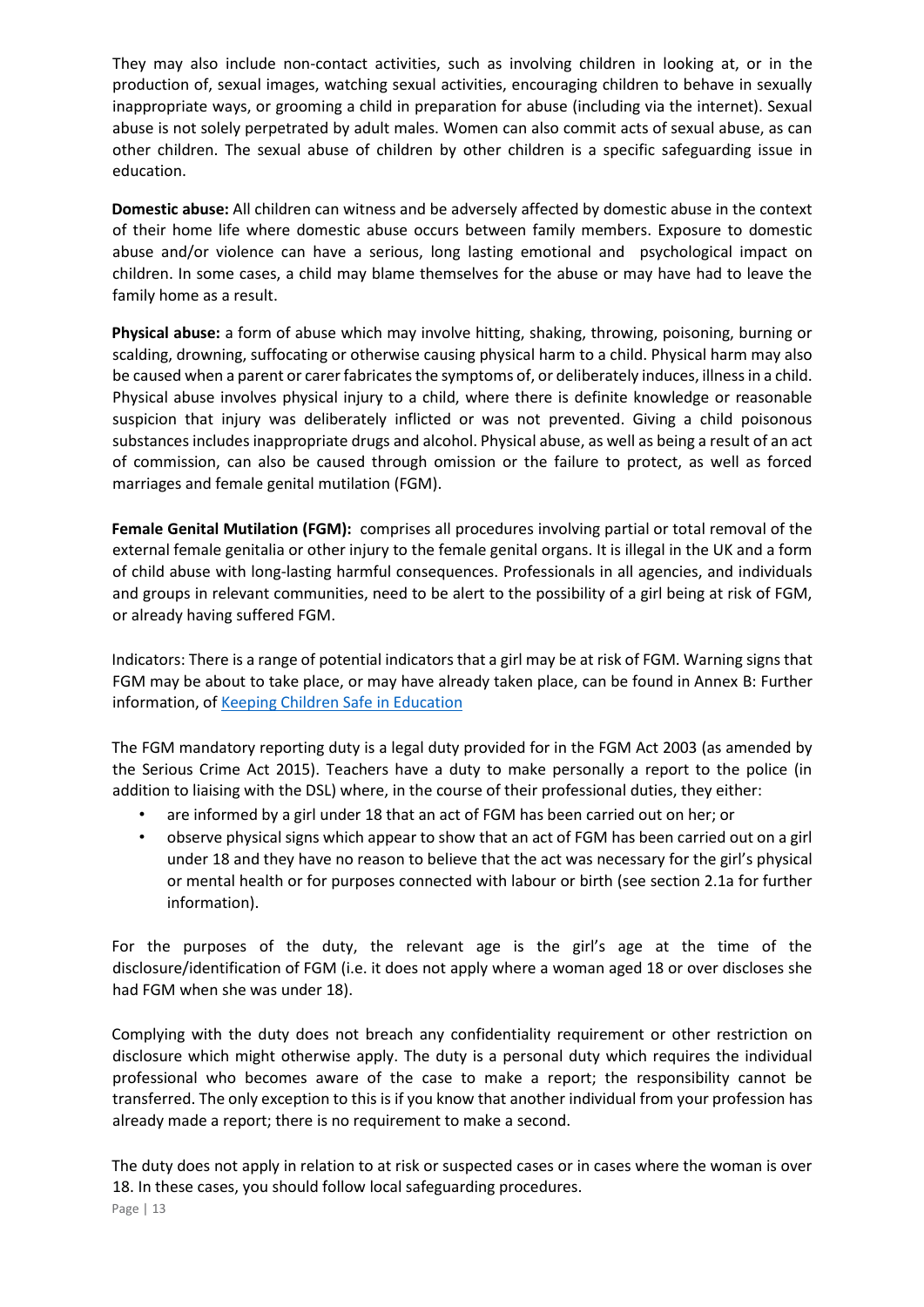To make a report it is recommended that the person does it orally by calling 101, the non-emergency number. However, where there is a risk to life or likelihood of serious immediate harm, then it should be reported immediately to police, including dialling 999 if appropriate. Reports should be made within 24 hours ideally. Further guidance can be found at the following link: [https://www.gov.uk/government/publications/mandatory-reporting-of-female-genital-mutilation](https://www.gov.uk/government/publications/mandatory-reporting-of-female-genital-mutilation-procedural-information) [procedural-information.](https://www.gov.uk/government/publications/mandatory-reporting-of-female-genital-mutilation-procedural-information)

If a member of staff cannot confirm or has suspicions that FGM has been carried out on a girl under the age of 18 years then they should follow the safeguarding policy. If FGM is believed to have been carried out on a girl under 18 years old then it will be reported to the Police by the DSL or by any member of staff.

**Child Sexual Exploitation (CSE) and Child Criminal Exploitation (CCE):** Both CSE and CCE are forms of abuse that occur where an individual or group takes advantage of an imbalance in power to coerce, manipulate or deceive a child into taking part in sexual or criminal activity, in exchange for something the victim needs or wants, and/or for the financial advantage or increased status of the perpetrator or facilitator and/or through violence or the threat of violence. CSE and CCE can affect children, both male and female and can include children who have been moved (commonly referred to as trafficking) for the purpose of exploitation.

Modern slavery encompasses human trafficking and slavery, servitude and forced or compulsory labour. Exploitation can take many forms, including: sexual exploitation, forced labour, slavery, servitude, forced criminality and the removal of organs. If a potential victim of modern slavery is identified, a referral will be made under the National Referral Mechanism by the DSL.

## **Child Criminal Exploitation (CCE)**

Some specific forms of CCE can include children being forced or manipulated into transporting drugs or money through county lines, working in cannabis factories, shoplifting or pickpocketing. They can also be forced or manipulated into committing vehicle crime or threatening/committing serious violence to others.

Children can become trapped by this type of exploitation as perpetrators can threaten victims (and their families) with violence or entrap and coerce them into debt. They may be coerced into carrying weapons such as knives or begin to carry a knife for a sense of protection from harm from others. As children involved in criminal exploitation often commit crimes themselves, their vulnerability as victims is not always recognised by adults and professionals, (particularly older children), and they are not treated as victims despite the harm they have experienced. They may still have been criminally exploited even if the activity appears to be something they have agreed or consented to.

It is important to note that the experience of girls who are criminally exploited can be very different to that of boys. The indicators may not be the same, however professionals should be aware that girls are at risk of criminal exploitation too. It is also important to note that both boys and girls being criminally exploited may be at higher risk of sexual exploitation.

## **Child Sexual Exploitation (CSE)**

CSE is a form of child sexual abuse. Sexual abuse may involve physical contact, including assault by penetration (for example, rape or oral sex) or nonpenetrative acts such as masturbation, kissing, rubbing, and touching outside clothing. It may include non-contact activities, such as involving children in the production of sexual images, forcing children to look at sexual images or watch sexual activities,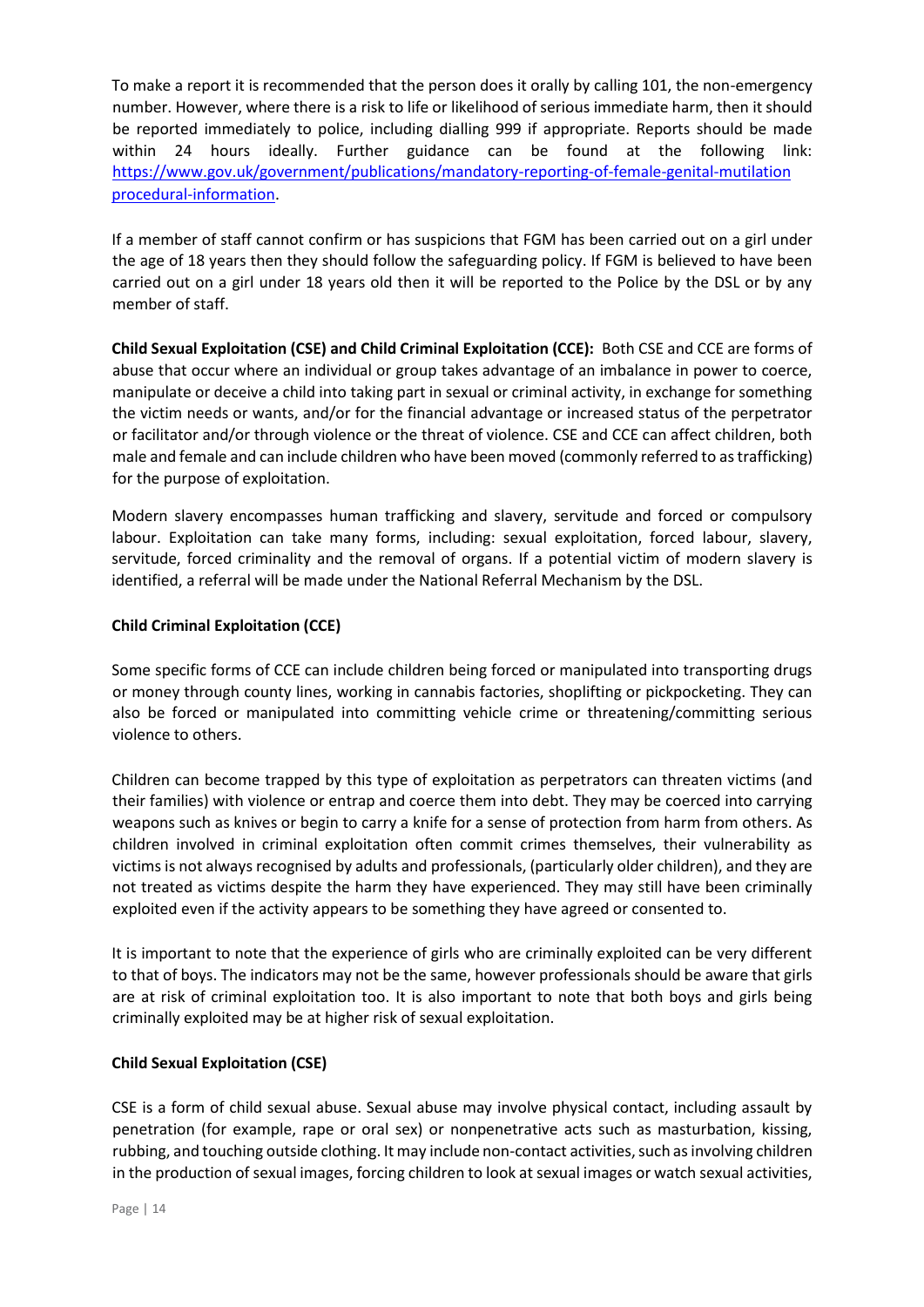encouraging children to behave in sexually inappropriate ways or grooming a child in preparation for abuse including via the internet.

CSE can occur over time or be a one-off occurrence, and may happen without the child's immediate knowledge e.g. through others sharing videos or images of them on social media.

CSE can affect any child, who has been coerced into engaging in sexual activities. This includes 16- and 17-year-olds who can legally consent to have sex. Some children may not realise they are being exploited e.g., they believe they are in a genuine romantic relationship.

We know that different forms of harm often overlap, and that perpetrators may subject children and young people to multiple forms of abuse, such as criminal exploitation (including county lines) and sexual exploitation.

In some cases the exploitation or abuse will be in exchange for something the victim needs or wants (for example, money, gifts or affection), and/or will be to the financial benefit or other advantage, such as increased status, of the perpetrator or facilitator.

Children can be exploited by adult males or females, as individuals or in groups. They may also be exploited by other children, who themselves may be experiencing exploitation – where this is the case, it is important that the child perpetrator is also recognised as a victim.

Whilst the age of the child may be a contributing factor for an imbalance of power, there are a range of other factors that could make a child more vulnerable to exploitation, including, sexual identity, cognitive ability, learning difficulties, communication ability, physical strength, status, and access to economic or other resources.

Some of the following can be indicators of both child criminal and sexual exploitation where children:

- appear with unexplained gifts, money or new possessions;
- associate with other children involved in exploitation;
- suffer from changes in emotional well-being;
- misuse drugs and alcohol;
- go missing for periods of time or regularly come home late; and
- regularly miss school or education or do not take part in education.

Children who have been exploited will need additional support to help maintain them in education.

CSE can be a one-off occurrence or a series of incidents over time and range from opportunistic to complex organised abuse. It can involve force and/or enticement-based methods of compliance and may, or may not, be accompanied by violence or threats of violence.

Some additional specific indicators that may be present in CSE are children who:

• have older boyfriends or girlfriends; and

• suffer from sexually transmitted infections, display sexual behaviours beyond expected sexual development or become pregnant.

See Annex B o[f Keeping Children Safe in Education \(Sept 2021\)](https://assets.publishing.service.gov.uk/government/uploads/system/uploads/attachment_data/file/1007260/Keeping_children_safe_in_education_2021.pdf)

[Safeguarding Children and Young People from Sexual Exploitation \(2009\)](https://www.gov.uk/government/uploads/system/uploads/attachment_data/file/278849/Safeguarding_Children_and_Young_People_from_Sexual_Exploitation.pdf)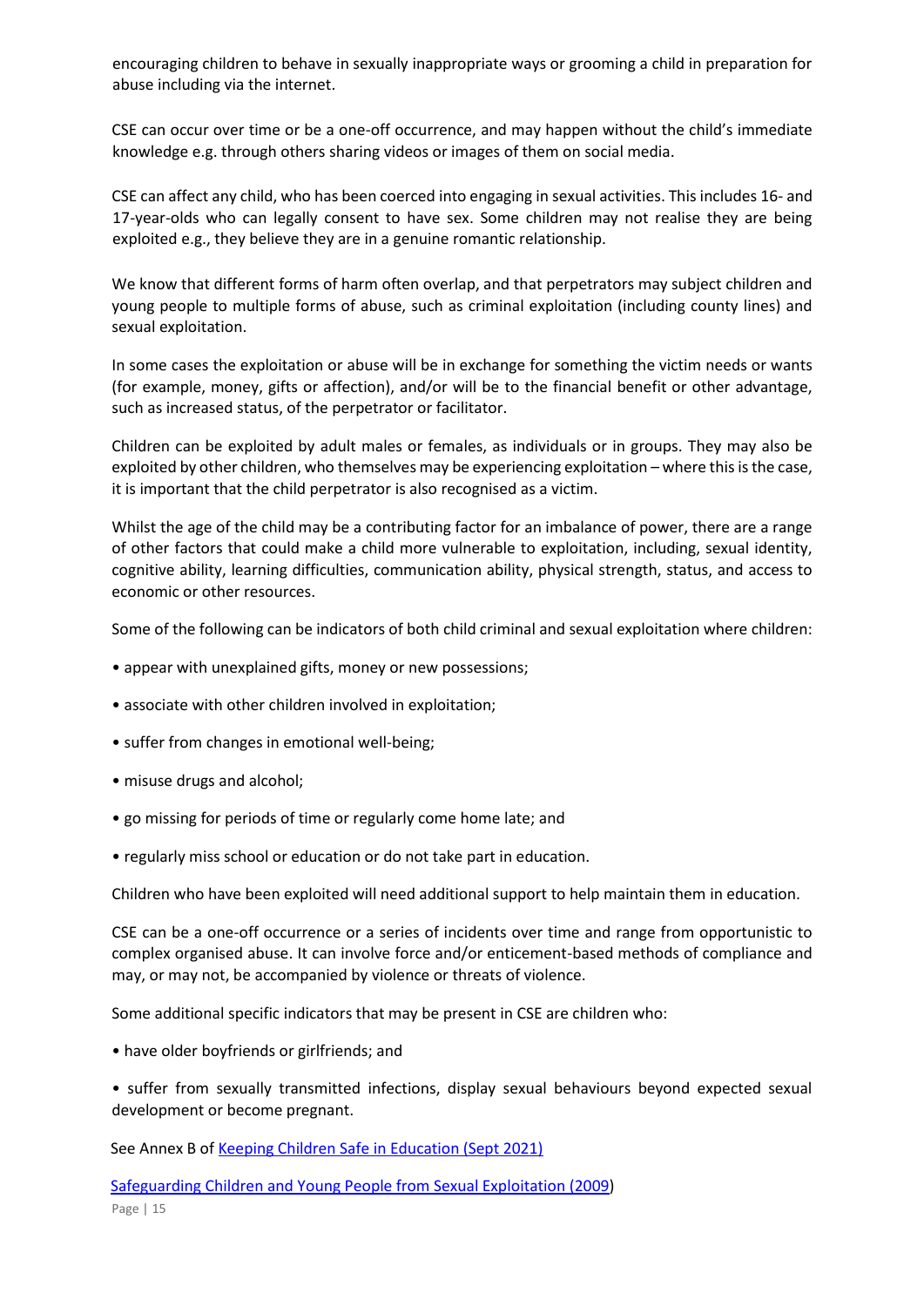#### [Child sexual exploitation](https://assets.publishing.service.gov.uk/government/uploads/system/uploads/attachment_data/file/591903/CSE_Guidance_Core_Document_13.02.2017.pdf)

**Neglect**: the persistent failure to meet a child's basic physical and/or psychological needs, likely to result in the serious impairment of the child's health or development. Neglect may occur during pregnancy as a result of maternal substance abuse. Once a child is born, neglect may involve a parent or carer failing to: provide adequate food, clothing and shelter (including exclusion from home or abandonment); protect a child from physical and emotional harm or danger; ensure adequate supervision (including the use of inadequate care-givers); or ensure access to appropriate medical care or treatment. It may also include neglect of, or unresponsiveness to, a child's basic emotional needs.

Serious bullying may be regarded as emotional, sexual or physical abuse and will be considered under Child Protection Procedures.

**Mental Health:** All staff should also be aware that mental health problems can, in some cases, be an indicator that a child has suffered or is at risk of suffering abuse, neglect or exploitation.

Only appropriately trained professionals should attempt to make a diagnosis of a mental health problem. Staff however, are well placed to observe children day-to-day and identify those whose behaviour suggests that they may be experiencing a mental health problem or be at risk of developing one.

Where children have suffered abuse and neglect, or other potentially traumatic adverse childhood experiences, this can have a lasting impact throughout childhood, adolescence and into adulthood. It is key that staff are aware of how these children's experiences, can impact on their mental health, behaviour and education.

If staff have a mental health concern about a child that is also a safeguarding concern, immediate action should be taken, following their child protection policy and speaking to the designated safeguarding lead or a deputy.

Schools and colleges can access a range of advice to help them identify children in need of extra mental health support, this includes working with external agencies. More information can be found in the mental health and behaviour in schools guidance, colleges may also wish to follow this guidance as best practice. Public Health England has produced a range of resources to support secondary school teachers to promote positive health, wellbeing and resilience among children.

[Preventing and Tackling Bullying](https://assets.publishing.service.gov.uk/government/uploads/system/uploads/attachment_data/file/623895/Preventing_and_tackling_bullying_advice.pdf) [Mental Health and Behaviour in Schools](https://assets.publishing.service.gov.uk/government/uploads/system/uploads/attachment_data/file/755135/Mental_health_and_behaviour_in_schools__.pdf) [Promoting children and young people's emotional health and wellbeing](https://assets.publishing.service.gov.uk/government/uploads/system/uploads/attachment_data/file/414908/Final_EHWB_draft_20_03_15.pdf) [Rise Above](https://campaignresources.phe.gov.uk/schools/topics/rise-above/overview)

#### **Further information on Preventing Radicalisation**

Protecting children from the risk of radicalisation should be seen as part of schools' wider safeguarding duties and is similar in nature to protecting children from other forms of harm and abuse. During the process of radicalisation, it is possible to intervene to prevent vulnerable people being radicalised.

Radicalisation refers to the process by which a person comes to support terrorism and forms of extremism. There is no single way of identifying an individual who is likely to be susceptible to an extremist ideology. It can happen in many different ways and settings. Specific background factors may contribute to vulnerability which are often combined with specific influences such as family, friends or online, and with specific needs for which an extremist or terrorist group may appear to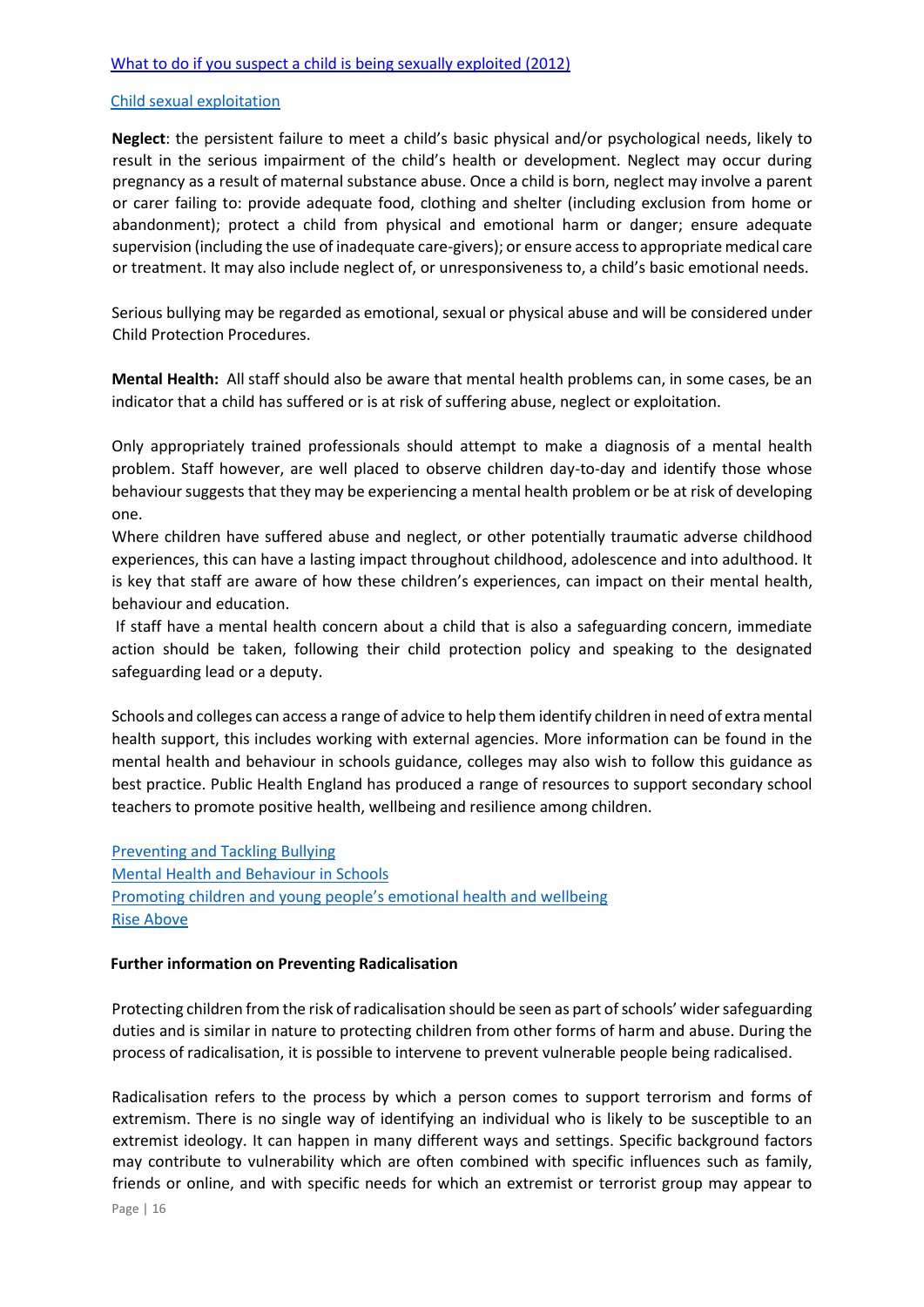provide an answer. The internet and the use of social media in particular has become a major factor in the radicalisation of young people.

**Extremism** is the vocal or active opposition to our fundamental values, including democracy, the rule of law, individual liberty and the mutual respect and tolerance of different faiths and beliefs. This also includes calling for the death of members of the armed forces.

**Radicalisation** refers to the process by which a person comes to support terrorism and extremist ideologies associated with terrorist groups.

**Terrorism** is an action that endangers or causes serious violence to a person/people; causes serious damage to property; or seriously interferes or disrupts an electronic system. The use or threat must be designed to influence the government or to intimidate the public and is made for the purpose of advancing a political, religious or ideological cause.

As with managing other safeguarding risks, staff should be alert to changes in children's behaviour which could indicate that they may be in need of help or protection. School staff should use their professional judgement in identifying children who might be at risk of radicalisation and act proportionately which may include making a referral to the Channel programme.

Radicalisation and violent extremism could cause harm or have the potential to cause harm to the child and others. Under the Prevent Duty (2015) the school will report in line with the recommended policies and procedures to the local safeguarding partner arrangements / the local Police force (Tel: 101) / Prevent Channel duty offices as appropriate. The DfE dedicated telephone number for non– emergency advice for staff and governors is 0207 3407264 and the mailbox is: [counter](mailto:counter-extremism@education.gsi.gov.uk)[extremism@education.gsi.gov.uk.](mailto:counter-extremism@education.gsi.gov.uk)

#### **Indications or Signs of Possible Abuse, including radicalisation:**

- Signs of looking unwashed, undernourished, weight loss etc; inappropriate clothing for the conditions
- Changes in behaviour depression or withdrawn behaviour or attention seeking behaviour
- Fearful behaviour fear of specific people places, fear of separation etc.
- Mentioning being left alone or unsupervised
- Regressive or aggressive behaviour e.g. bed-wetting or severe temper outbursts that are out of character
- Mood swings
- Changes of friendship group
- Persistent or multiple bruising in unexpected places, that cannot be explained by normal childhood activity
- Minor injuries in unlikely places
- Burns, scalds or bites
- Delay in seeking access to medical care/treatment
- Excessive preoccupation with sexual matters
- Knowledge of sexual matters inappropriate for age of child
- Promiscuous behaviour
- Sexually explicit or otherwise disturbing creative writing or artwork
- Expression of opinions that are at odds with our shared values, and which may be tantamount to, or explicitly inciting violence and/or illegal acts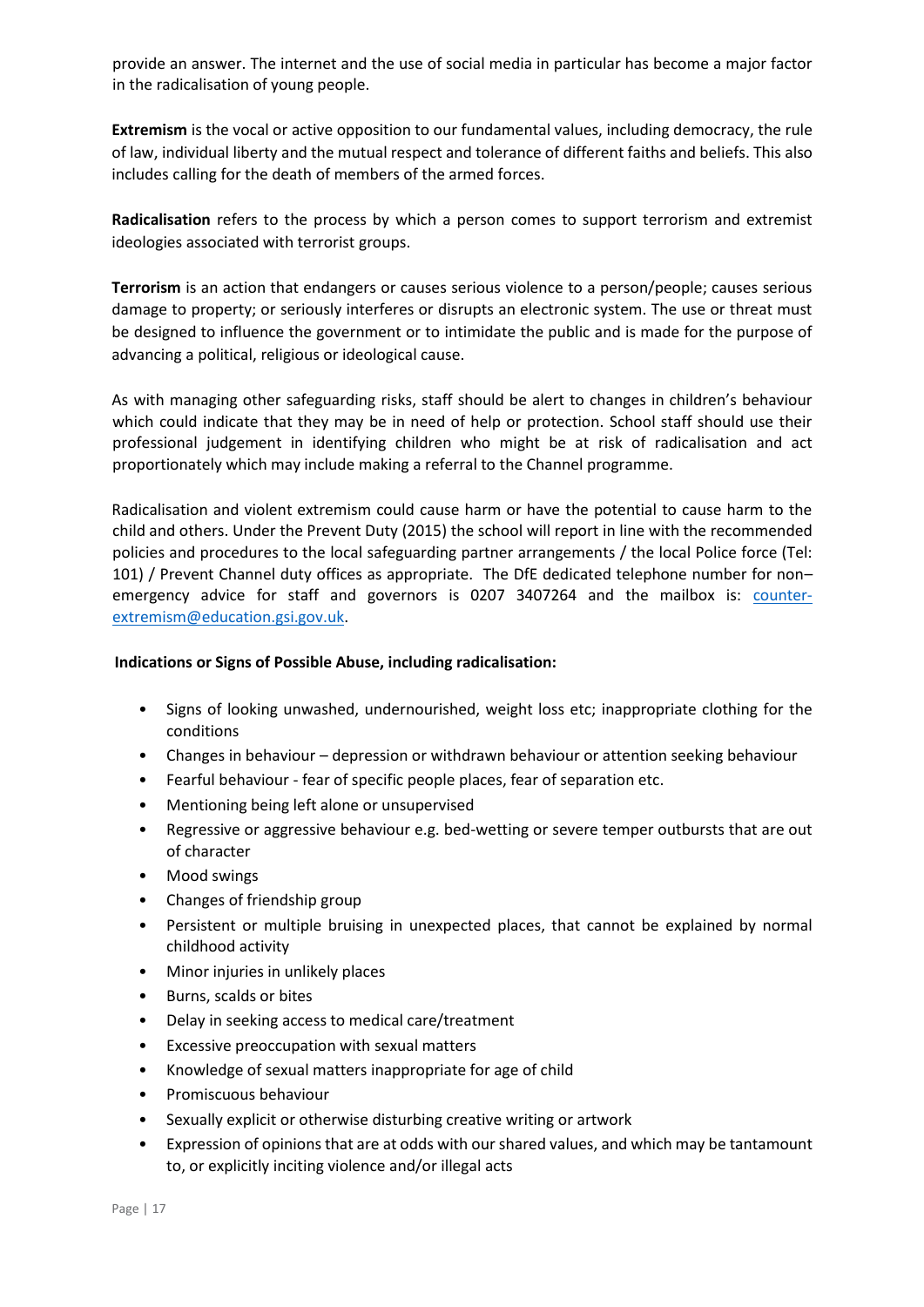The above list is by no means exhaustive, and it is important to be aware that there may be other circumstances, not amounting to abuse, which give cause for serious concern about the welfare of students. Questions of the young person being in moral danger, being uncared for, engaging in antisocial or inappropriate behaviour and so on may be referred to the DSL, who will discuss the matter with the Deputy DSL and the Heads, and through them, as necessary, to Children's Social Care. Such cases may also be referred to the Medical Centre and through them to Children's Social Care. Staff are well advised to look beyond the setting - what is happening in other areas of the child's life? Further detailed information on Radicalisation, 'honour based' violence, and CSE can be found in Annex B: Further information, o[f Keeping Children Safe in Education.](https://assets.publishing.service.gov.uk/government/uploads/system/uploads/attachment_data/file/1014057/KCSIE_2021_September.pdf)

#### **Peer on Peer Abuse**

All staff should be aware that safeguarding issues can manifest themselves via peer on peer abuse. Children are capable of abusing their peers. This is most likely to include, but may not be limited to,

- bullying (including cyberbullying, prejudice-based and discriminatory bullying);
- abuse in intimate personal relationships between peers;
- physical bullying/abuse such as hitting, kicking, shaking, biting, hair pulling or otherwise causing physical harm (this may include an online element which facilitates threatens and/or encourages physical abuse);
- serious violence, rape, assaults by penetration, and gender based violence/sexual assault; (this may include an online element which facilitates, threatens and/or encourages sexual violence);
- sexual harassment such as sexual comments, remarks, jokes and online sexual harassment which may be stand-alone or part of a broader pattern of abuse;
- causing someone to engage in sexual activity without consent, such as forcing someone to strip, touch themselves sexually or to engage in sexual activity with a third party;
- consensual and non-consensual sharing of nudes and semi nude images and/or videos (also known as sexting or youth produced imagery);
- upskirting (which typically involves taking a picture under a person's clothing without them knowing, with the intention of viewing their genitals or buttocks to obtain sexual gratification, or cause the victim humiliation, distress or alarm; anyone of any gender can be a victim);
- initiations/hazing type violence and rituals and so-called initiation ceremonies and involvement in gang culture, (this could include activities involving harassment, abuse or humiliation used as a way of initiating a person into a group and may also include an online element)

Staff should be clear as to the school policy and procedure with regards to peer on peer abuse:

- Anti-Bullying Policy (MPS)
- Anti-Bullying Policy (Senior)
- Anti-Cyberbullying Policy
- Peer on Peer Abuse Policy

Allegations of peer on peer abuse will be investigated in line with other school policies and additional pastoral support will be put in place when required. Peer on Peer abuse should never be tolerated and is not "banter" or "part of growing up".

Advice would be taken from [Part 5 Keeping Children Safe in Education \(Sept 2021\)](https://assets.publishing.service.gov.uk/government/uploads/system/uploads/attachment_data/file/1014057/KCSIE_2021_September.pdf)

[Sexual Harassment and Sexual Violence Advice](https://www.gov.uk/government/uploads/system/uploads/attachment_data/file/667862/Sexual_Harassment_and_Sexual_Violence_-_Advice.pdf)

[Anti-Bullying Alliance](https://www.anti-bullyingalliance.org.uk/)

[Sharing nudes and semi-nudes: advice for education settings working with children and young people](https://www.gov.uk/government/publications/sharing-nudes-and-semi-nudes-advice-for-education-settings-working-with-children-and-young-people/sharing-nudes-and-semi-nudes-advice-for-education-settings-working-with-children-and-young-people)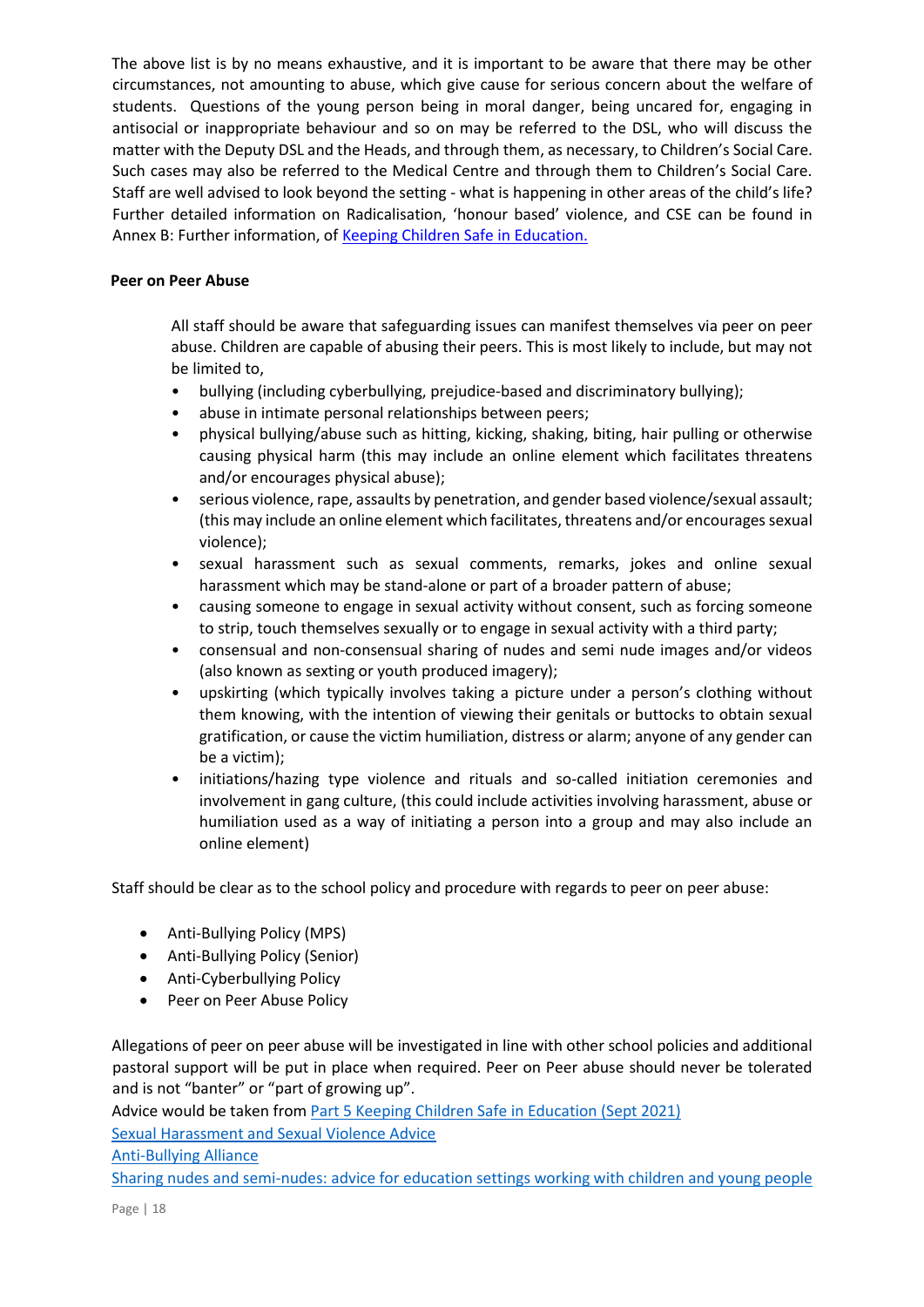It is more likely that girls will be victims and boys' perpetrators, but all peer-on-peer abuse is unacceptable and will be taken seriously. Even if there are no reported cases of peer-on-peer abuse, such abuse may still be taking place and is simply not reported.

#### **Serious Violence**

All staff should be aware of indicators, which may signal that children are at risk from, or are involved with serious violent crime. These may include increased absence from school, a change in friendships or relationships with older individuals or groups, a significant decline in performance, signs of selfharm or a significant change in wellbeing, or signs of assault or unexplained injuries. Unexplained gifts or new possessions could also indicate that children have been approached by, or are involved with, individuals associated with criminal networks or gangs and may be at risk of Criminal Exploitation (see CCE).

All staff should be aware of the range of risk factors which increase the likelihood of involvement in serious violence, such as being male, having been frequently absent or permanently excluded from school, having experienced child maltreatment and having been involved in offending, such as theft or robbery. Advice for schools and colleges is provided in the Home Office's [Preventing youth violence](https://assets.publishing.service.gov.uk/government/uploads/system/uploads/attachment_data/file/418131/Preventing_youth_violence_and_gang_involvement_v3_March2015.pdf)  [and gang involvement](https://assets.publishing.service.gov.uk/government/uploads/system/uploads/attachment_data/file/418131/Preventing_youth_violence_and_gang_involvement_v3_March2015.pdf) and its [Criminal exploitation of children and vulnerable adults: county lines](https://assets.publishing.service.gov.uk/government/uploads/system/uploads/attachment_data/file/741194/HOCountyLinesGuidanceSept2018.pdf) guidance.

#### **Children with Special Educational Needs**

Children with Special Educational Needs (SEN) and disabilities can face safeguarding challenges. Staff need to be aware that additional barriers that these children face such as communication barriers, disproportionately impacted by behaviours such as bullying without displaying symptoms and assumptions that indicators of possible abuse such as behaviour, mood, injury relate to the child's disability without further explanation.

There's a concern sometimes that, for children with SEN and disabilities, that their SEN or disability needs are seen first, and the potential for abuse second. The EHA (Early Help Assessment) Tool should be used where the root causes of abuse may be underlying and beyond SEN issues and behaviour.

#### **Honour Based Abuse**

See Annex B KCSIE September [2021.](https://assets.publishing.service.gov.uk/government/uploads/system/uploads/attachment_data/file/1020050/KCSIE_2021_September_guidance.pdf)

#### **Procedures to minimise the risk of peer-on-peer abuse:**

- Robust PSHEE and RSE curriculum;
- Promotion of student voice through Year Group/Houses/Full School Councils;
- Promotion of school-based security measures:
	- Staff rotas for management of loos, changing rooms
	- Staff supervision etc.

#### **Systems in place for children to report abuse:**

- Disclosure to a member of staff
- Report via anonymous reporting QR code
- Disclosure to senior student e.g., prefect, Head of House who has undertaken leadership training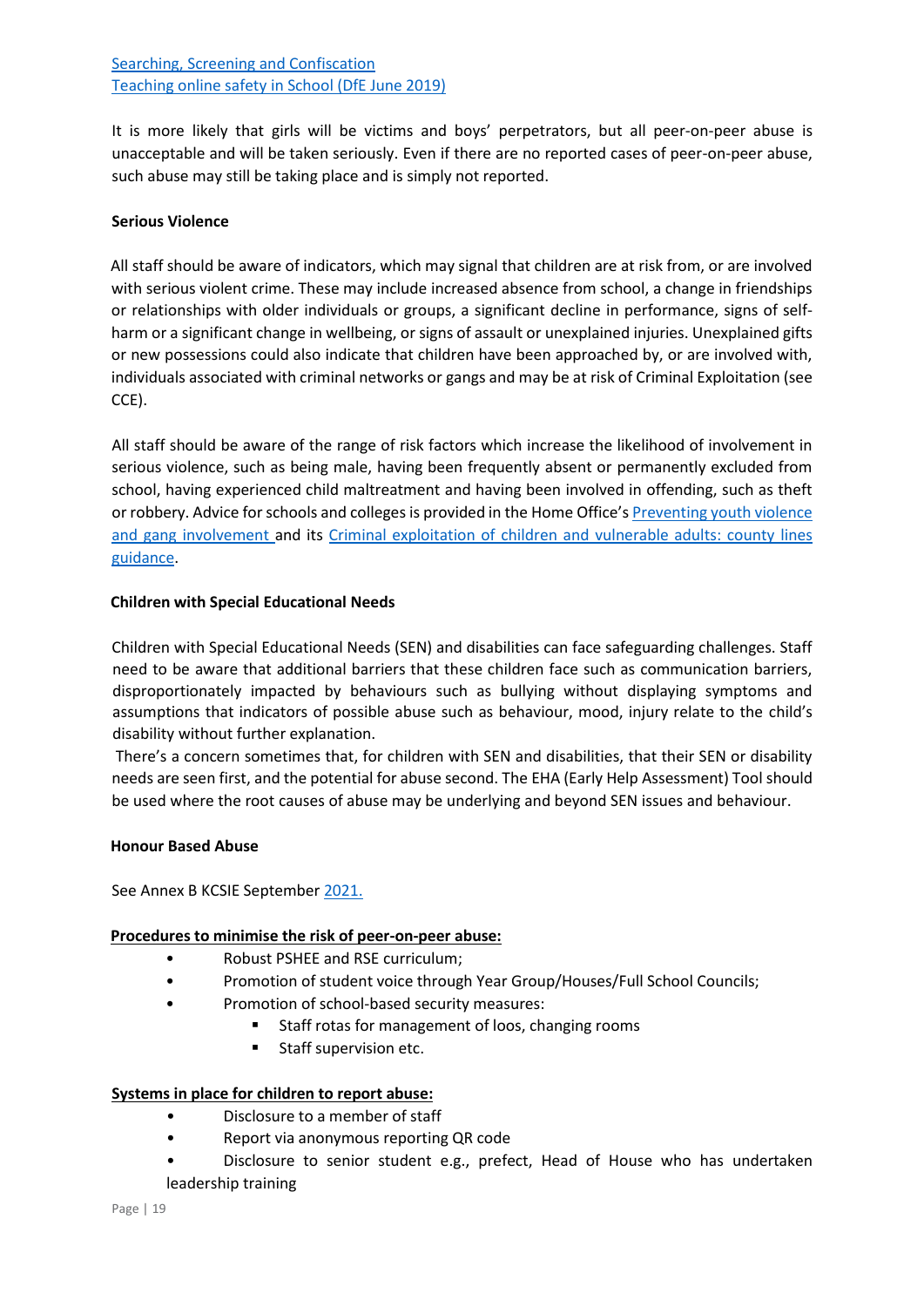#### **Looked after children**

The most common reason for children becoming looked after is as a result of abuse and/or neglect. Governing bodies and proprietors should ensure that staff have the skills, knowledge and understanding necessary to keep looked after children safe.

In particular, they should ensure that appropriate staff have the information they need in relation to a child's looked after legal status (whether they are looked after under voluntary arrangements with consent of parents or on an interim or full care order) and contact arrangements with birth parents or those with parental responsibility. They should also have information about the child's care arrangements and the levels of authority delegated to the carer by the authority looking after him/her. The designated safeguarding lead should have details of the child's social worker and the name of the virtual school head in the authority that looks after the child. When it becomes necessary, we shall follow statutory guidelines and ensure all staff are appropriately trained.

#### **Children who go missing**

The Missing Child Policy and Missing Boarders Procedure ensure that all measures are taken to monitor attendance and provide guidance to all staff when a student is missing from lessons or house. In addition, Millfield is cognisant of the 'Statutory guidance on children who run away and go missing from home or care' - January 2014 and Working Together to Safeguard Children 2018 and all matters of this type are referred to the DSL, who will liaise with the appropriate Deputy Head and Head in each case.

Millfield will hold more than one emergency contact for each child with two being the expected level of contact including phones and emails where possible.

#### **Children missing from education**

A child going missing from education is a potential indicator of abuse or neglect including sexual abuse or exploitation, child criminal exploitation or mental health problems. The appropriate safeguarding procedures will be used for children who go missing from school, particularly on repeat occasions. Staff are aware of potential triggers such as travelling to conflict zones, FGM, forced marriages etc.

If a child is failing to attend school regularly or has been absent without the school's permission for a continuous period of 10 school days, then the local authority will be notified of the absence. The local authority will be notified when a student is deleted from the admission register / school register. This will be acted upon as soon as the grounds for deletion are met, but no later than deleting the student's name.

#### **Contextual Safeguarding**

Safeguarding incidents and/or behaviours can be associated with factors outside the school or college and/or can occur between children outside the school or college. All staff, but especially the designated safeguarding lead (and deputies) should consider whether children are at risk of abuse or exploitation in situations outside their families. Extra-familial harms take a variety of different forms and children can be vulnerable to multiple harms including (but not limited to) sexual exploitation, criminal exploitation, and serious youth violence. This is known as contextual safeguarding, which simply means assessments of children should consider whether wider environmental factors are present in a child's life that are a threat to their safety and/or welfare. Children's social care assessments should consider such factors, so it is important that schools and colleges provide as much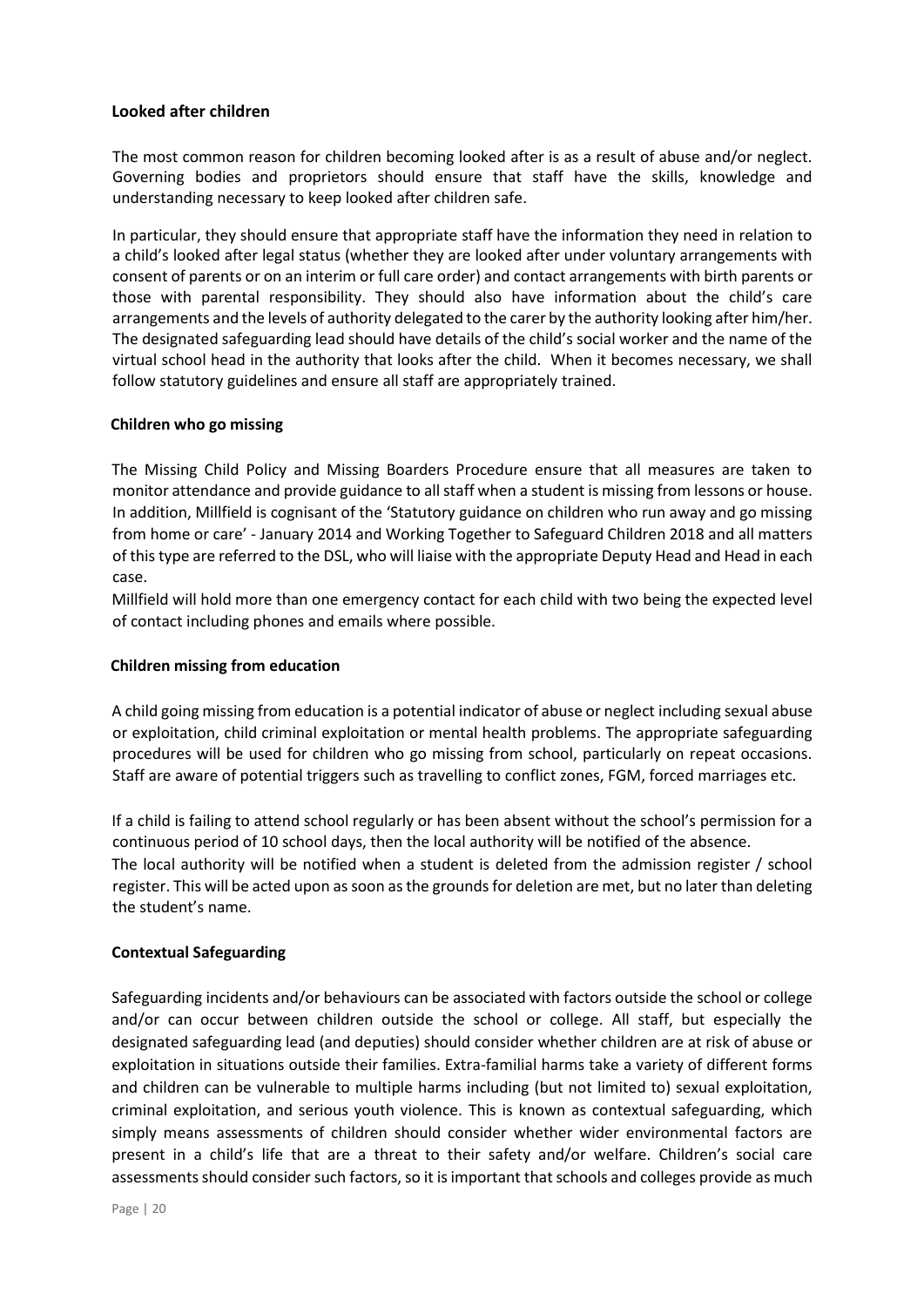information as possible as part of the referral process. This will allow any assessment to consider all the available evidence and the full context of any abuse. Additional information regarding contextual safeguarding is available here[: Contextual Safeguarding.](https://contextualsafeguarding.org.uk/wp-content/uploads/2020/03/A-Legal-Framework-for-Implementing-Contextual-Safeguarding_190320_073228-1.pdf)

As a school we need to be aware of local environmental issues which may arise such as county lines, gang culture and we will be alert to this through ongoing training and liaising with Somerset Safeguarding Partnership (SSP).

#### **Child criminal exploitation: county lines**

County lines is a term used to describe gangs and organised criminal networks involved in exporting illegal drugs (primarily crack cocaine and heroin) into one or more importing areas [within the UK], using dedicated mobile phone lines or other form of "deal line".

Exploitation is an integral part of the county lines offending model with children and vulnerable adults exploited to move [and store] drugs and money. Offenders will often use coercion, intimidation, violence (including sexual violence) and weapons to ensure compliance of victims. Children can be targeted and recruited into county lines in a number of locations including schools, further and higher educational institutions, student referral units, special educational needs schools, children's homes and care homes. Children are often recruited to move drugs and money between locations and are known to be exposed to techniques such as 'plugging', where drugs are concealed internally to avoid detection. Children can easily become trapped by this type of exploitation as county lines gangs create drug debts and can threaten serious violence and kidnap towards victims (and their families) if they attempt to leave the county lines network.

One of the ways of identifying potential involvement in county lines are missing episodes (both from home and school), when the victim may have been trafficked for the purpose of transporting drugs and a referral to the National Referral Mechanism should be considered.

Like other forms of abuse and exploitation, county lines exploitation:

- can affect any child or young person (male or female) under the age of 18 years;
- can affect any vulnerable adult over the age of 18 years;
- can still be exploitation even if the activity appears consensual;
- can involve force and/or enticement-based methods of compliance and is often accompanied by violence or threats of violence;
- can be perpetrated by individuals or groups, males or females, and young people or adults; and

• is typified by some form of power imbalance in favour of those perpetrating the exploitation. Whilst age may be the most obvious, this power imbalance can also be due to a range of other factors including gender, cognitive ability, physical strength, status, and access to economic or other resources.

If a child is suspected to be at risk of or involved in county lines, a safeguarding referral should be considered alongside consideration of availability of local services/third sector providers who offer support to victims of county lines exploitation.

#### **Safeguarding concerns for children who move school or 'disappear'**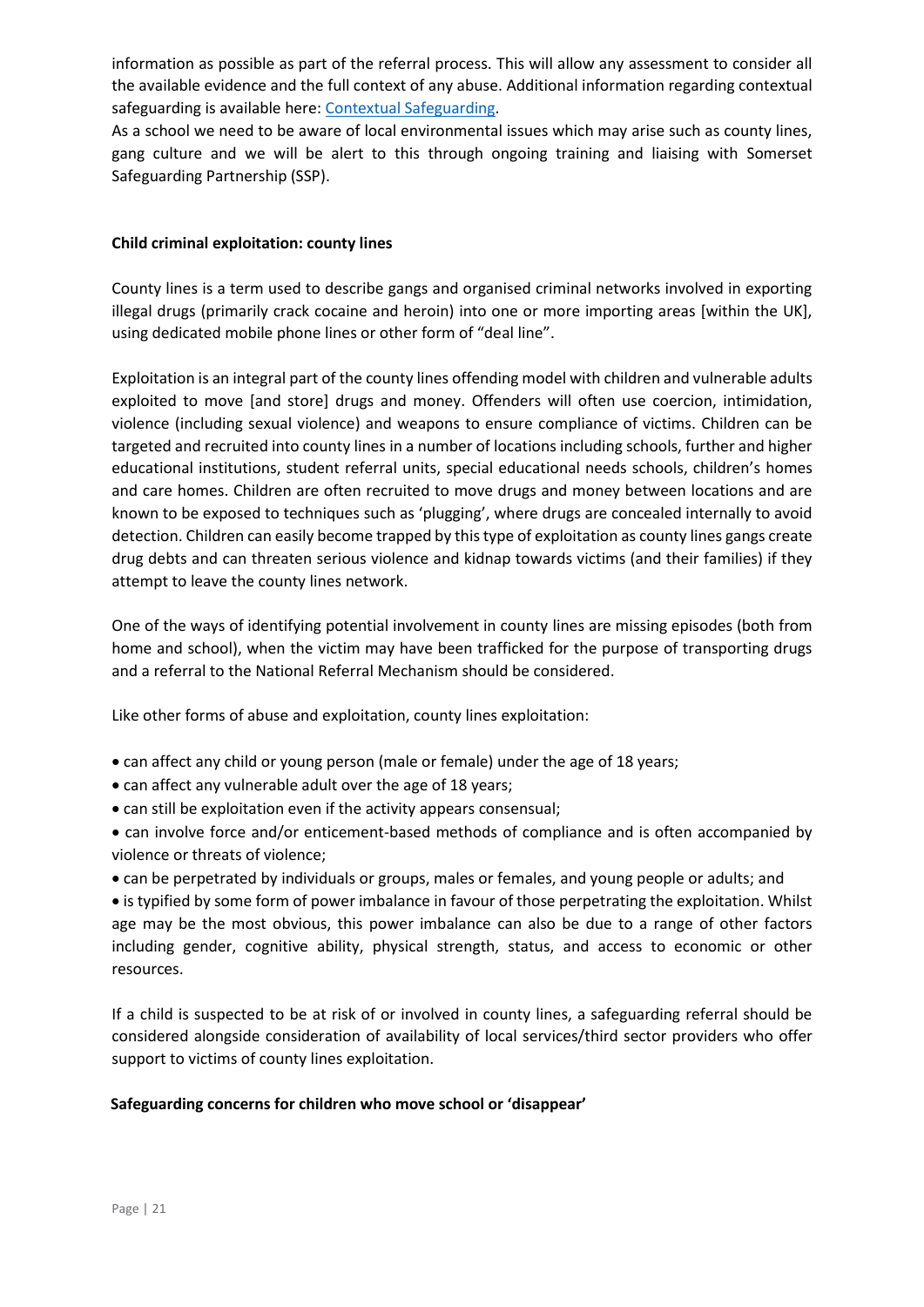If we become aware that a UK based child is missing from education, in whatever capacity, and we need to check their educational status, we should make enquiries with the Children Missing Education Liaison Officer based at County Hall in Taunton.

If a non UK national is missing from education and they have a Child Protection plan in place we will endeavour to pass on the information to the appropriate authorities, probably through the child's Guardian.

In addition, the UK Visa and Immigration service will be informed in line with HTS (Highly Trusted Status) procedures where appropriate.

#### See the link below for further guidance:

[https://www.gov.uk/government/uploads/system/uploads/attachment\\_data/file/550416/Children\\_](https://www.gov.uk/government/uploads/system/uploads/attachment_data/file/550416/Children_Missing_Education_-_statutory_guidance.pdf)  Missing Education - statutory guidance.pdf

#### **Children potentially at greater risk of harm**

Where children need a social worker, this should inform decisions about safeguarding (for example, responding to unauthorised absence or missing education where there are known safeguarding risks) and about promoting welfare (for example, considering the provision of pastoral and/or academic support, alongside action by statutory services).

#### **Close 1:1 Teaching**

For example in 1:1 teaching in Performing Arts or Specialist Sports Coaching refer to Code of Conduct for Staff for advice on policy and procedures.

#### <span id="page-21-0"></span>**Child abduction and community safety incidents**

Child abduction is the unauthorised removal or retention of a minor from a parent or anyone with legal responsibility for the child. Child abduction can be committed by parents or other family members; by people known but not related to the victim; and by strangers. Community safety incidents (for example, people loitering nearby or unknown adults engaging children in conversation) can raise concerns amongst students and their parents. Pupils receive age-appropriate lessons on how to keep themselves safe which focus on building their confidence and abilities rather than simply warning them about all strangers."

#### <span id="page-21-1"></span>**Cybercrime**

Cybercrime is criminal activity committed using computers and/or the internet. It is broadly categorised as either 'cyber-enabled' (crimes that can happen off-line but are enabled at scale and at speed on-line) or 'cyber dependent' (crimes that can be committed only by using a computer). Cyberdependent crimes include;

• unauthorised access to computers (illegal 'hacking'), for example accessing the school's computer network without permission;

• denial of Service attacks or 'booting'. These are attempts to make a computer, network or website unavailable by overwhelming it with internet traffic from multiple sources; and,

• making, supplying or obtaining malware (malicious software including viruses, spyware, ransomware, botnets and Remote Access Trojans) with the intent to commit further offence, including those above.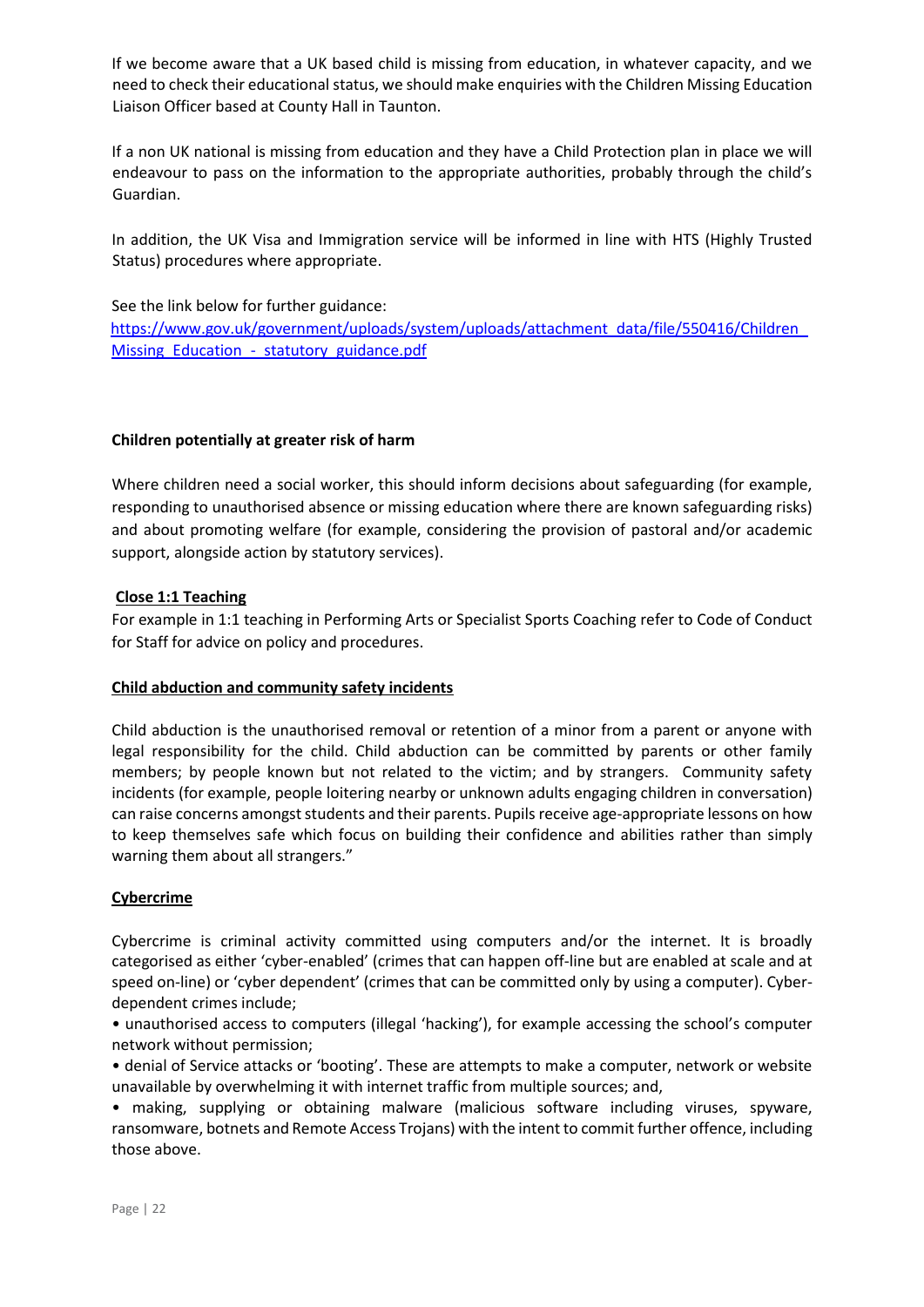Children with particular skill and interest in computing and technology may inadvertently or deliberately stray into cyber-dependent crime. If there are concerns about a child in this area, the DSL will consider referring the pupil into the Cyber Choices programme, a nationwide police programme which aims to intervene where young people are at risk of committing, or being drawn into, low level cyber-dependent offences and divert them to a more positive use of their skills and interests.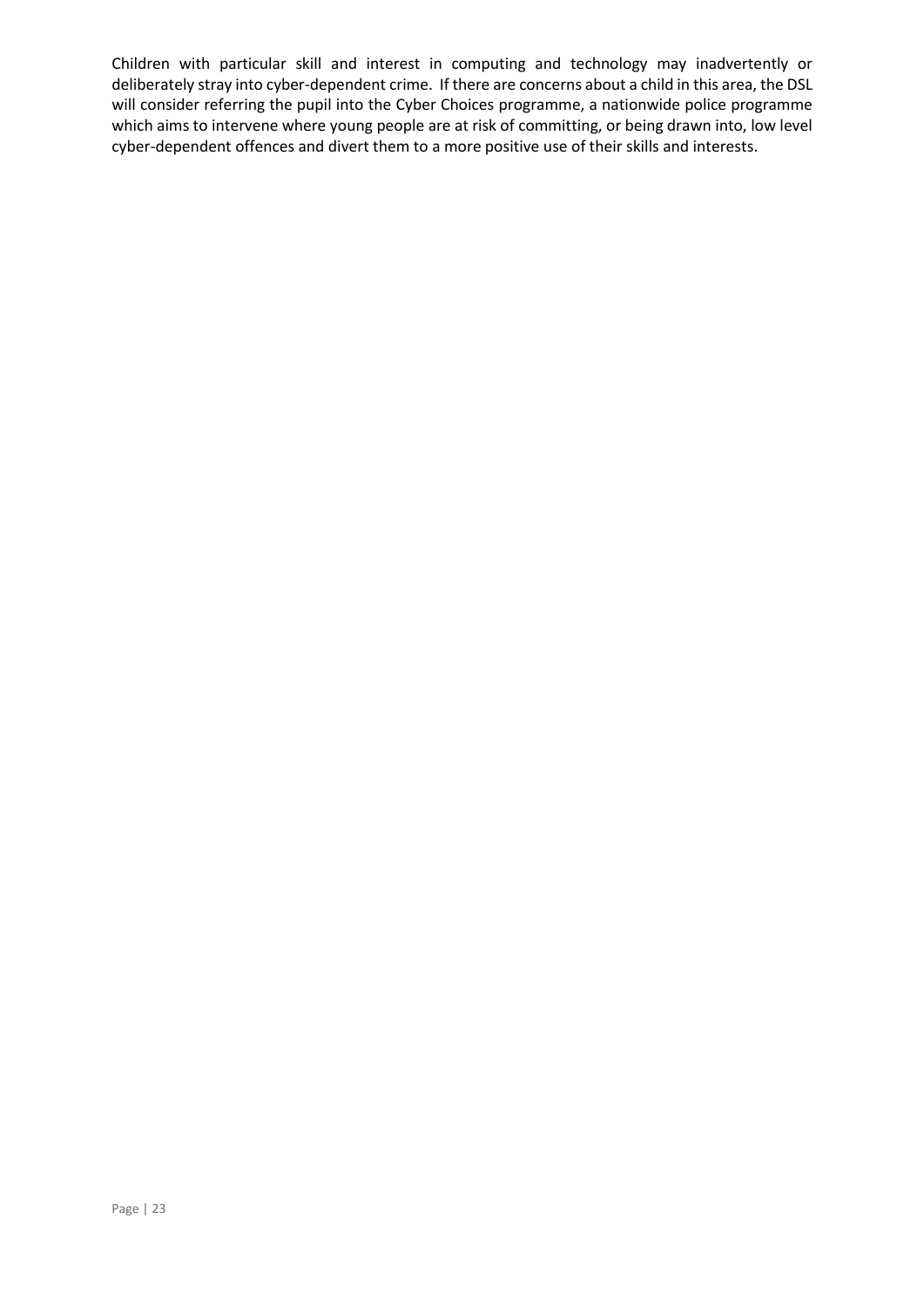## <span id="page-23-0"></span>**Procedures following any form of disclosure**

| <b>Receive</b> | Respond | Reassure | Record | Report |
|----------------|---------|----------|--------|--------|
|                |         |          |        |        |

#### **Receive:**

- **Listen** sympathetically and with an open mind
- Stay calm, conveying this through word and action
- **Do not** look at any potentially concerning electronic images. Pass all devices on to the DSL.
- **Never promise confidentiality, only discretion. It is important that the student understands from the outset that if they choose to disclose information that indicates actual or potential harm to themselves or others, then certain actions will need to be taken. If necessary, pause a child before he/she has begun what you anticipate might be a disclosure and remind them**
- Allow the child to talk and finish their story. Let them tell you what they want and no more
- Do not ask any leading questions

#### **Respond:**

- Where necessary clarify what has been said
- Ensure that you have a full understanding of the facts as related by the student, perhaps by reporting back to the student for his/her confirmation
- Never ask leading questions
- When the student has finished make sure they feel secure. Explain what you will do next and (where appropriate) the referral process
- **Action must be taken immediately if the student is in imminent danger**

#### **Reassure:**

- Acknowledge their courage in talking to you and reassure them that what they have said will be taken seriously
- Remind them that the abuse is not their fault
- Reassure them but do not promise what you may not be able to deliver 'Everything will be alright now' – it may not be.

#### **Record:**

- Record as much as you can remember as soon as possible (preferably immediately) afterwards, using the student's own words as far as possible. Include who was present and the date, time and location of the incident or disclosure
- Log on to MyConcern and fill in 'REPORT A CONCERN'.

#### **Report:**

• Refer the matter within 24 hours or sooner and **immediately if any student is in danger** to the DSL. Do not discuss with parents/carers. The DSL will agree with the Social Care team when parents/carers should be contacted and by whom.

You have now fulfilled your duty and you should **not take any further action** or reveal this information to anyone else. The DSL will be aware that you may need support following a disclosure.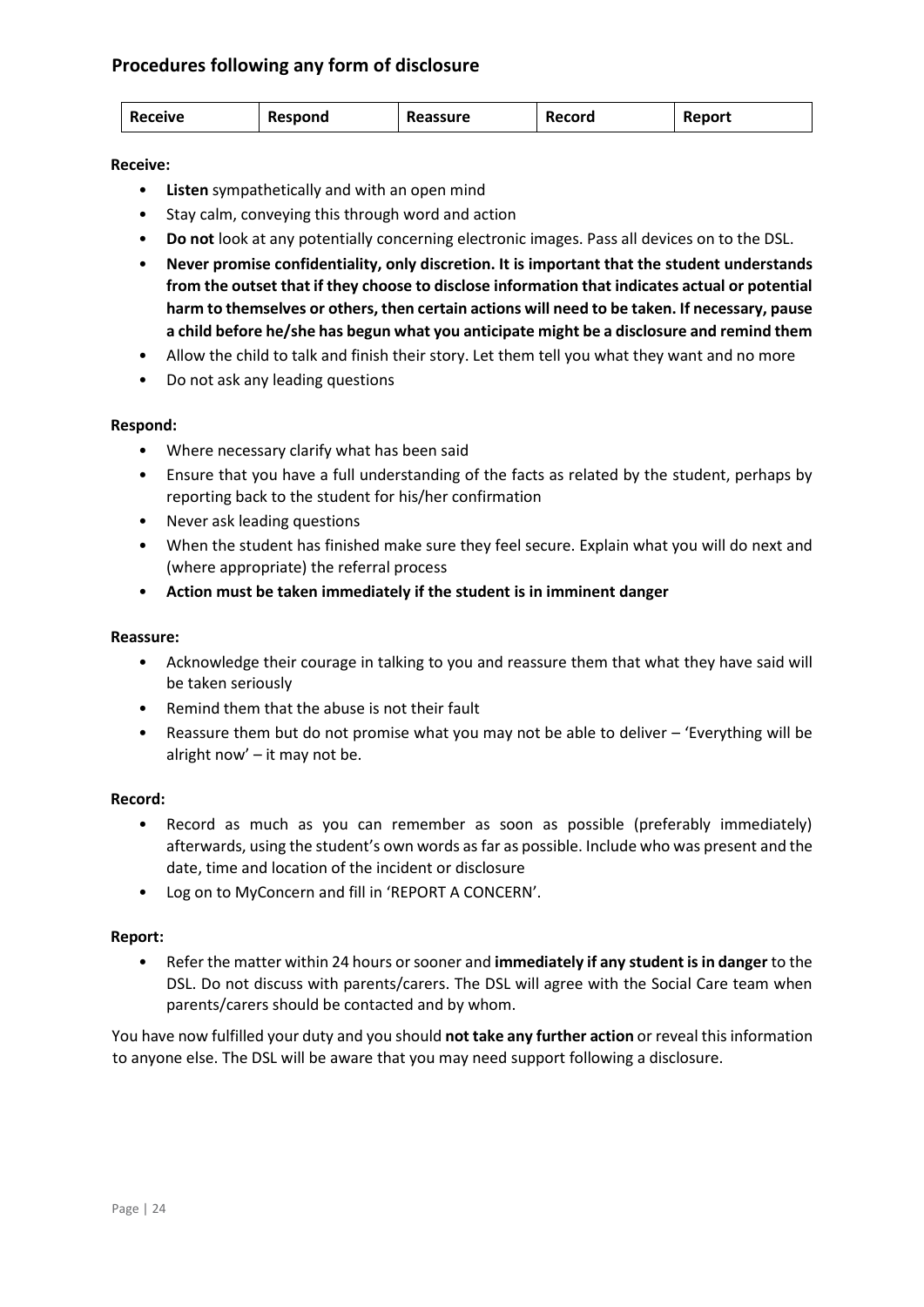# <span id="page-24-0"></span>**Action to be taken by the Designated Safeguarding Lead / Deputy Designated Safeguarding Lead in case of an allegation of abuse and/or concerns raised**

- Following the receipt of a report, the DSL and Heads will seek advice from the LADO*/*Children's Social Care (depending on who the allegation is made against)
- This may be done without giving names at first, and then follow the advice given. Millfield Schools will not investigate allegations of abuse, but will instead always refer to the appropriate authority. In cases of serious harm, the Police would be informed from the outset
- Agree with Children's Social Care any necessary next steps in relation to:
	- \* informing a student's parents when appropriate
	- \* medical examination or treatment
	- \* immediate protection for the victim or a student who has given information about an abuser or a student against whom an allegation has been made
- Inform the student or adult who made the initial allegation of what the next steps are to be
- Inform the relevant Heads of the allegation and action taken
- Ensure long term protection support for all students involved
- If unhappy with the action of Somerset Safeguarding Partnership (SSP) then use the Escalation Policy of Somerset Safeguarding Partnership (SSP)
- Any advice given will be clearly recorded as a file note.

When there are reports of abuse involving a number of students against a student or other students or any specific safeguarding issues the DSL will meet with appropriate staff following advice from Children's Social Care and coordinate the matters in line with guidance from Somerset Safeguarding Partnership (SSP) and ISI. The DSL will:

- Follow procedure and refer to the Children's Social Care team
- Ensure secure supervised spaces for all involved
- Involve the Deputy DSL and members of SMT trained to Level 2 as appropriate
- Follow guidance above with respect to each student in a secure supervised environment.
- If a student appears injured and/or distressed in anyway then medical attention may need to be received
- Practical and up to date support and information can also be found on [www.nspcc.org.uk](http://www.nspcc.org.uk/) or via the [www.gov.uk](http://www.gov.uk/) [w](http://www.gov.uk/)ebsite

If there is an allegation against a person outside the school community, the DSL will seek advice from external agencies and contact the parents as and when appropriate.

**Millfield Schools will always undertake to share their intention to refer a child to Children's Social Care with their parents/carers unless to do so could put the child at greater risk or harm or impede a criminal investigation.** 

## **Support for victims/perpetrators/other children affected by abuse e.g. peer-on-peer abuse OUTLINE**

- Counselling
- Referral to specialist support services if needed e.g. rape counselling/ CAMHS etc.
- Support from a trusted adult e.g. HsM
- Safety plan devised by DSL, HsM and child (plus other adults if required)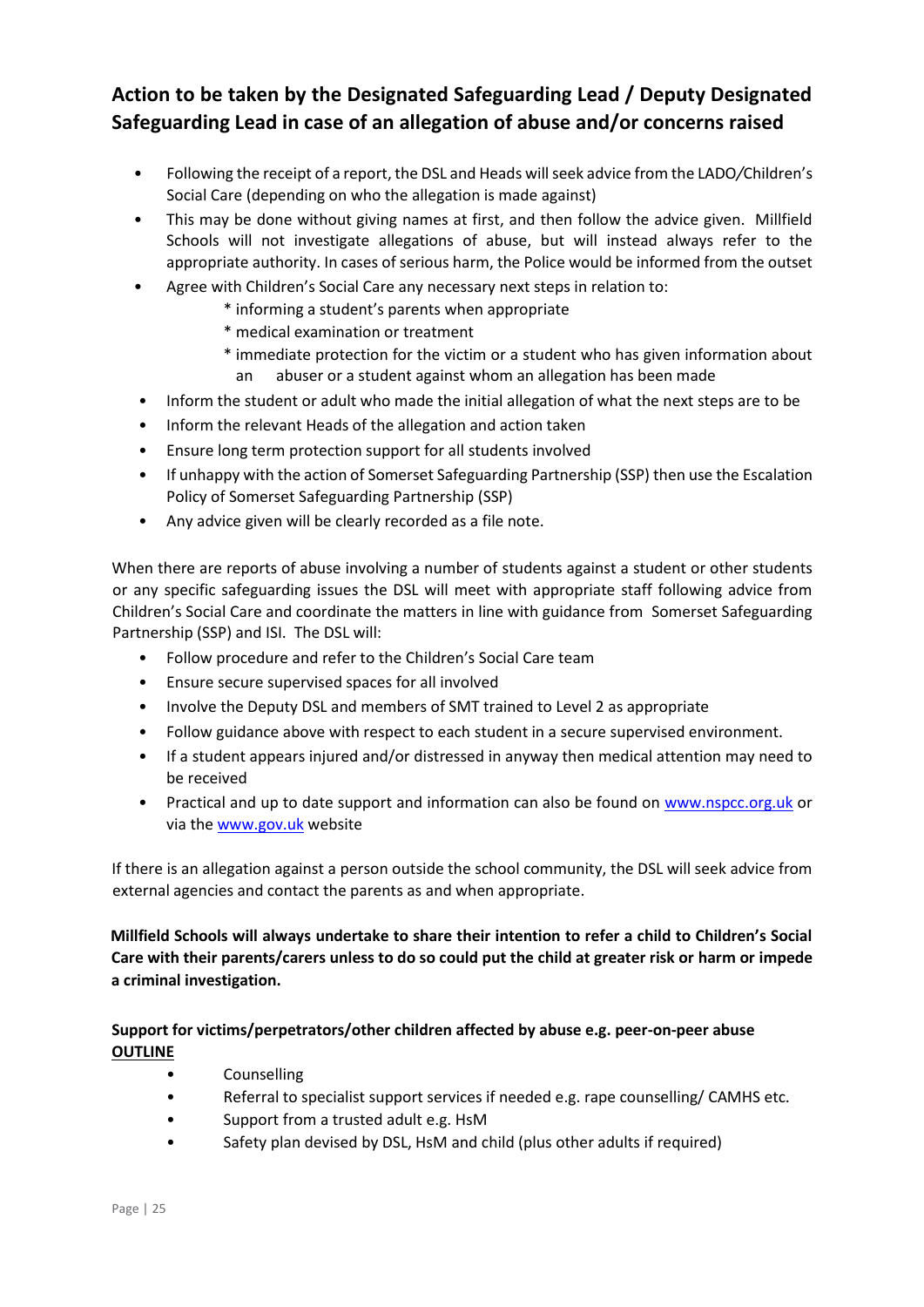## <span id="page-25-0"></span>**Low level concerns**

As part of their whole school approach to safeguarding, schools and colleges should ensure that they promote an open and transparent culture in which all concerns about all adults working in or on behalf of the school or college (including supply teachers, volunteers and contractors) are dealt with promptly and appropriately.

Creating a culture in which all concerns about adults (including allegations that do not meet the harms threshold (see Part Four - Section one)) are shared responsibly and with the right person, recorded and dealt with appropriately, is critical. If implemented correctly, this should encourage an open and transparent culture; enable schools and colleges to identify concerning, problematic or inappropriate behaviour early; minimise the risk of abuse; and ensure that adults working in or on behalf of the school or college are clear about professional boundaries and act within these boundaries, and in accordance with the ethos and values of the institution.

#### **What is a low level concern?**

The term 'low-level' concern does not mean that it is insignificant, it means that the behaviour towards a child does not meet the threshold set out at paragraph 338, of [KCSiE September 2021.](https://assets.publishing.service.gov.uk/government/uploads/system/uploads/attachment_data/file/1020050/KCSIE_2021_September_guidance.pdf)

A low-level concern is any concern – no matter how small, and even if no more than causing a sense of unease or a 'nagging doubt' - that an adult working in or on behalf of the school or college may have acted in a way that:

- is inconsistent with the staff code of conduct, including inappropriate conduct outside of work; and
- does not meet the allegations threshold or is otherwise not considered serious enough to consider a referral to the LADO.
- Examples of such behaviour could include, but are not limited to:
- being over friendly with children;
- having favourites;
- taking photographs of children on their mobile phone;
- engaging with a child on a one-to-one basis in a secluded area or behind a closed door; or,
- using inappropriate sexualised, intimidating or offensive language.

Such behaviour can exist on a wide spectrum, from the inadvertent or thoughtless, or behaviour that may look to be inappropriate, but might not be in specific circumstances, through to that which is ultimately intended to enable abuse.

It is crucial that any such concerns, including those which do not meet the harm threshold, are shared responsibly and with the right person, and recorded and dealt with appropriately. Ensuring they are dealt with effectively should also protect those working in or on behalf of schools and colleges from potential false allegations or misunderstandings.

If staff have safeguarding concerns or an allegation is made about another member of staff (including supply staff, volunteers, and contractors) posing a risk of harm to children, then this should be referred to the Heads.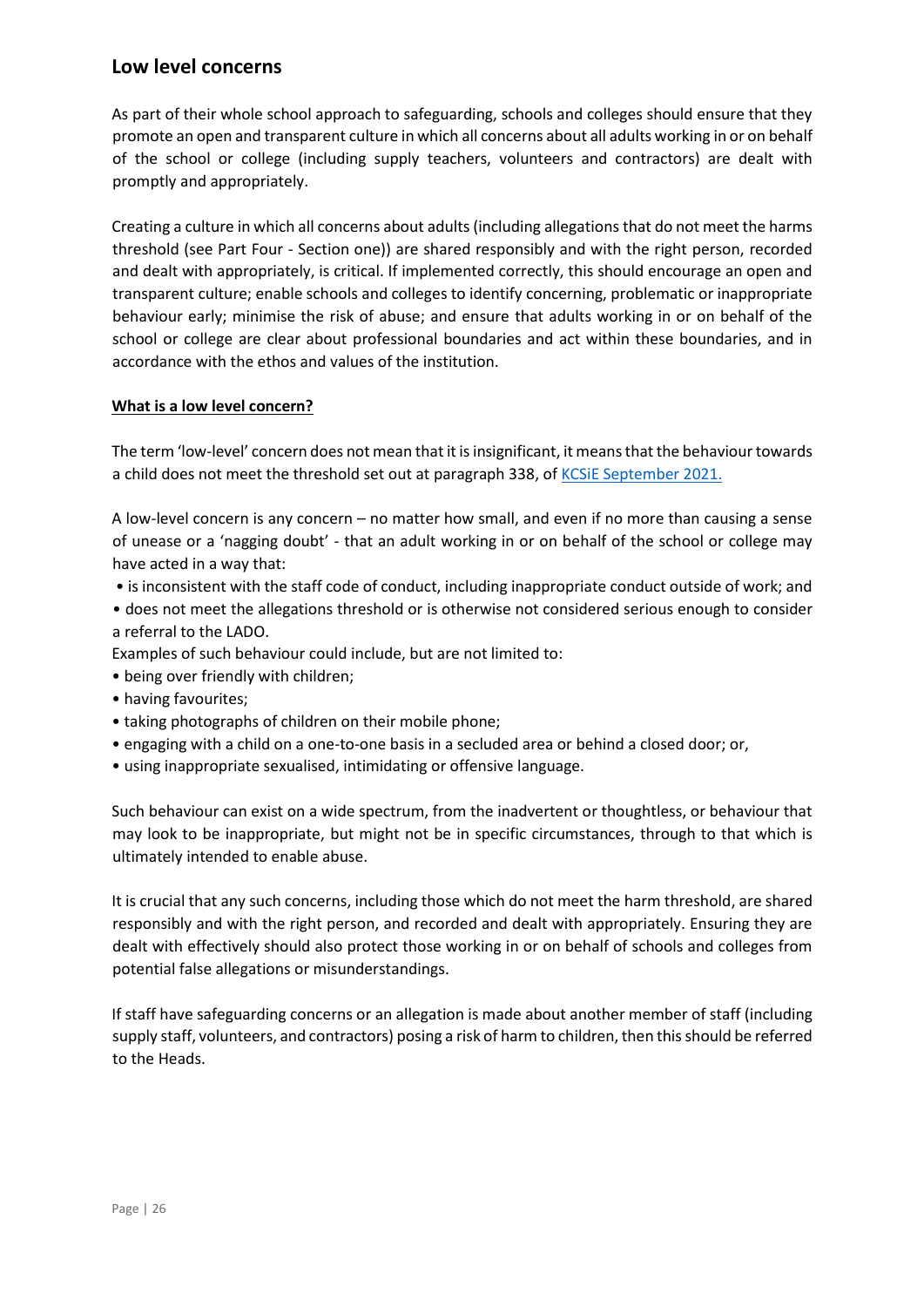# <span id="page-26-0"></span>**Procedures Following an Allegation of Abuse by a Member of Staff (including volunteers and supply teachers)**

It is important to draw a distinction between complaints and allegations against staff. In other words, the difference between behaviours that suggest misconduct or unprofessionalism, and those which specifically raise child protection concerns.

An allegation should be made if a teacher or other member of staff has:

- **behaved in a way that has harmed a child, or may have harmed a child;**
- **possibly committed a criminal offence against or related to a child;**
- **behaved towards a child or children in a way that indicates he or she may pose a risk of harm to children; or**
- **behaved or may have behaved in a way that indicates they may not be suitable to work with children.**

There are two aspects to consider when an allegation is made:

• Looking after the welfare of the child - the designated safeguarding lead is responsible for ensuring that the child is not at risk and referring cases of suspected abuse to the local authority children's social care.

• Investigating and supporting the person subject to the allegation - the case manager should discuss with the LADO, the nature, content and context of the allegation, and agree a course of action.

When dealing with allegations, schools and colleges should:

- apply common sense and judgement;
- deal with allegations quickly, fairly and consistently; and
- provide effective protection for the child and support the person subject to the allegation.

If an allegation is made against a teacher or member of staff, then the quick resolution of that allegation will be a clear priority as this is a benefit to all concerned. Any unnecessary delays should be eradicated. The Head should be informed at the earliest opportunity.

Any concern which involves the possibility of physical, emotional or sexual abuse will always be referred within 24 hours to the Local Authority Designated Officer (LADO) and their advice taken prior to any investigation. If child protection procedures are needed, an investigation will be carried out by Children's Social Care and the Police.

The Designated Safeguarding Lead (and or DDSL), the Heads and Governors must not carry out investigations themselves.

If an allegation is made against a member of staff it must be responded to immediately and with the utmost discretion to ensure protection for the child and support for the person who is the subject of the allegation. The informant should be told that the matter will be referred in confidence to the appropriate people. This must be done and the written record passed on **the same day** to the Designated Safeguarding Lead and the relevant Head. The circumstances should be kept strictly confidential until the relevant Head has been able to judge whether or not an allegation or concern indicates possible abuse. The concerns will be discussed with the Local Authority Designated Officer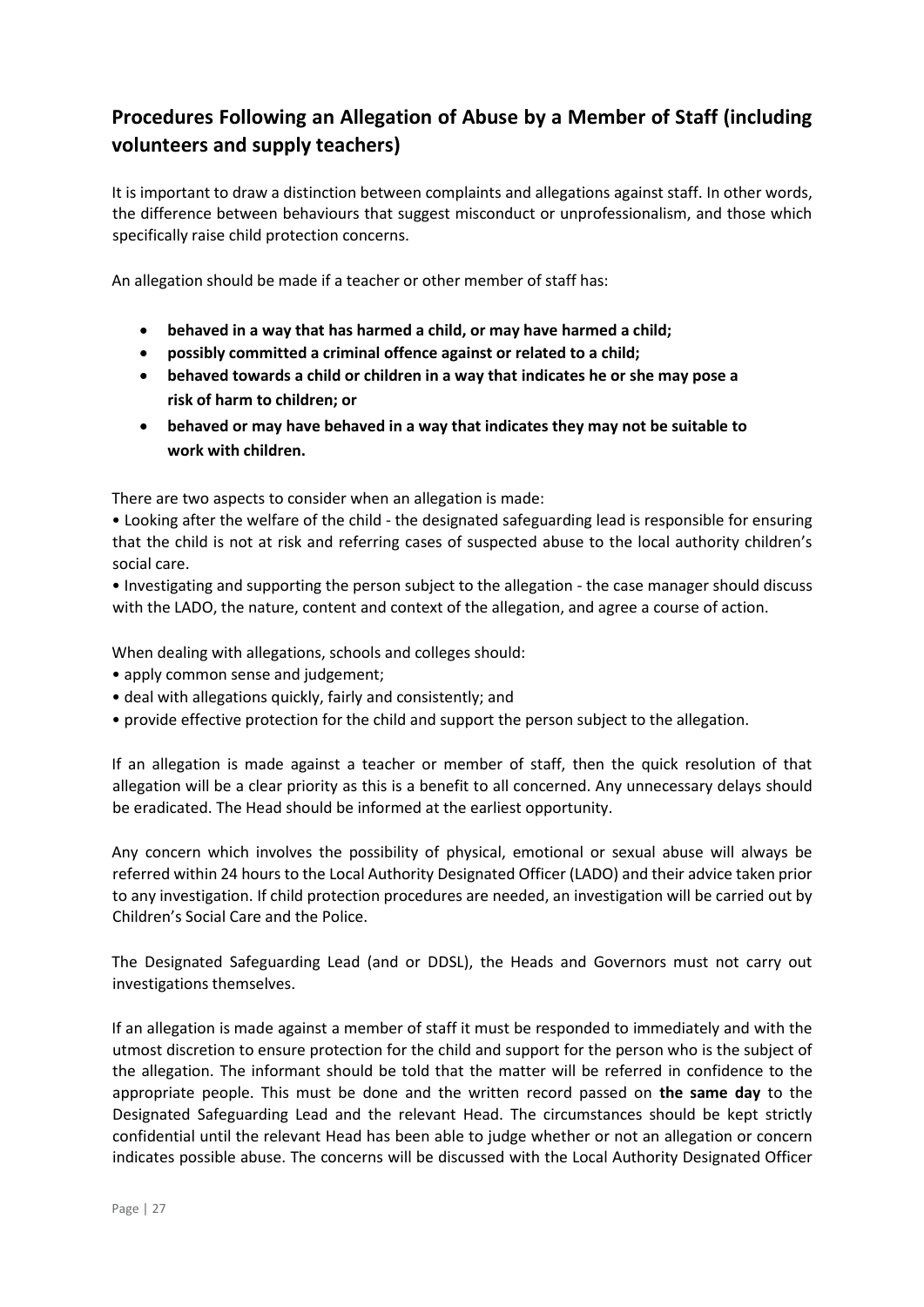(LADO) for allegations management [http://sscb.safeguardingsomerset.org.uk/working-with](http://sscb.safeguardingsomerset.org.uk/working-with-children/allegations-management/)[children/allegations-management/](http://sscb.safeguardingsomerset.org.uk/working-with-children/allegations-management/)**[.](https://slp.somerset.org.uk/sites/somersetlscb/)**

If it is decided by the appropriate LADO that an investigation is called for, it is the responsibility of the Children's Social Care manager to arrange a Strategy Meeting. This would normally involve the Police, Children's Social Care, the DSL, the relevant Head and preferably a member of the Governing Body of Millfield Schools. The arrangements agreed upon will include informing the parents and seeking their consent for any immediate medical examination. Where a member of Boarding Staff is suspended pending an investigation of a child protection nature, alternative accommodation (away from children) will be arranged.

If the allegation made to a member of staff concerns a Head, the person receiving the allegation will immediately inform the Chairman of the Board of Governors, without prior notification to the Head. If the allegation concerns the DSL and/or DDSL, then the relevant Head must be informed.

If the allegation is made against a volunteer, a supply teacher, contractor etc, an investigation will necessarily involve the organisation or agency of employment. For those who are self-employed the allegation will be passed directly to Somerset Safeguarding Partnership (SSP) or LADO for advice or action, dependent upon whom the allegation is made against.

The person who is the subject of the allegation will normally be informed as soon as possible after the result of the initial investigation is known, or the decision is made to dispense with one, but not invited to make a response. There should be a warning that anything said will be recorded.

If it is established that the allegation is not well founded, either on the basis of the medical evidence or further statements, then the person against whom the allegation has been made would normally be informed that the matter is closed and any notes will be removed from their personnel file and will not be referred to in any references.

Students that are found to have made malicious allegations are likely to have breached school behaviour policies. The school will then determine what, if any, sanctions are appropriate. Police may well be informed if there are grounds to believe that a criminal offence may have been committed. Also, Children's Social Care may need to be involved with any follow up work with the student.

If the police decide to take the case further, the member of staff implicated would normally be suspended or, where the circumstances are considered to warrant it, dismissed. It is reasonable to ask the police to give some indication of their timescale.

The school will report to the DBS **within one month of leaving** any person (whether employed, contracted, a volunteer or student) whose services are no longer used because he or she is considered unsuitable to work with children, and the school has a duty to consider referral to Teaching Regulation Agency (TRA) this will be in line with the criteria by TRA. Advice about whether an allegation against a teacher is sufficiently serious to refer to TRA can be found at: [Teacher](https://assets.publishing.service.gov.uk/government/uploads/system/uploads/attachment_data/file/752668/Teacher_misconduct-the_prohibition_of_teachers_.pdf)

[Misconduct The Prohibition of Teachers -](https://www.gov.uk/government/uploads/system/uploads/attachment_data/file/472291/Teacher_Misconduct_The_Prohibition_of_Teachers_advice_updated_31_Oct_2015.pdf) [October 2015](https://www.gov.uk/government/uploads/system/uploads/attachment_data/file/472291/Teacher_Misconduct_The_Prohibition_of_Teachers_advice_updated_31_Oct_2015.pdf)

Or the TRA website: https://www.gov.uk/government/organisations/teaching-regulation-agency

**Record Keeping**: All concerns, discussions and the decisions made a clear and the reasons for those decisions, should be recorded in writing. A comprehensive summary of any allegations made against a member of staff, and all details leading to and including a resolution, will be kept on the confidential personnel file and will be retained securely until the member of staff reaches retirement age, or for a period of 10 years after the allegation has been made. The school will provide information regarding an allegation for the purposes of future references and DBS disclosures.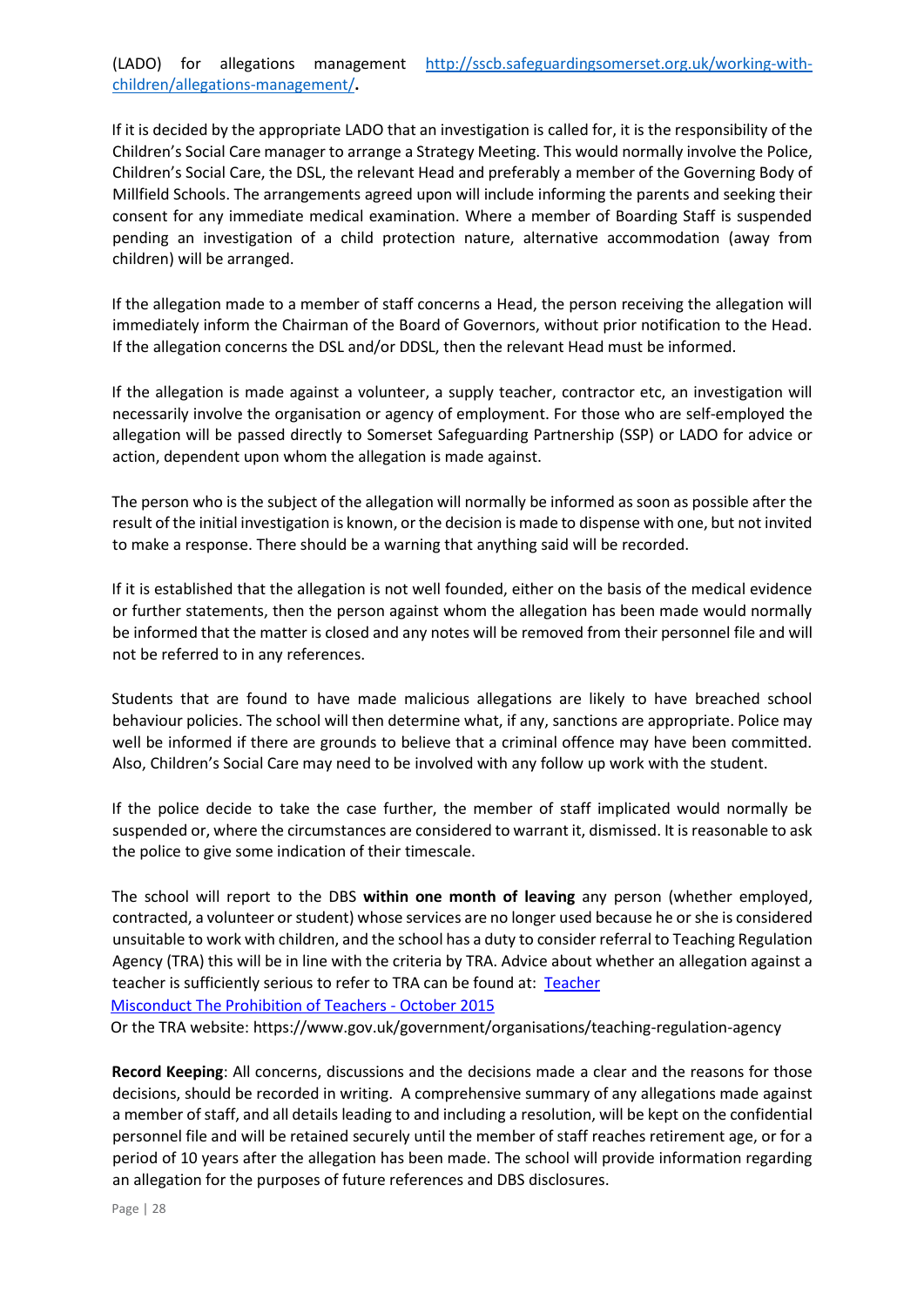#### **Good Practice Recommendations for Record Keeping will involve;**

- Ensuring that a proper record is kept of any Child Protection referral and action taken, and that this is kept securely and in confidence
- Child Protection records should be kept for the approved timescale for the various Authorities we are in conjunction with and then shredded on the basis that this information has been shared with Children's Social Care who will continue to hold copies
- When notes are dispatched to another school ensure that the original copies are held and that photocopies are despatched with notes and records of delivery i.e. special delivery / recorded delivery
- Ensuring that Child Protection files are monitored every term.
- New children have their old school approach to transfer any child protection files securely and also a proactive approach to ensuring sufficient support and cascading of information in place for key staff.

# <span id="page-28-0"></span>**Policy on allegations involving sexual impropriety**

If a member of staff is informed by a student of an event involving sexual impropriety of any kind, whether between students or staff and students, the following steps should be taken:

- Listen sympathetically and afterwards briefly note the content of what was disclosed, sign and date it
- Contact the Designated Safeguarding Lead immediately, who will discuss with the relevant Head and the LADO whether Children's Social Care should be notified
- If Children's Social Care is notified and it is agreed that Millfield Schools alone should follow up the issue, the DSL will interview the complainant and report as quickly as possible to the relevant Head who will oversee the disciplinary aspects of the enquiry
- If Children's Social Care seeks further investigations, they will open an enquiry. In these circumstances, Millfield Schools' internal disciplinary procedures will be suspended until cleared by Children's Social Care.

**This policy should be implemented regardless of whether the complainant is over or under 16. Parents should be informed as soon as a referral to Children's Social Care has been made by the Child Protection Liaison Person, unless to do so would put the student at greater risk of harm.** 

# <span id="page-28-1"></span>**Statement on confidentiality**

The management of confidentiality is an essential factor in all issues relating to Child Protection. The only purpose of confidentiality with respect to Child Protection is to benefit the child.

Staff should never give students or adults an absolute guarantee of confidentiality but must ensure that the information is disclosed only to the people who need to know.

It should be explained to children and young people that secrets cannot and should not be kept if keeping them means that they, or others, will continue to be harmed.

Normally, personal information should only be disclosed to third parties (including other agencies) with the consent of the subject of that information (Data Protection Act 1998 European Convention on Human Rights, Article 8). Wherever possible, consent should be obtained before sharing personal information with third parties. In some circumstances, obtaining consent may not be possible or be in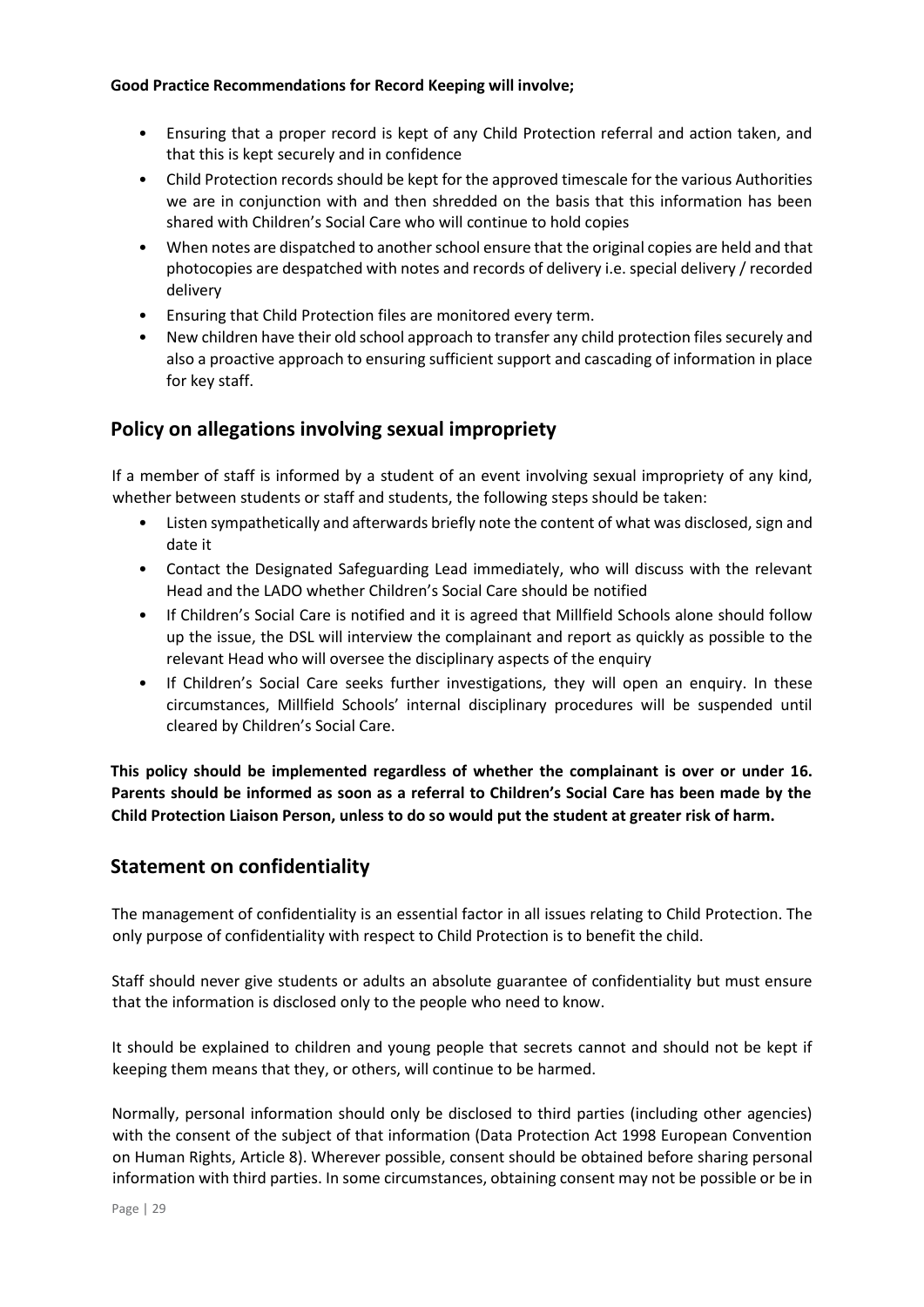the best interests of the child, for example, where safety and welfare of that child necessitates that the information should be shared. The law permits the disclosure of confidential information necessary to safeguard a child or children. Disclosure should be justifiable in each case, according to the particular facts of the case, and legal advice should be sought if in doubt.

# <span id="page-29-0"></span>**Policy on safeguarding and ICT**

## **SAFEGUARDING AND ICT GUIDELINES**

It is essential that children are safeguarded from potentially harmful and inappropriate online material. An effective whole school and college approach to online safety empowers a school or college to protect and educate pupils, students, and staff in their use of technology and establishes mechanisms to identify, intervene in, and escalate any concerns where appropriate.

The breadth of issues classified within online safety is considerable, but can be categorised into four areas of risk:

• **content:** being exposed to illegal, inappropriate or harmful content, for example: pornography, fake news, racism, misogyny, self-harm, suicide, anti-Semitism, radicalisation and extremism.

• **contact:** being subjected to harmful online interaction with other users; for example: peer to peer pressure, commercial advertising and adults posing as children or young adults with the intention to groom or exploit them for sexual, criminal, financial or other purposes'.

• **conduct:** personal online behaviour that increases the likelihood of, or causes, harm; for example, making, sending and receiving explicit images (e.g consensual and non-consensual sharing of nudes and semi-nudes and/or pornography, sharing other explicit images and online bullying; and

• **commerce**: risks such as online gambling, inappropriate advertising, phishing and or financial scams. If you feel your pupils, students or staff are at risk, please report it to the Anti-Phishing Working Group [\(https://apwg.org/\)](https://apwg.org/).

Protecting young people in the online world means thinking beyond the school environment. With the advance of Internet technology, students increasingly will have access to personal devices not covered by School network protection and therefore the emphasis should be on educating all users as to the risks involved and their obligation to act responsibly whilst online.

Safeguarding students in both the real and virtual world is the responsibility of all staff. Staff and the governing body must be familiar with these guidelines and understand how to respond to online incidents even when online at home. Staff need to be vigilant for threats of radicalisation on line as well as cyber bullying or any other safety issues. Students will be taught through the curriculum including PSHEE and other pastoral support systems how to behave and build resilience in dealing with such matters.

All students should be made aware of the Millfield Student Safe & Acceptable ICT Use Polic[y](https://xtranet.millfieldschool.net/Resources/Documents%20%5BFj8%5D/School%20Policies%20%5BFj9%5D/Pupils%20Senior/Pupil%20safe%20and%20acceptable%20ICT%20use%20Policy%20Sept%202017.docx.pdf) and what to do if they have any ICT safeguarding concerns. Other school policies relating to Mobile devices and Social media also needs to be consulted. The Network Manager, the online Coordinator and other key personnel may also be consulted with.

#### **PROCEDURES FOR DEALING WITH INAPPROPRIATE/ILLEGAL INTERNET ACCESS OR MATERIAL**

Millfield Schools have installed robust web filtering software to ensure the protection of its students whilst accessing the Internet. It is recognised that no software is infallible, and the following procedures will be abided by where necessary.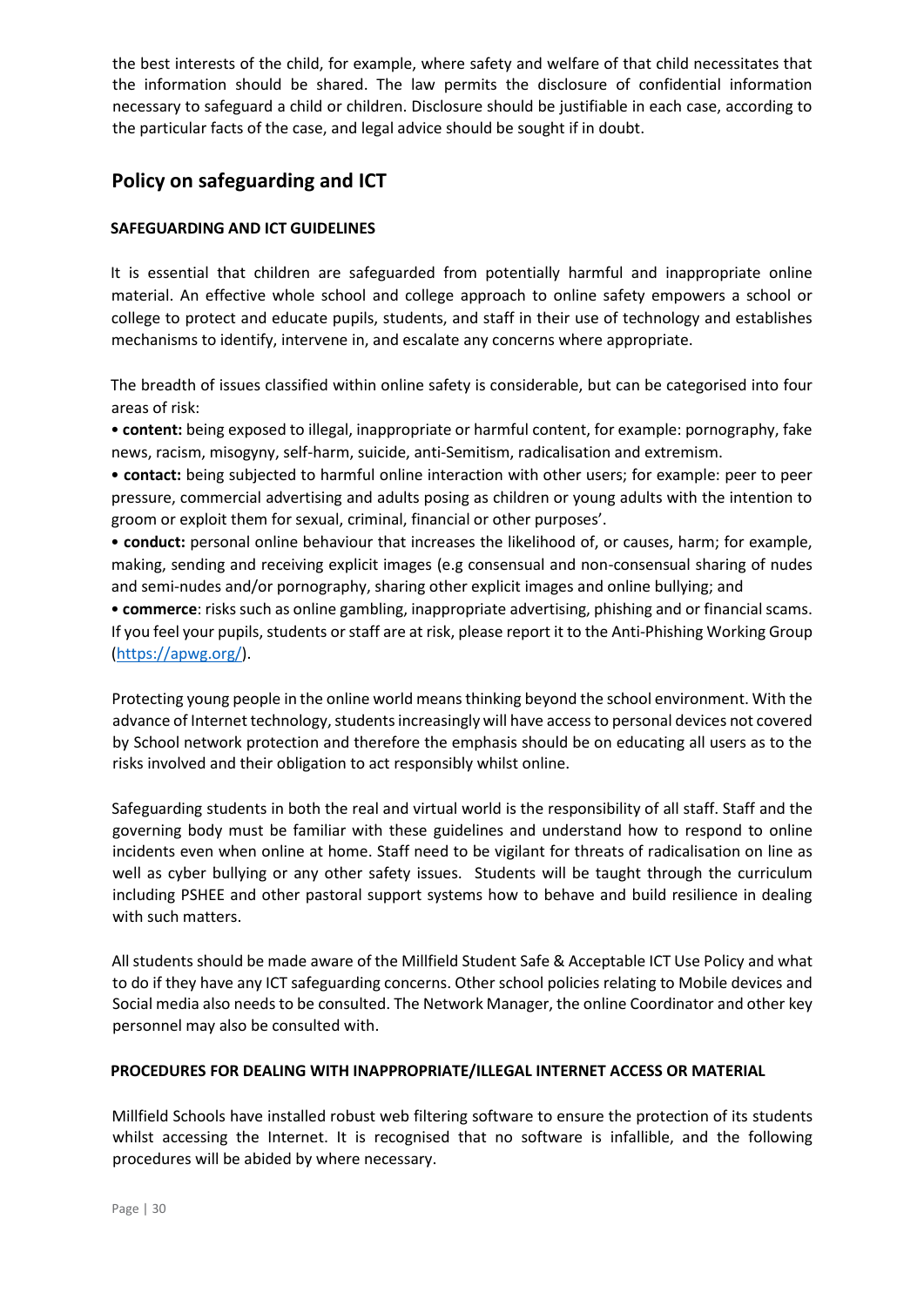Discovery of inappropriate websites, by staff or students, should be reported immediately to the Designated Safeguarding Lead, who in liaison with the Network Manager will consider referral to <https://ceop.police.uk/> and the Police.

Illegal material within the School's network is a very serious situation and must always be reported to the Police. Any incident that involves inappropriate adult access to legal material on Millfield Schools' premises will be dealt with by the School's disciplinary policy in conjunction with the Police.

#### **Action in the event of discovery of illegal material:**

- seek immediate and specific advice from the Designated Safeguarding Lead who will consult with the Network Manager, the relevant Head and the Police
- prevent any further access to the device/network location until the correct advice is gained
- **unless absolutely necessary, DO NOT remove the power from a working device and under no circumstances start a device if it is already switched off**
- Consider if it is necessary to prevent remote access to the device/network location
- If it is believed that a member of staff or student who has left the site, could remove or damage evidence on the device remotely, unplug ONLY the network cable from the back of the device to prevent this access from occurring
- If the device is already turned off and it is no longer realistically possible to prevent further physical access (i.e. due to lack of supervision, high levels of access or an unoccupied location) disconnect the power at the base unit (not the wall) and remove the laptop. Store this device securely in a location where no one else can gain access to it and make a note of the date, time and name of the individual who performed this action.

**Under no circumstances should any member of staff attempt to conduct an investigation of their own or bring in an outside expert to do so as this may compromise the evidence if a legal case were to result. In some cases, this may constitute a criminal offence in itself.** 

Further information regarding Safeguarding and ICT can be found in Annex D [of](https://www.gov.uk/government/uploads/system/uploads/attachment_data/file/550511/Keeping_children_safe_in_education.pdf) Keeping Children Safe [in Education \(Sept 2021\)](https://assets.publishing.service.gov.uk/government/uploads/system/uploads/attachment_data/file/1007260/Keeping_children_safe_in_education_2021.pdf)

#### **Guidance on nudes and semi-nudes**

Details of how to respond to incidents of nudes and semi-nudes can be found at the following link:

[Sharing nudes and semi-nudes: advice for education settings working with children and young people](https://www.gov.uk/government/publications/sharing-nudes-and-semi-nudes-advice-for-education-settings-working-with-children-and-young-people/sharing-nudes-and-semi-nudes-advice-for-education-settings-working-with-children-and-young-people)

**Work Experience/Host families** 

Special Circumstances

#### [Keeping Children Safe in Education-](https://assets.publishing.service.gov.uk/government/uploads/system/uploads/attachment_data/file/1014057/KCSIE_2021_September.pdf) See Annex E

This needs to be run in conjunction with the Schools Policies and procedures for work experience, volunteers policy and overseas trips and tours

- Work Experience Procedur[e](https://xtranet.millfieldschool.net/Resources/Non-Teaching%20%5BFn%5D/Health%20%20Safety%20%5BF7pc%5D/Work%20Experience%20%20Young%20Persons%20at%20Work%20%5BF7vm%5D/HSA%20032%20-%2020150803%20-%20Work%20Experience%20and%20Young%20People%20at%20Work%20Procedure.pdf)
- Volunteers Polic[y](https://xtranet.millfieldschool.net/Resources/Non-Teaching%20%5BFn%5D/Human%20Resources%20%5BFhi%5D/Policies/Volunteers%20policy%2013.pdf)
- Overseas Trips and Tours Polic[y](https://xtranet.millfieldschool.net/Resources/Documents%20%5BFj8%5D/School%20Policies%20%5BFj9%5D/All%20Prep%20School/Staff%20Focused/Tours%20and%20Overnight%20Visits%20Policy.pdf)

# <span id="page-30-0"></span>**Policy on keeping staff safe**

**Good Practice and Guidance on the Prevention of Allegations of Abuse - 'Safe School, Safe Staff'**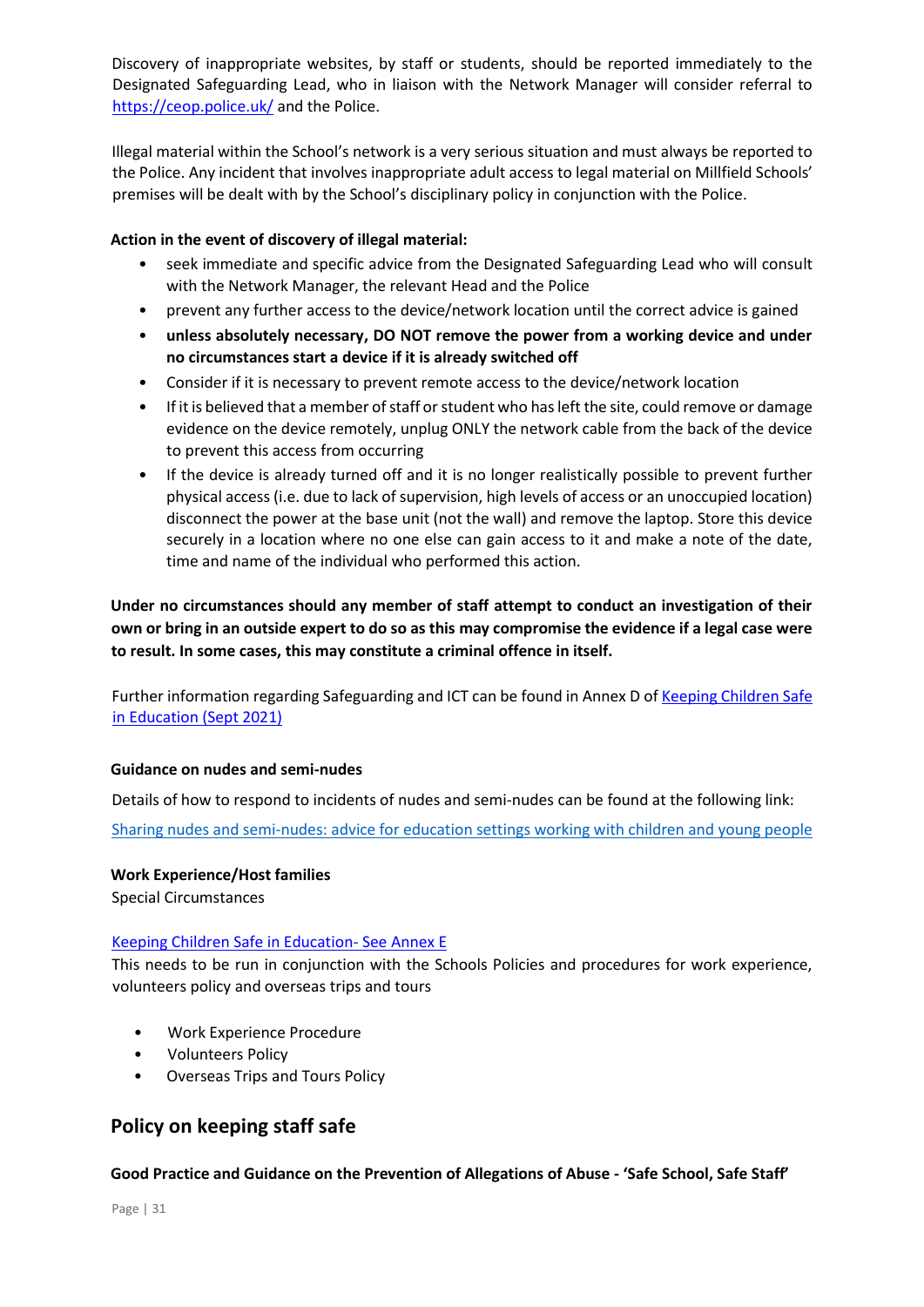Millfield Schools are committed to ensuring that relationships between staff and students are conducted on a professional basis. Anticipation of possible risks and seeking to prevent all reasonable risk of misunderstandings and false allegations are seen as part of this commitment.

Good practice includes valuing and respecting children as individuals and the adult modelling of appropriate conduct – please refer to the Code of Conduct for Staf[f.](https://xtranet.millfieldschool.net/Resources/Pastoral%20%5BFd5%5D/Child%20Protection%20%5BF1n4%5D/Documents/Child%20Protection%20Code%20of%20Conduct%20for%20Staff%20May15.pdf) **It is recognised that it is the action rather than the intention that may subsequently give rise to problems.** 

Early Years Foundation Stage (EYFS) only: EYFS and Pre Prep staff are not allowed to use personal devices such as phones, cameras or recording equipment to capture or record the students. They are not to be taken into classrooms and must only be used in designated staff areas. This is done with the sole intention of protecting our children from harm. Please see EYFS Mobile Phone Policy.

It is always recommended as good practice that all staff, where possible, only use Millfield owned devices to take photographs or record children (Refer to AUP).

#### **It is important for all staff and others in contact with children to:**

- be mindful of safe working practices and alert to situations which may present risks and manage these
- ensure that a sense of accountability exists between staff so that poor practice or potentially abusive behaviour does not go unchallenged
- empower children discuss with them their rights and responsibilities, what is acceptable and unacceptable, and what they can do if there is a problem.

#### **Staff and others must never:**

- hit or otherwise physically assault children
- develop relationships with children which could in any way be deemed exploitative or abusive
- use language, make suggestions or offer advice which is inappropriate, offensive or abusive
- behave physically in a manner which is inappropriate or sexually provocative
- condone, or participate in, behaviour of children which is illegal, unsafe or abusive
- act in ways intended to shame, humiliate, belittle or degrade children, or otherwise perpetrate any form of emotional abuse
- discriminate against, show differential treatment, or favour particular children to the exclusion of others
- never touch a child in a way which may be considered indecent  $-e.g.$  never touch a student below the shoulder unless there is a justifiable reason
- do anything of a personal nature for a student that he/she can do for him/herself
- indulge in horseplay, tickling or other games involving physical contact.

#### **Staff and residential staff should:**

- avoid inviting students (groups or individuals) to their homes unless there is a good reason and it has been approved by Senior Management. This prohibition also applies where staff have onsite accommodation, outside of the boarding house environment
- not give students their home address, home telephone number, mobile telephone number, or email address
- not give a student a lift in their own vehicle other than on school business and with permission from the Headmaster / Headmistress

This is not an exhaustive list. The principle is that staff should avoid actions or behaviour which may constitute poor practice or potentially abusive behaviour or be open to misinterpretation.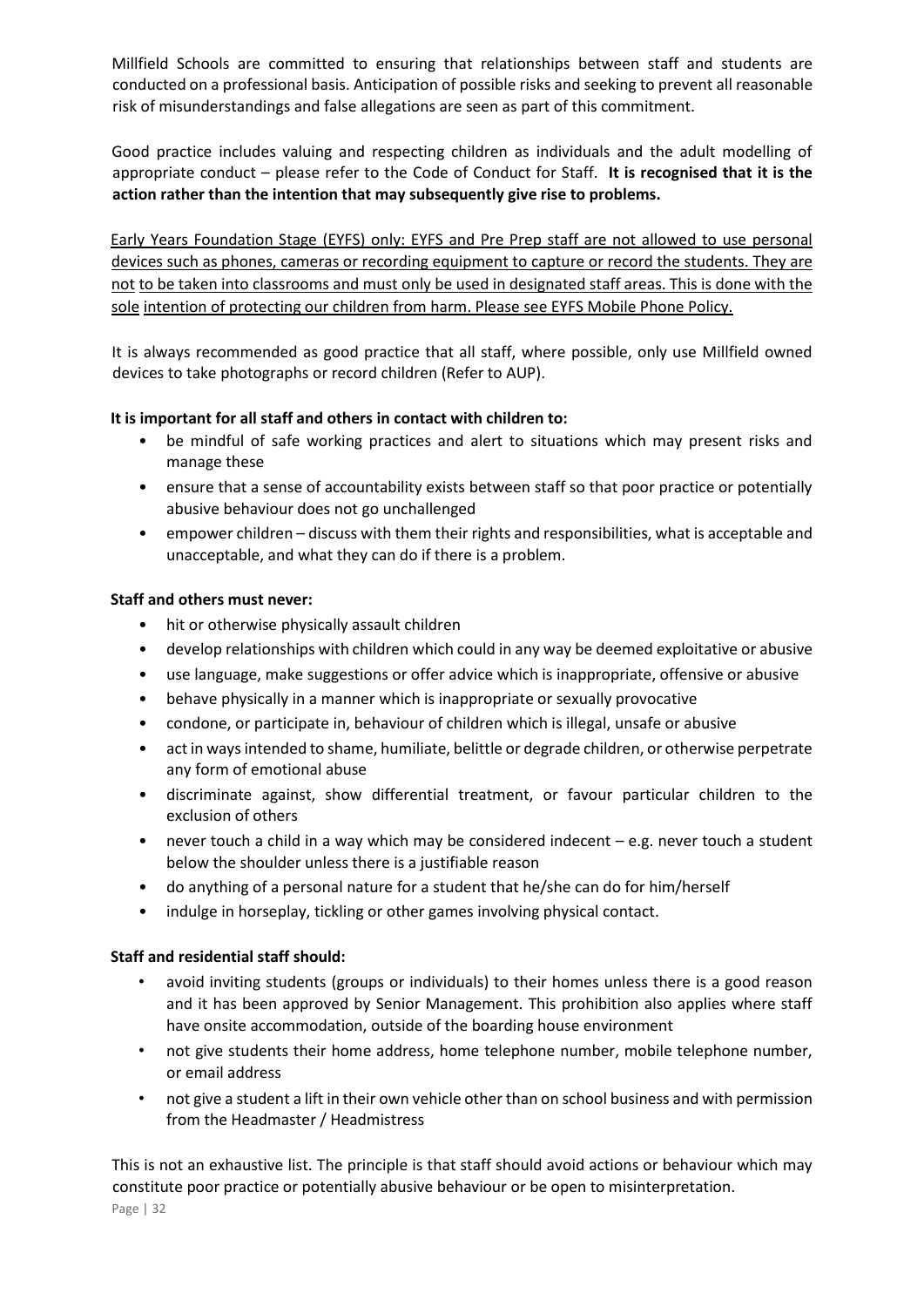**If a member of staff believes that an action could be misinterpreted, the incident and circumstances should be recorded in writing as soon as possible and given to the DSL with a copy placed on the child's file.** 

# <span id="page-32-0"></span>**Responding to the needs of children requiring extra help to protect and promote their welfare**

Staff vigilance may identify children who may not reach external agencies' thresholds for intervention but still need our help to protect and promote their welfare in and out of school. Information can be found at the following link[: Effective Support for Children & Families in Somerset.](http://sscb.safeguardingsomerset.org.uk/effectivesupport-documents/)

These children will be high priority in our pastoral system and should be well known to key pastoral staff and prioritised within the school. When dealing with these children the key points are:

- Listen and give the children time and space to talk safely
- Remember that no child under the age of 16 years can give informed consent to sexual activity. It is important to operate within Somerset Safeguarding Partnership (SSP) guidance on this issue and the handling of children under 16 years old.
- Record actual comments and concerns raised without putting words into their mouths
- Recognising that the child is free to speak to whomever they feel comfortable with, not just dedicated counsellors and pastoral staff
- Remember never promise confidentiality
- Engage parents where appropriate and talk openly but do not avoid talking to Children's Social services if there are concerns about the welfare of the child at home. Never share concerns with parents if you are at risk of causing further damage to the child. In these matters take advice from DSL or Children's Social care team.
- Take advice from external agencies and cooperate fully with them
- Understand the differences between "actual" harm and "likely" harm and what needs to be done
- Teaching online safety in School (June 2019)
- Relationships Education, Relationships and Sex Education (RSE) and Health Education Statutory guidance for governing bodies, proprietors, head teachers, principals, senior leadership teams, teachers (February 2019)

# <span id="page-32-1"></span>**Related Documentation**

- Keeping Children Safe in Education- September 2021
- Sexual violence and sexual harassment between children in schools and colleges- September 2021
- Statutory framework for the early years foundation stage September 2021
- [Teaching Online Safety in School -June 2019](https://assets.publishing.service.gov.uk/government/uploads/system/uploads/attachment_data/file/811796/Teaching_online_safety_in_school.pdf)
- Working Together to Safeguard Children -September 2018
- Disqualification under the Childcare Act 2006 September 2018
- Information sharing Advice for practitioners providing safeguarding services to children, young people, parents and carers - July 2018
- Promoting the education of looked after children and previously looked after children Statutory guidance for local authorities- February 2018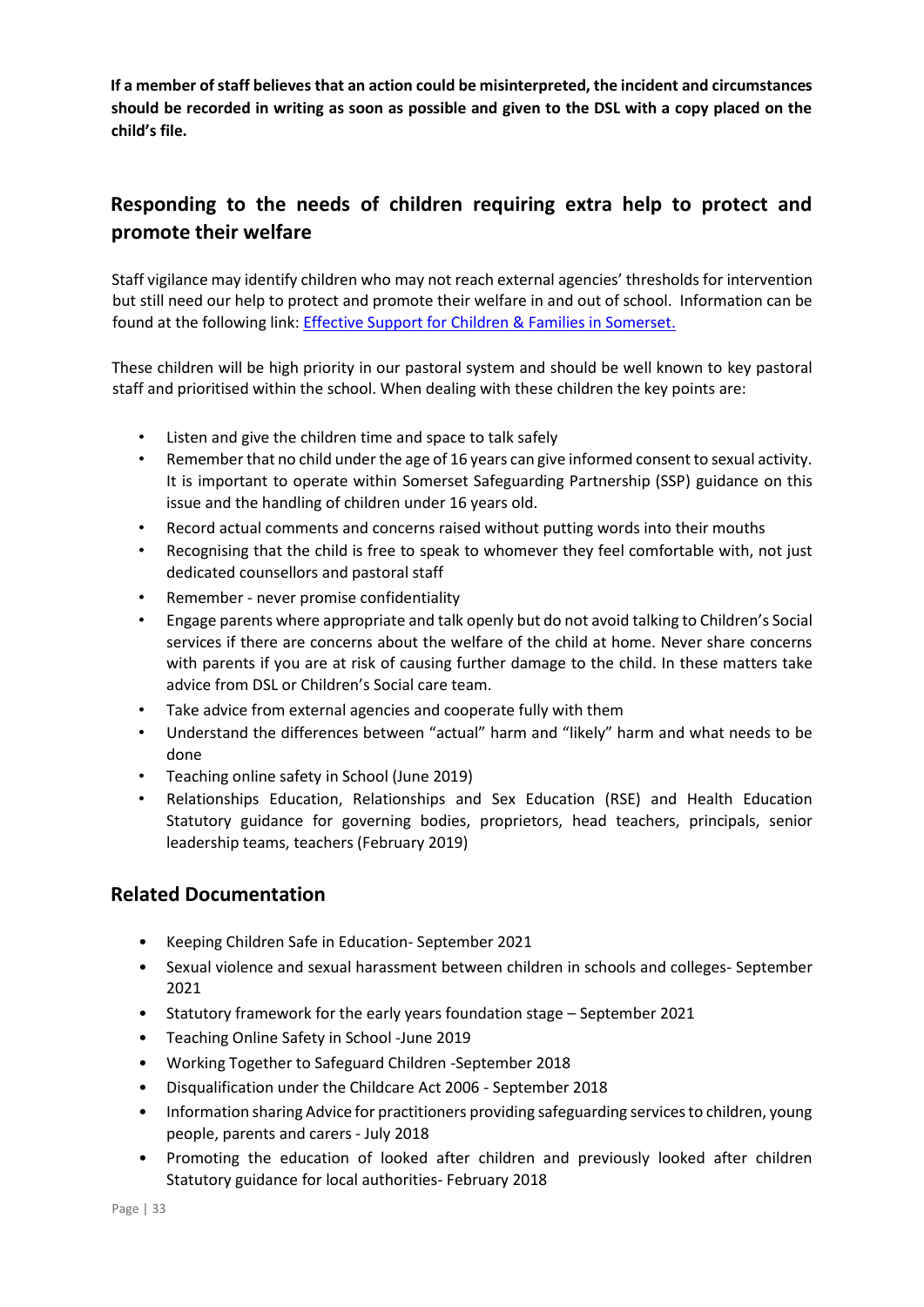- Prevent and Tackling Bullying July 2017
- Children Missing Education September 2016
- The Use of Social Media for online radicalisation -July 2015
- Mental Health and Behaviour in schools March 2018
- Counselling in Schools: A Blueprint for the Future March 2015
- What to do if you're worried a child is being abused- March 2015
- Teacher misconduct: the prohibition of teachers July 2014 (updated- 31 October 2015)
- Mandatory Reporting of Female Genital Mutilation- procedural information HM Office October 2015
- The Prevent Duty Departmental advice for schools and childcare providers June 2015
- Teacher misconduct: information for teachers. A guide for teachers subject to teacher regulation disciplinary procedures –June 2015
- Prevent Duty Guidance for England and Wales HM Government March 2015
- "Prevent" Counter-Terrorism and Security Act -(2015)
- 'Statutory guidance on children who run away or go missing from home or care' DfEs (-Jan 2014) DfES
- Dealing with Allegations of Abuse against Teachers and Other Staff (October 2012) DfES-October 2012
- Safeguarding Children and Safer Recruitment in Education (2007, updated 2010) DfES 2007, updated 2010
- Disqualification under the Childcare Act 2006 (by association) 2006
- 'Safeguarding Children in Education: Dealing with Allegations of Abuse Against Teachers and Other Staff' - DfES/2044/-2005
- 'Safeguarding Children: Safer recruitment and selection in education' DfES/1568/-2005
- 'Safeguarding children in Education' DfES/0027/-2004
- Care Standards Act 2000 and Children Act 1989 and 2004 (Section 17 and 47) South West Child Protection Procedures (SWCPP) <http://www.proceduresonline.com/swcpp/somerset/index.html>
- Associated guidance replace Chapter 5 of SCSRE
- Sharing nudes and semi-nudes: advice for education settings working with children and young
- Regulated Activity in relation to children: scope
- UK Safer Internet Centre: Appropriate Filtering and Monitoring
- Relationships Education, Relationships and Sex Education (RSE) and Health Education
- When to call the police (NPCC)
- Child sexual exploitation
- [Preventing and tackling bullying](https://assets.publishing.service.gov.uk/government/uploads/system/uploads/attachment_data/file/623895/Preventing_and_tackling_bullying_advice.pdf)
- [Mental Health and Behaviour](https://assets.publishing.service.gov.uk/government/uploads/system/uploads/attachment_data/file/755135/Mental_health_and_behaviour_in_schools__.pdf) in Schools
- [Promoting children and young people's emotional health and wellbeing](https://assets.publishing.service.gov.uk/government/uploads/system/uploads/attachment_data/file/414908/Final_EHWB_draft_20_03_15.pdf)
- [Rise Above](https://campaignresources.phe.gov.uk/schools/topics/rise-above/overview)

people

- Farrer and Co- [Peer on Peer Abuse Toolkit](https://www.farrer.co.uk/globalassets/clients-and-sectors/safeguarding/farrer--co-safeguarding-peer-on-peer-abuse-toolkit-2019.pdf)
- [Lucy Faithful Foundation](https://www.lucyfaithfull.org.uk/)
- [Sharing nudes and semi-nudes: advice for education settings working with children and young](https://www.gov.uk/government/publications/sharing-nudes-and-semi-nudes-advice-for-education-settings-working-with-children-and-young-people/sharing-nudes-and-semi-nudes-advice-for-education-settings-working-with-children-and-young-people)  [people](https://www.gov.uk/government/publications/sharing-nudes-and-semi-nudes-advice-for-education-settings-working-with-children-and-young-people/sharing-nudes-and-semi-nudes-advice-for-education-settings-working-with-children-and-young-people)

# Related School Documentation-

For the policies, please se[e here.](https://xtranet.millfieldschool.net/school-policies)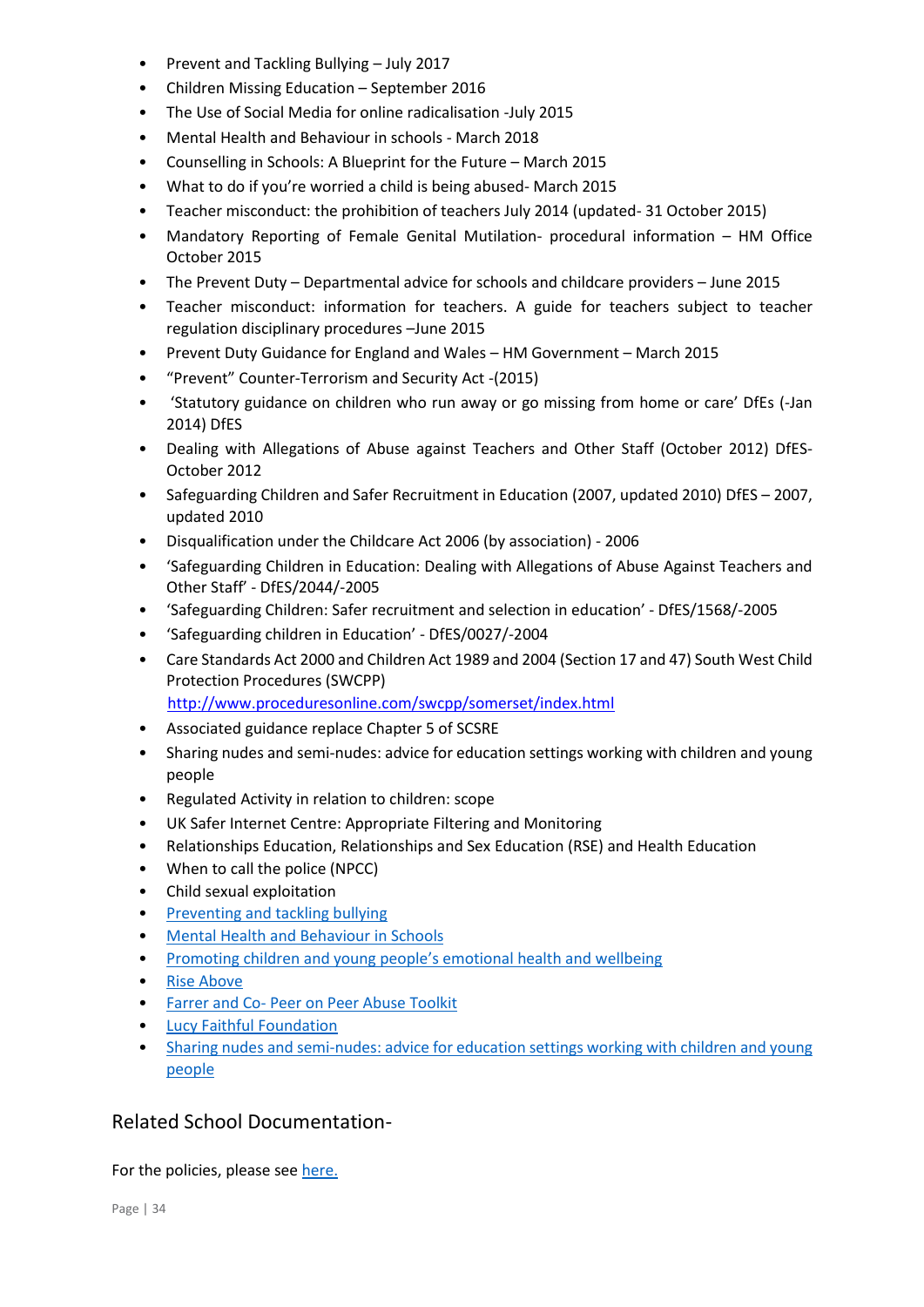- Whistle Blowing Polic[y](https://xtranet.millfieldschool.net/Resources/Documents%20%5BFj8%5D/School%20Policies%20%5BFj9%5D/Staff/Whistle%20Blowing%20Policy.pdf)
- Millfield Safer Recruitment and Selection Polic[y](https://xtranet.millfieldschool.net/Resources/Documents%20%5BFj8%5D/School%20Policies%20%5BFj9%5D/Staff/Safer%20Recruitment%20Policy.pdf)
- Anti-bullying policy
- Equal Opportunity Policy
- ICT Acceptable Usage Policy (AUP)
- Acceptable Usage Policy
- Behaviour and Discipline policy
- Staff Code of Conduct
- EYFS documentation
- Health and Safety Policy
- Peer on Peer Abuse Policy
- Missing Children Policy
- Risk Assessments including off cite activities
- AEN policy
- EAL policy
- Staff misconduct and discipline policy
- Safe and Acceptable Use of IT Policy
- Social Media Policy
- PSHEE and Relationships Education, Relationships and Sex Education (RSE) Policy.

Further local safeguarding partner arrangements documents can be found on <http://sscb.safeguardingsomerset.org.uk/>

## **The Safeguarding Policy and Child Protection Procedures will be reviewed at least annually and in the light of statutory changes and after any child protection concern.**

#### **Useful Contacts:**

- Children's Social Care (Somerset Direct) 0300 123 2224 contact LADO via this number
- Police 101 or 999 emergency
- NSPCC Whistleblowing Helpline 0808 028 0285
- Police Prevent Team 01793 507926
- Avon and Somerset Prevent 01278 647466 [prevent@somerset.gov.uk](mailto:prevent@somerset.gov.uk)
- Regional Channel Coordinator 0117 9455539 channelsw@avonandsomerset.pnn.police.uk
- DfE dedicated helpline and mailbox for non-emergency advice for Governors and staff: 020 7340 7264 Counterextremism@education.gov.uk
- EYFS/Ofsted 0300 123 1231 enquiries@ofsted.gov.uk
- Childline/NSPCC 0800 11 11
- Disclosure and Barring Services 0300 0200 190 customeroffices@dbs.gsi.gov.uk
- UK Council for Internet Safety
- National Education Network (NEN)
- [Operation Encompass-](https://www.operationencompass.org/) For FREE advice from an Education Psychologist about how best to support them, call the OE Teachers' National Helpline on **0204 513 9990**
- National Domestic Abuse Helpline -24 hours a day on 0808 2000 247
- Report Abuse in Education helpline on 0800 136 663
- Lucy Faithful Foundation- 0808 1000 900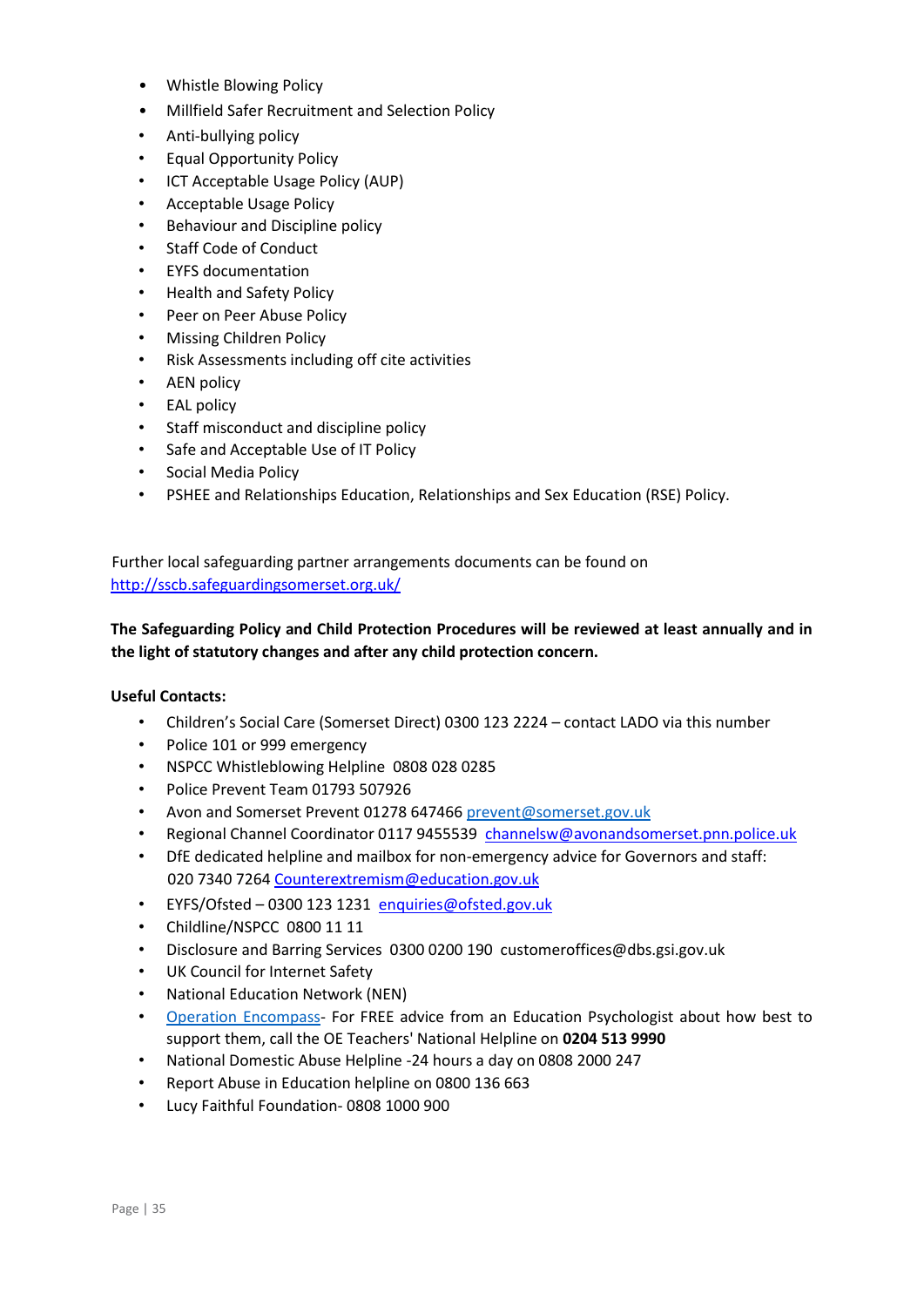## **Appendix I**

#### **KEEPING STAFF SAFE**

## **Communication with Children and Young People at Millfield Schools (***including the Use of Technology)*

Communication between children and adults, by whatever method, should take place within clear and explicit professional boundaries. This includes the wider use of technology such as mobile phones text messaging, e-mails, digital cameras, videos, web-cams, websites and blogs. Adults should not share any personal information with a child or young person. They should not request, or respond to, any personal information from the child/young person, other than that which might be appropriate as part of their professional role. Adults should ensure that all communications are transparent and open to scrutiny.

Adults should also be circumspect in their communications with children so as to avoid any possible misinterpretation of their motives or any behaviour which could be construed as grooming. They should not give their personal contact details to children and young people including e-mail, home or mobile telephone numbers, unless the need to do so is agreed with senior management and parents/carers. Email or text communications between an adult and a child young person outside agreed protocols may lead to disciplinary and/or criminal investigations. This includes communications through internet based web sites.

Internal e-mail systems should only be used in accordance with the organisation's policy.

#### Taken from:

*This means that the organisation should:* 

have a communication policy which specifies acceptable and permissible modes of *communication* 

#### *This means that adults should:*

- *not give their personal contact details to children or young people, including their mobile telephone number and details of any blogs or personal websites*
- *only use equipment e.g. mobile phones, provided by organisation to communicate with children, making sure that parents have given permission for this form of communication to be used*
- only make contact with children for professional reasons and in accordance with any organisation *policy*
- *recognise that text messaging is rarely an appropriate response to a child in a crisis situation or at risk of harm. It should only be used as a last resort when other forms of communication are not possible*
- *not use internet or web-based communication channels to send personal messages to a child/young person*
- ensure that if a social networking site is used, details are not shared with children and young people *and privacy settings are set at maximum.*

Guidance for Safer Working Practice for Adults who Work with Children and Young People- May 2019.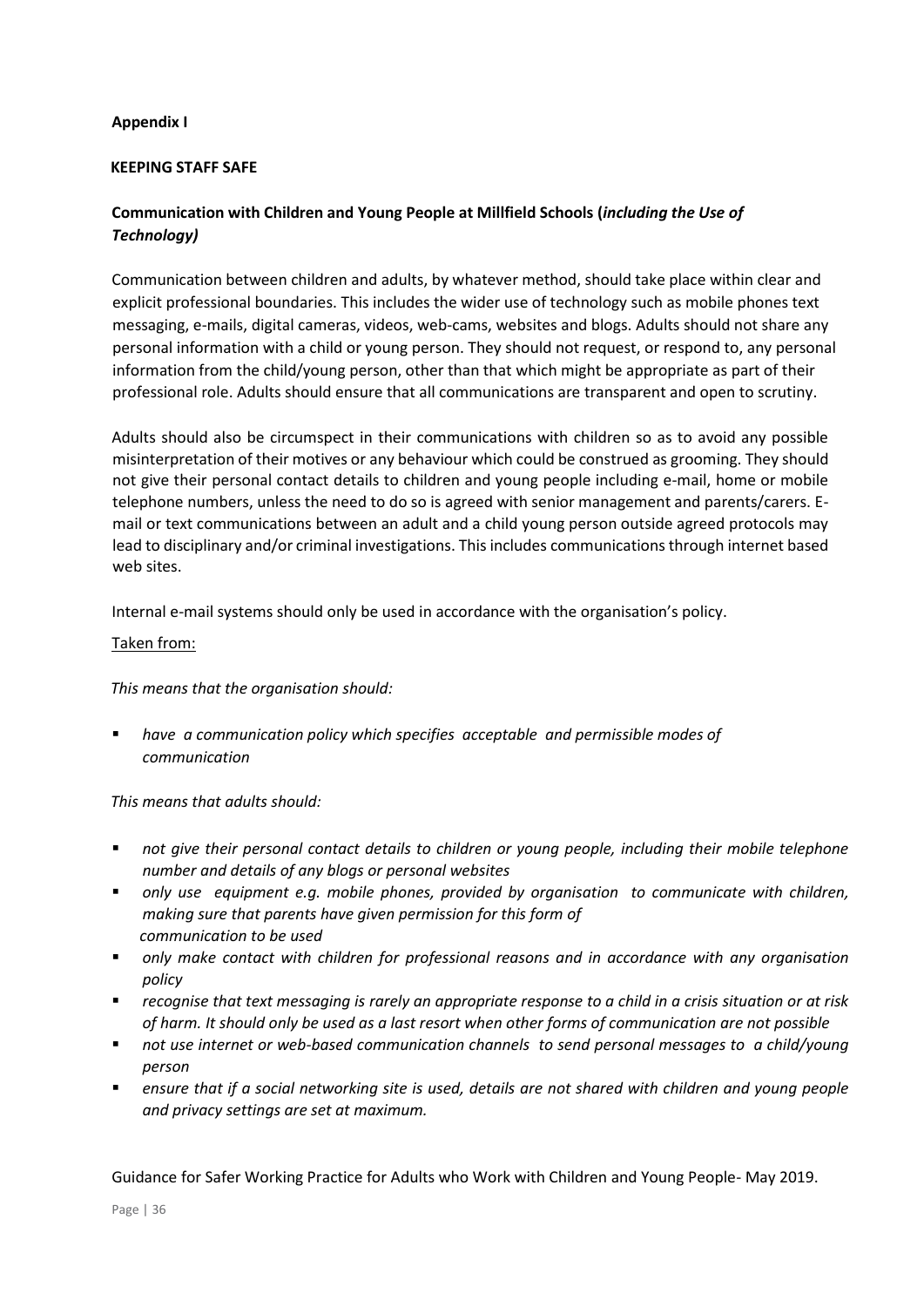## **Appendix II: Safer Recruitment of Staff (NB to be read in conjunction with Millfield Schools' Safer Recruitment and Selection Policy)**

Issues relating to child protection and the welfare of students are central to the process of appointing both teaching and support staff.

The appointment process is designed to deter potential offenders from applying; all advertisements should make reference to the Safeguarding Policy. All applicants are required to complete application forms which are scrutinised for discrepancies, anomalies and gaps in employment, and are designed to prompt interviewers to detect lacunae, frequent changes of jobs and movement around the country. They state the primacy of child protection concerns at the school and require a declaration of past convictions and whether or not the candidate is on the barred list and disqualified from working with children.

- Ideally references should be sought on all short-listed candidates, and should be obtained prior to interview so that any issues of concern they raise can be explored further with the referee and taken up with the candidate at interview. Where a reference has not been obtained before interview, ensure that it is received and scrutinised, and any concerns are resolved satisfactorily, before the person's appointment is confirmed. References should be completed on a reference pro forma and include sections requiring declarations of concerns raised, whether proven or not, which relate to the safety and welfare of children. References must be from at least two sources or institutions, and should always be sought and obtained directly from the referee. On receipt, the written reference should be checked to ensure all specific questions have been answered and information provided correctly corresponds with that on the candidates application form.
- When interviewing, at least one member of the interview panel must have completed the Safer Recruitment in Education training. The Heads will, where possible, be accompanied by a member of the Senior Leadership Team when interviewing so that proceedings may be recorded. Support staff will be interviewed by a member of the Human Resources team together with the relevant line manager. Senior staff will be interviewed by the Finance Director and the Head of Human Resources. Those interviewing must not be afraid to ask difficult questions of the candidate or referee.
- On the day of interview, identity and qualification checks must be conducted and verified for each candidate by scrutiny of appropriate original documents. A form of photographic identification should be sought, except in exceptional circumstances, combined with evidence of address. Satisfactory explanations for gaps in employment history should also be sought at interview.
- Offers of appointment for all staff should be conditional on satisfactory completion of the following preappointment checks and a probationary period; references, identity, qualifications, right to work in the UK, DBS, the barred list, prohibition from Management check (for those appointed to a managerial role), prohibition from teaching check, disqualification declaration for those working or directly concerned in the management of Early Years settings, and medical declaration. Where the appointee has lived outside of the UK in the last 10 years further checks should be obtained i.e. Certificate of Good Conduct.

Any member of staff found not suitable to work with children will be notified to the Independent Safeguarding Authority (DBS). Any raised concern, whether proven or not, will be reported in staff references.

• In addition to staff files the Head of Human Resources will keep and maintain a single central record of recruitment and vetting checks to ease checking against names if enquiries are made or concerns raised.

Where an employee (teaching or non-teaching) is provided by a third party, identity checks must be conducted. The School will obtain written confirmation from supply agencies or third-party organisations that agency staff or other individuals who may work in the school have been appropriately checked and are suitable to work with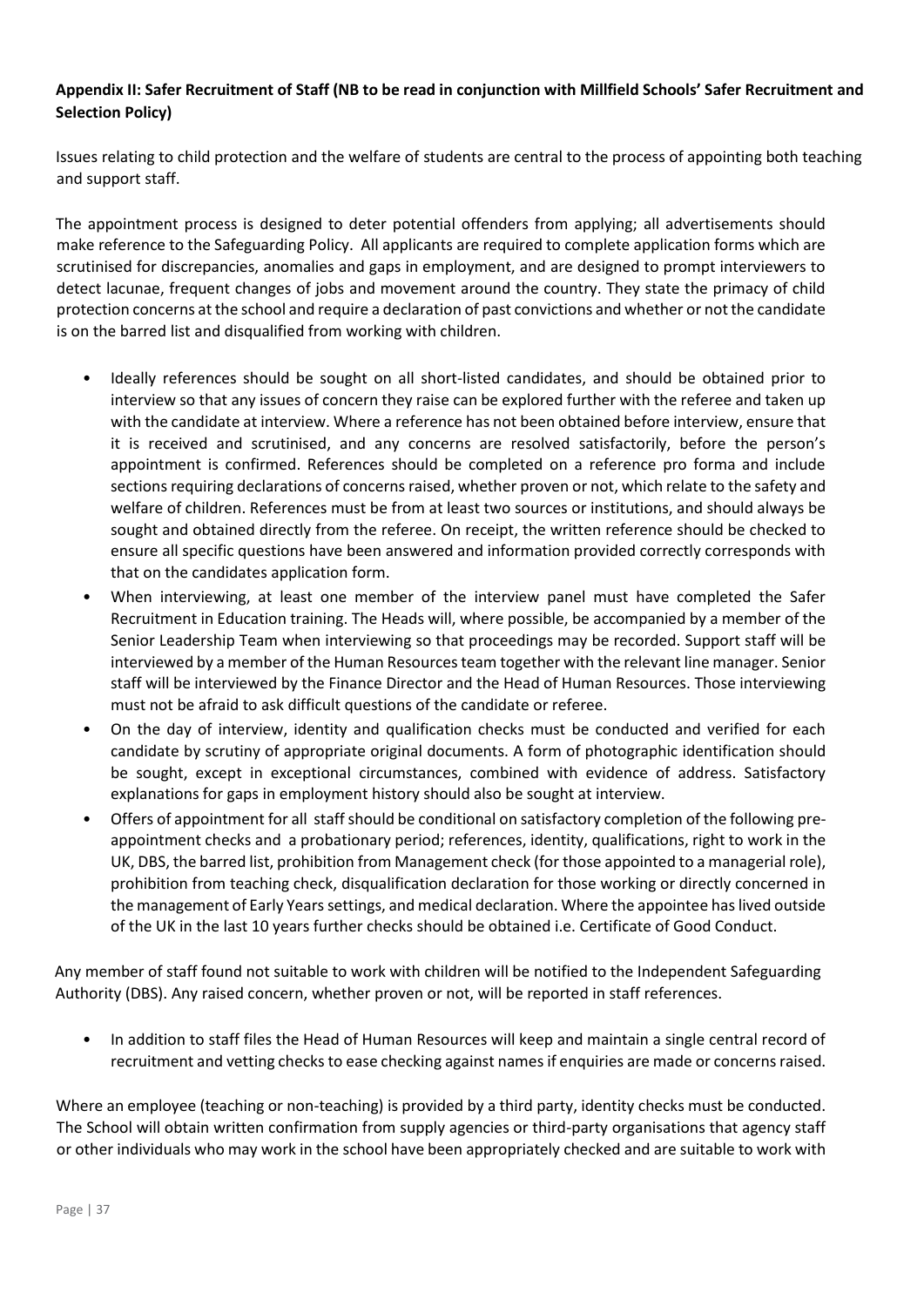children. Trainee teachers will be checked either by the school or by the training provider, from whom written confirmation will be obtained by the school confirming their suitability to work with children. In relation to the DBS the written notification from the agency must confirm that relevant DBS disclosures have been requested for that individual, whether or not the disclosure has been received, and if received whether it included any disclosed information. Other adults, who will come into direct contact with students as part of their business with the School, or on an infrequent basis, will need an Enhanced DBS disclosure and identity checks conducted.

• Assurance will be obtained that appropriate child protection checks and procedures apply to any staff employed by another organisation and working with Millfield students on another site (for example, in a separate institution).